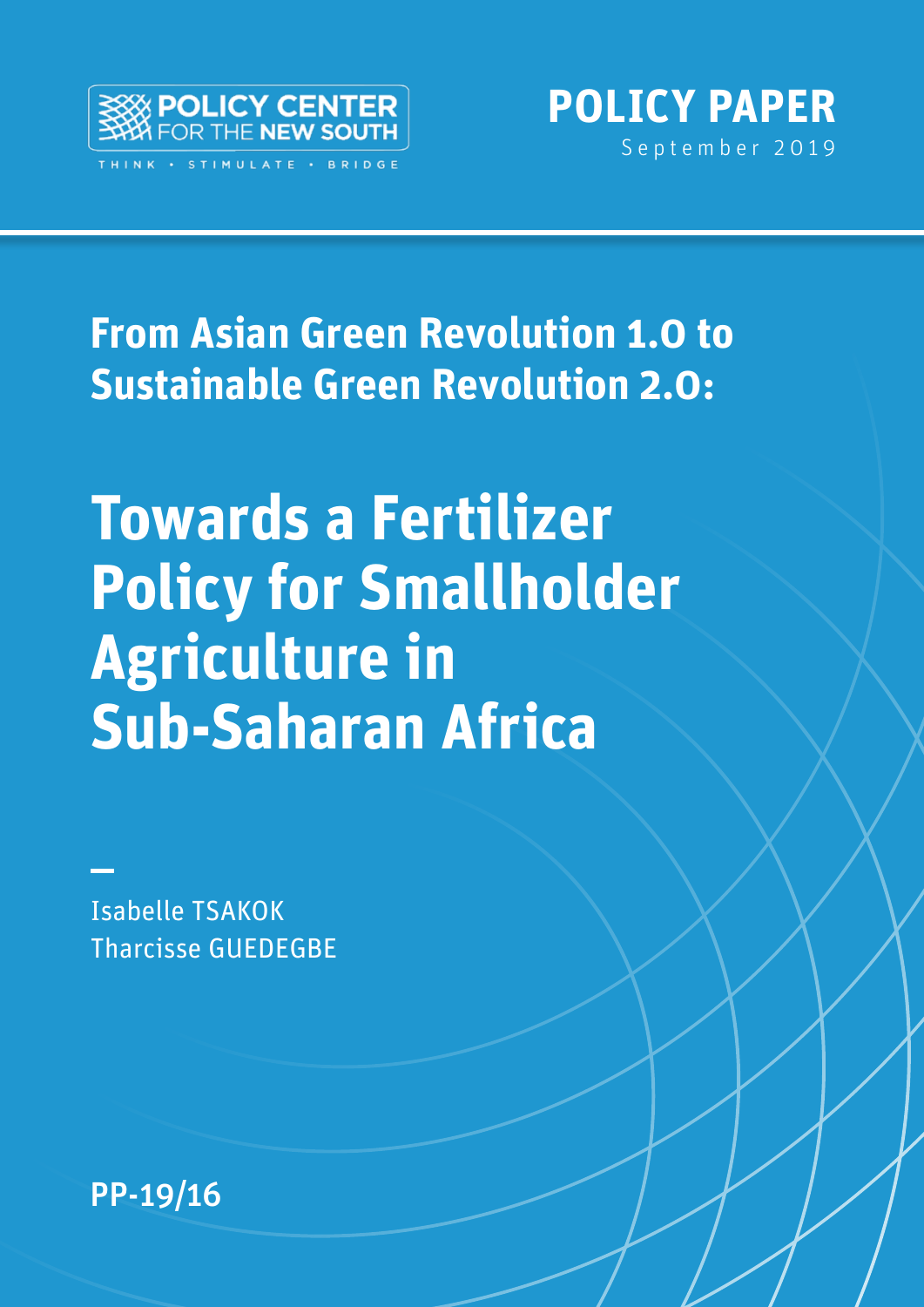# **About Policy Center for the New South**

The Policy Center for the New South (PCNS) is a Moroccan think tank aiming to contribute to the improvement of economic and social public policies that challenge Morocco and the rest of the Africa as integral parts of the global South.

The PCNS pleads for an open, accountable and enterprising «new South» that defines its own narratives and mental maps around the Mediterranean and South Atlantic basins, as part of a forward-looking relationship with the rest of the world. Through its analytical endeavours, the think tank aims to support the development of public policies in Africa and to give the floor to experts from the South. This stance is focused on dialogue and partnership, and aims to cultivate African expertise and excellence needed for the accurate analysis of African and global challenges and the suggestion of appropriate solutions.

As such, the PCNS brings together researchers, publishes their work and capitalizes on a network of renowned partners, representative of different regions of the world. The PCNS hosts a series of gatherings of different formats and scales throughout the year, the most important being the annual international conferences «The Atlantic Dialogues» and «African Peace and Security Annual Conference» (APSACO).

Finally, the think tank is developing a community of young leaders through the Atlantic Dialogues Emerging Leaders program (ADEL) a space for cooperation and networking between a new generation of decision-makers and entrepreneurs from the government, business and social sectors. Through this initiative, which already counts more than 300 members, the Policy Center for the New South contributes to intergenerational dialogue and the emergence of tomorrow's leaders.

#### **Policy Center for the New South**

Suncity Complex, Building C, Av. Addolb, Albortokal Street, Hay Riad, Rabat, Morocco. Email : contact@policycenter.ma Phone : +212 5 37 54 04 04 / Fax : +212 5 37 71 31 54 Website : www.policycenter.ma

©2019 Policy Center for the New South. All rights reserved The views expressed in this publication are those of the authors and do not reflect those of their institutions.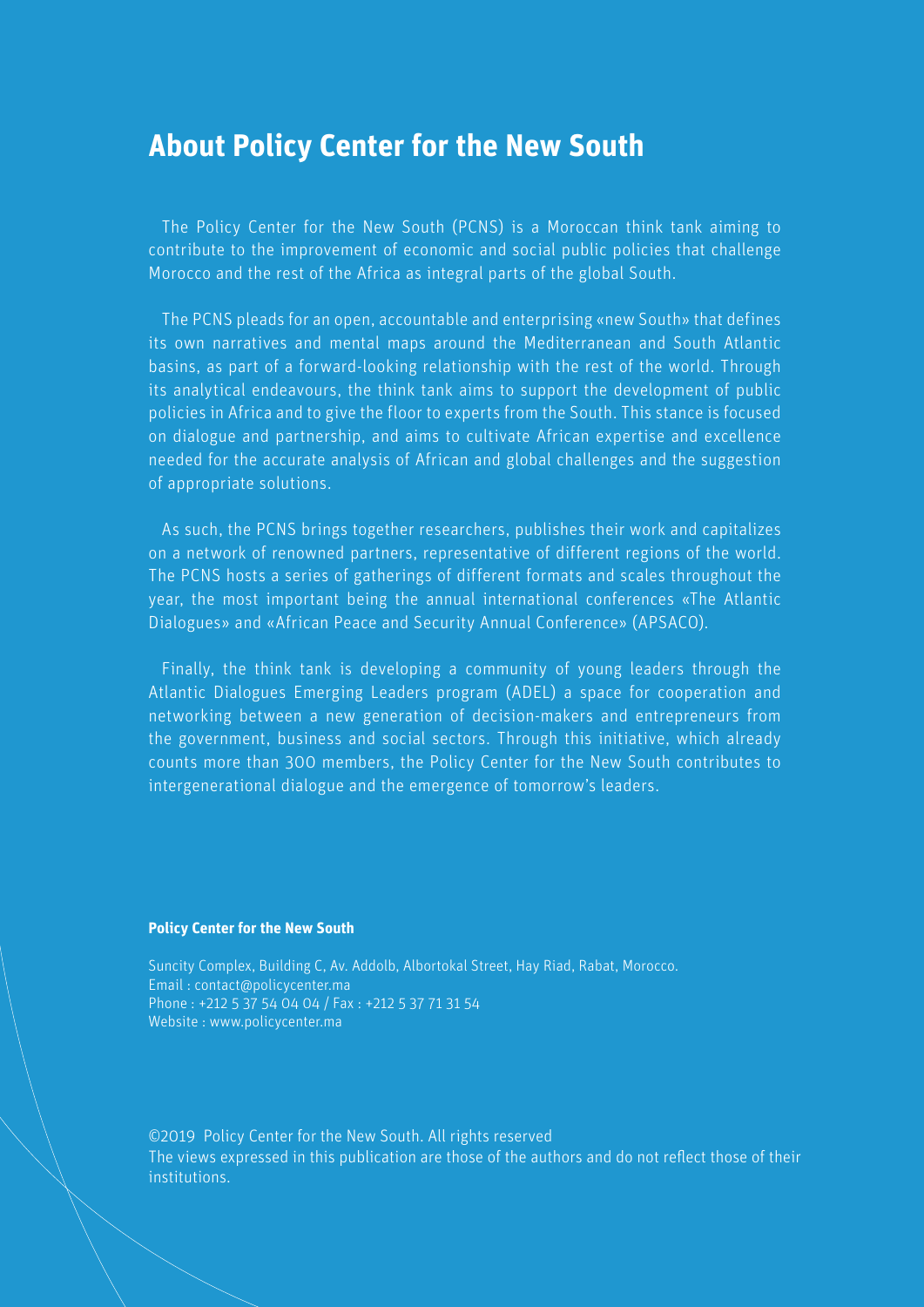

# From Asian Green Revolution 1.0 to Sustainable Green Revolution 2.0: **Towards a Fertilizer Policy for Smallholder Agriculture in Sub-Saharan Africa**

Isabelle TSAKOK & Tharcisse GUEDEGBE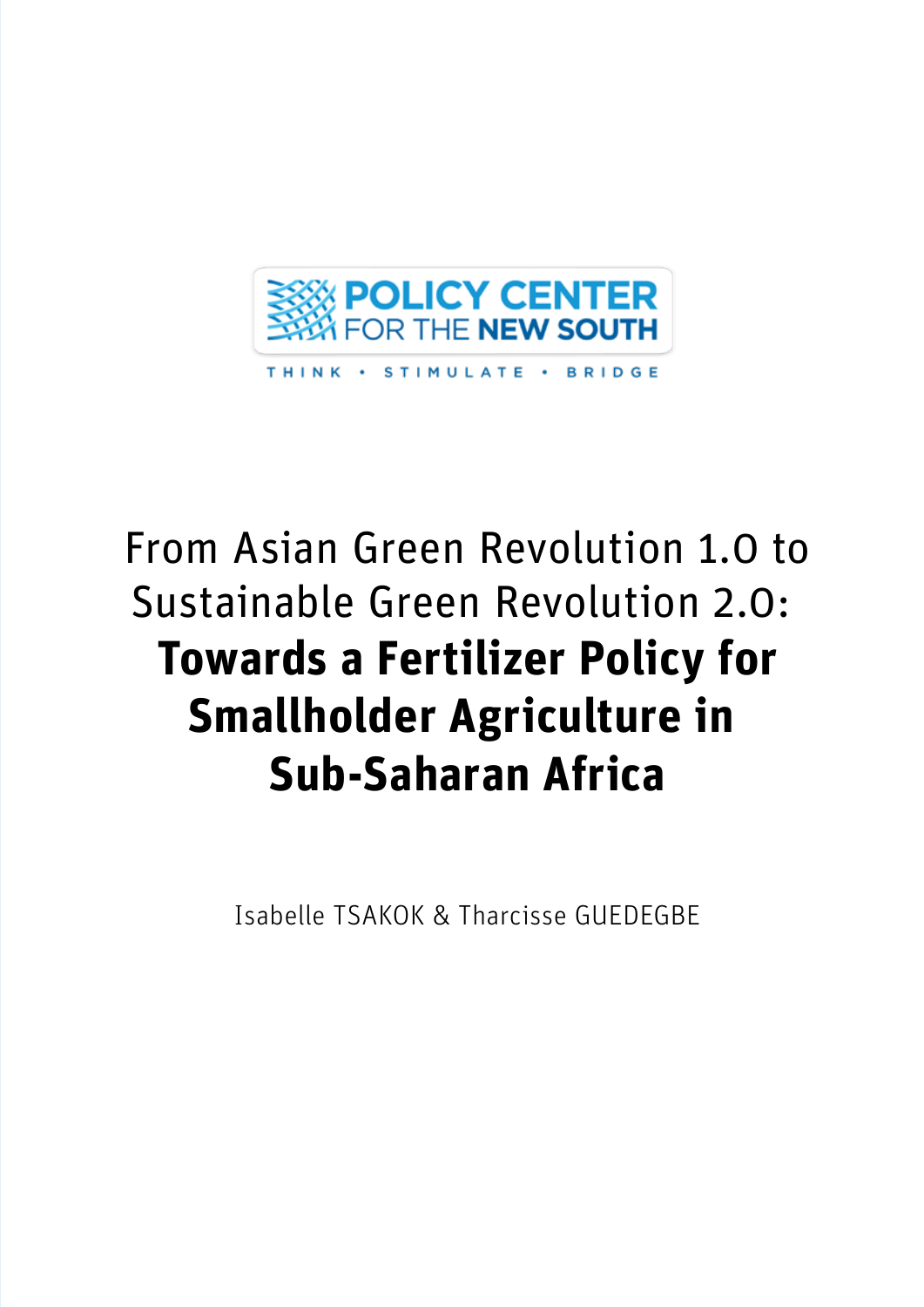# **About the Authors**

# **Isabelle TSAKOK**

Isabelle Tsakok is an adjunct professor at SIPA and a Senior Fellow at the Policy Center for the New South, previously known as OCP Policy Center, who focuses on rural development, agricultural economics, policy analysis, food security and poverty reduction. She holds a PhD in Economics. Dr. Tsakok has worked on development issues for over twenty-five years, first as World Bank staff and since retirement as a consultant. She has specialized in policy analysis, program and project formulation and evaluation, research and training activities in agriculture, agro-business, rural development and poverty reduction. She has worked in most regions of the developing world: Africa, Asia - South, Southeast and East, North Africa and the Middle East and Latin America.

# **Tharcisse GUEDEGBE**

Tharcisse Guedegbe is an agricultural economist, researcher engineer at Mohammed VI Polytechnic University, Pole of Humanities Economics and Social Sciences (Morocco), and PhD student at Michigan State University (USA). Before these positions, he served as a research assistant for three years at Policy Center for the New South, a Moroccan Think Tank based in Rabat. His research areas cover inputs use, agricultural productivity, and growth in sub-Saharan Africa, regional integration with emphasis on agricultural trade. He was also interested in the sustainable use of the natural capital in agriculture in Africa. He published several policy briefs, policy papers and contributed to 2018 edition of the Atlantic Currents. Tharcisse holds an engineering degree from Hassan II Agronomic and Veterinary Institute of Rabat.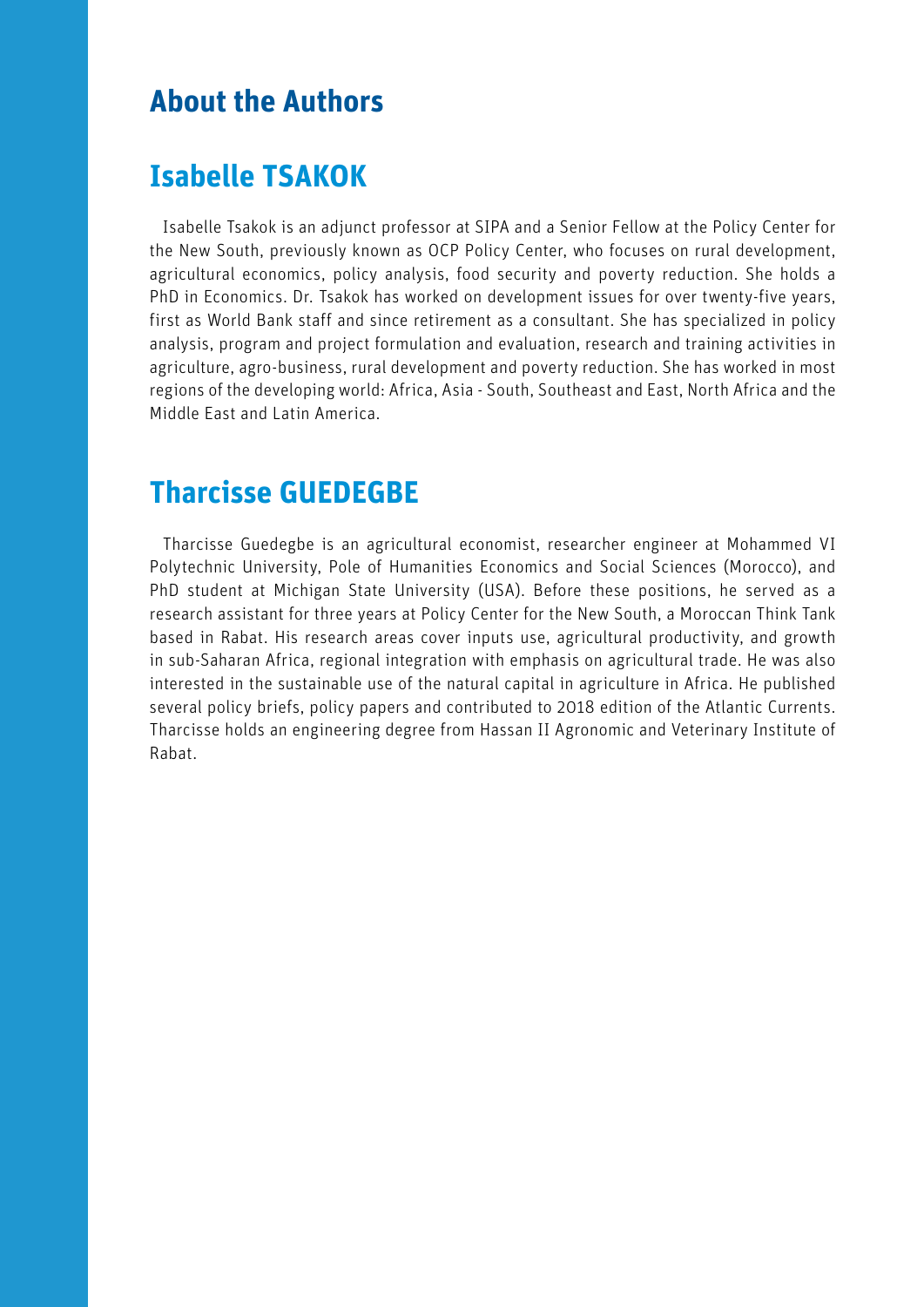# **Executive Summary**

This paper is about the basic principles which should guide fertilizer<sup>1</sup> policy for smallholder agriculture in sub-Saharan Africa<sup>2</sup> It is not about detailed country-specific prescriptions on the "how" of policy. This important task should constitute the substance of detailed country studies. The overarching goal here is to use fertilizer to spearhead and sustain an African Green Revolution (GR). In this paper, fertilizer use is not considered as an end in itself, but as a necessary means to transforming agriculture through sustained and broad-based productivity increases. This dual time frame—short and longer term—and the overarching developmental goal through which fertilizer policy should be viewed has major implications for shaping policy.3

For short term results, policy makers must at a minimum give farmers access to: (i) on the input side: the technical package of the GR, namely fertilizer, HYV seeds, pesticides, and water control; and (ii) on the output side: good access to potentially profitable markets.

For longer term, transformational results (several decades at least), policy makers must create and sustain an overall policy and institutional environment in which smallholders' interests occupy center stage in a way that is compatible and complementary with governments' financial capability; and society's legitimate concern for sustainable resource management; and increased resilience to climate change.

What does this mean? For smallholders, it means that they should have secure tenure either as owners or tenants with usufruct rights to the land they till, in addition to the minimum conditions for short term results. For governments, it means that they should carefully consider how to balance their support for private or public goods and services, and the financial pot they can draw upon. For society, it means that the interest for sustainable resource management and for having a resilient agriculture must be furthered.

<sup>1.</sup> The term "fertilizer" refers to both organic fertilizer (e.g. manure, compost, etc.) and inorganic (chemical) fertilizer. Thus, a basic goal of "fertilizer policy" is to improve (at least, maintain) the fertility of soils, without which increased productivity, even production, is not possible.

<sup>2.</sup> Throughout this paper, Sub-Saharan Africa is referred to simply as Africa. The situation in North Africa is not considered.

<sup>3.</sup> In policy analysis, there is no fixed number of years that is designated as "short" and "long". In production theory, "short" refers to that period of time within which most factors of production are fixed, not variable. The fixed factors can always be changed but at very high cost. Borrowing from production theory, "short" refers to a period of time within which most farmers have to operate within the constraints of their resource endowment of land, water, labor, and market access. In this paper, this period is hypothesized to be 3-5 years.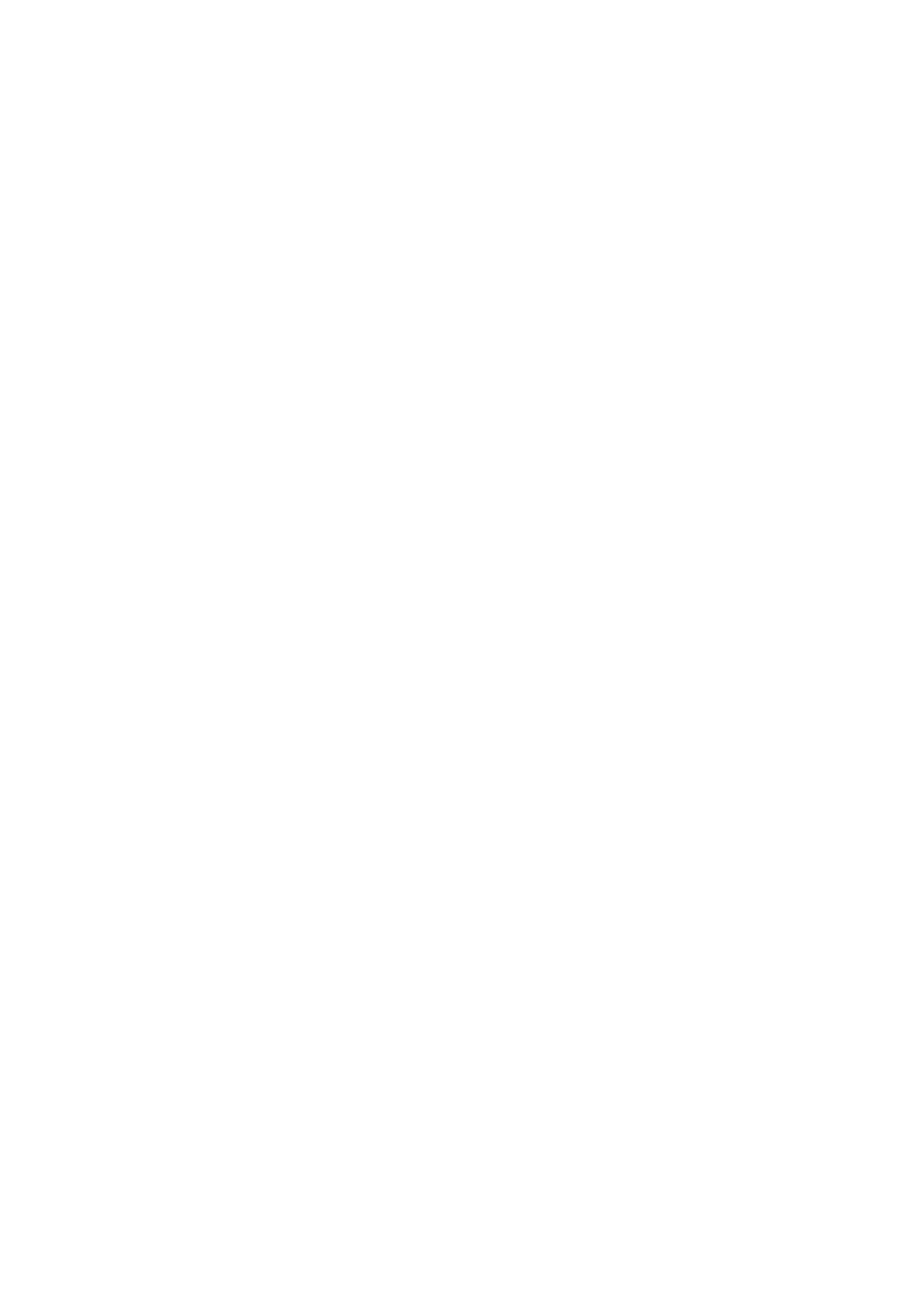# From Asian Green Revolution 1.0 to Sustainable Green Revolution 2.0: **Towards a Fertilizer Policy for Smallholder Agriculture in Sub-Saharan Africa**

# **Introduction**

This Policy Paper draws on the comparative experiences of the Green Revolution in Asia, in particular from its two most populous countries: India and China, to identify key elements of a fertilizer policy within an overall development policy.<sup>4</sup>It also draws on selective country experiences of Africa, in particular of Rwanda. It is hoped that the principles derived can contribute to ongoing efforts to launch and sustain a Green Revolution in smallholder agriculture of sub-Saharan Africa (SSA).<sup>5</sup> The main question it addresses is:

What should policy makers do to increase the use and effectiveness of fertilizer as an input into improving the productivity and incomes of smallholders; and in promoting the sustainable transformation of smallholder agriculture and the widespread reduction of rural poverty?

## **Approach of Paper**

Determinants of fertilizer demand and use as well as its impact on agricultural productivity growth and poverty reduction are multi-causal. While fully recognizing this complexity, this paper focuses on three factors which it hypothesizes as necessary for any fertilizer policy to be effective. They are necessary not sufficient. This focus does not imply other factors are unimportant; but it does imply that without the above sets of factors, the existence of other factors becomes unimportant.

Based on extensive empirical evidence, the underlying hypothesis is:

Effective demand by smallholders is assured when (i) fertilizer is viewed as a key productivityincreasing input within a broader agronomic package that includes inputs such as water; land, improved seed, & research and extension services; and (ii) farmers view their expenditures on fertilizer profitable if they witness consistent crop productivity improvements and have access to lucrative markets for selling their products at a profit.

<sup>4.</sup> The overall development policy refers primarily to the development strategy pursued by the country in terms of macro, trade, subsidy and other economic policies.

<sup>5.</sup> The multi-pronged approach pursued by and the partners of the Alliance for a Green Revolution in Africa (AGRA) are set out in the following website. https://agra.org/ar-2018/the-agra-way/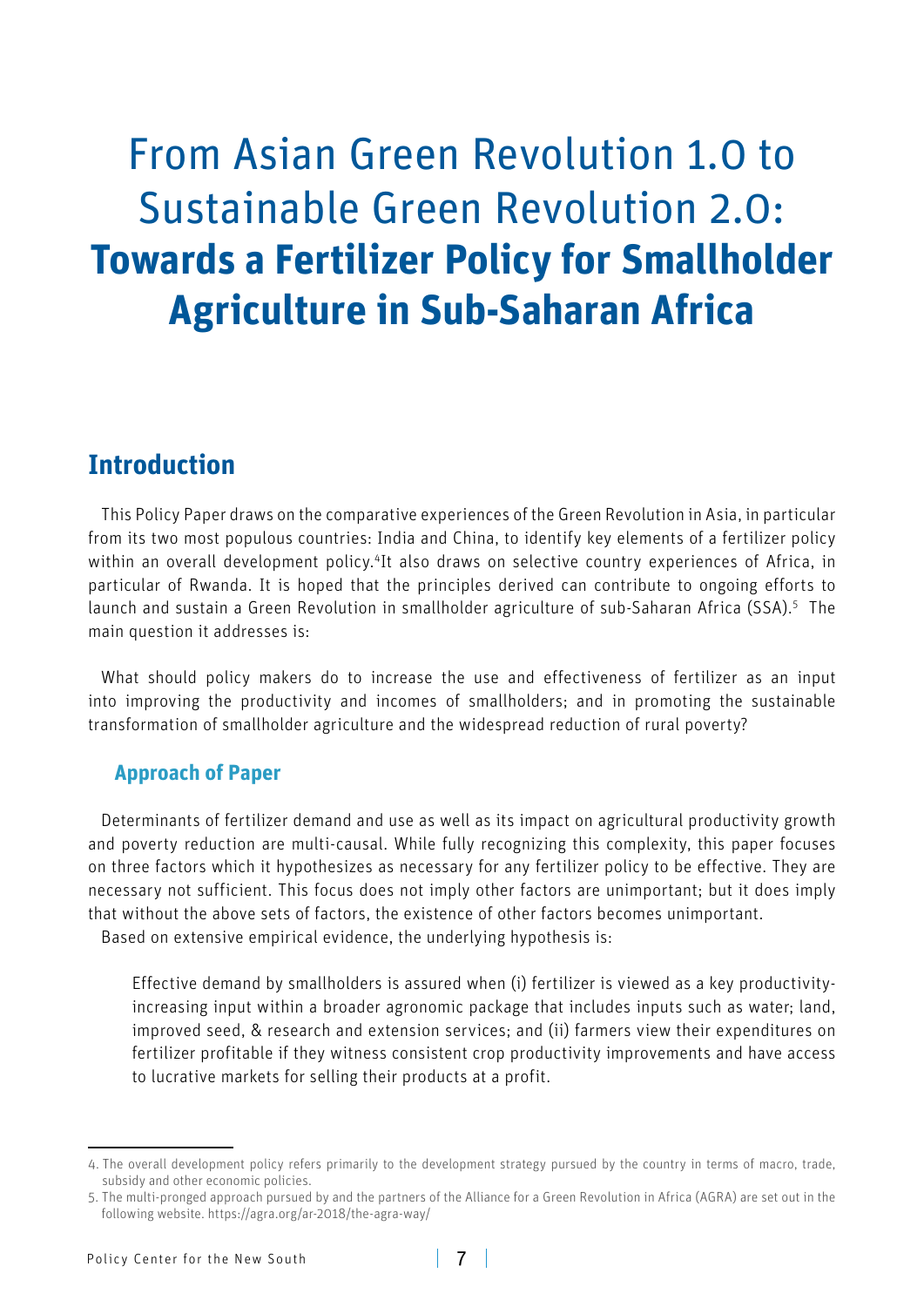Simply put, the proposition that guides this paper is therefore: Smallholders invest in the fertility of their soil when access to markets enables them to be profitable and when they have land tenure security and water control. This virtuous circle of sustainable fertility, broad-based agricultural productivity and income growth however requires an overall supportive policy and institutional framework maintained for decades by the leadership of a developmental state. Therefore, this paper is not only about promoting the narrow technical package at the heart of the GR but also about this broader framework of support and leadership.

## **Scope of Paper**

The technologies of the Green Revolution (GR)<sup>6</sup> refer to the development (in the early 1960s) of high-yielding dwarf varieties of staple grains of maize and wheat by the Centro International de Mejoramiento de Maiz y Trigo (CYMMIT) in El Batán, Mexico and then of rice (IR8) by the International Rice Research Institute (IRRI) in Los Baños, the Philippines. Asia adopted these technologies starting in the mid-1960s although China had developed HYV of rice and other grains much earlier. (Fan & Pardey, 1992). <sup>7</sup> The decrease in famine, hunger, and poverty in Asia is largely attributed to the widespread uptake of GR in Asia.

The extent of adoption, modalities, and impact of the GR has varied across Asian countries. This paper analyzes the Asian experience, including in the Philippines, Indonesia, Malaysia, with focus on India, and China. The Asian experience (referred to as GR 1.0) is followed by a discussion of the Sub-Saharan experience, with special focus on Rwanda and on crops with relatively higher fertilizer use in various African countries.

## **Organization of Paper**

After briefly presenting the approach and the underlying hypothesis of this paper,

- Section I analyzes the Asian experience. Specifically, it discusses the overall policy and institutional environment with important bearing on fertilizer use, as an input in the transformation of smallholder agriculture; e.g., in increasing/sustaining growth in productivity, production, incomes and reducing rural poverty
- Section II discusses Africa's vision for its agricultural transformation—its Green Revolution; the specific commitments African governments must make to translate this vision into action and reality; the important role of increased fertilizer use and progress to date, with particular focus on Rwanda and on selected crops which have the highest fertilizer use.
- Section III sets out principles based on policy insights from Asian and African experiences to guide fertilizer policy–from GR 1.0—for promoting the use and effectiveness of fertilizer as an input into the transformation of smallholder agriculture and widespread rural poverty reduction in sub-Saharan Africa–to sustainable GR 2.0.

<sup>6.</sup> The term "Green Revolution" was coined by USAID Administrator W. S. Gaud, hoping these new technologies would help counteract the communist "Red Revolution" viewed as a global threat, that was capitalizing on poverty in developing countries in the late 1960s.

<sup>7.</sup> In 1956, Chinese agricultural researchers had developed high yielding varieties of rice, responsive to fertilizer and water, yielding 5-6 tons per hectare comparable to dwarf variety IR8 of IRRI of the mid 1960s. In addition, China started its breeding programs for hybrid corn in the 1950s. By the 1960s, the programs had expanded to other widely used crops such as wheat, sorghum, millet, cotton, oil-bearing seeds, and vegetables. (Fan and Pardey, 1992: 58-60).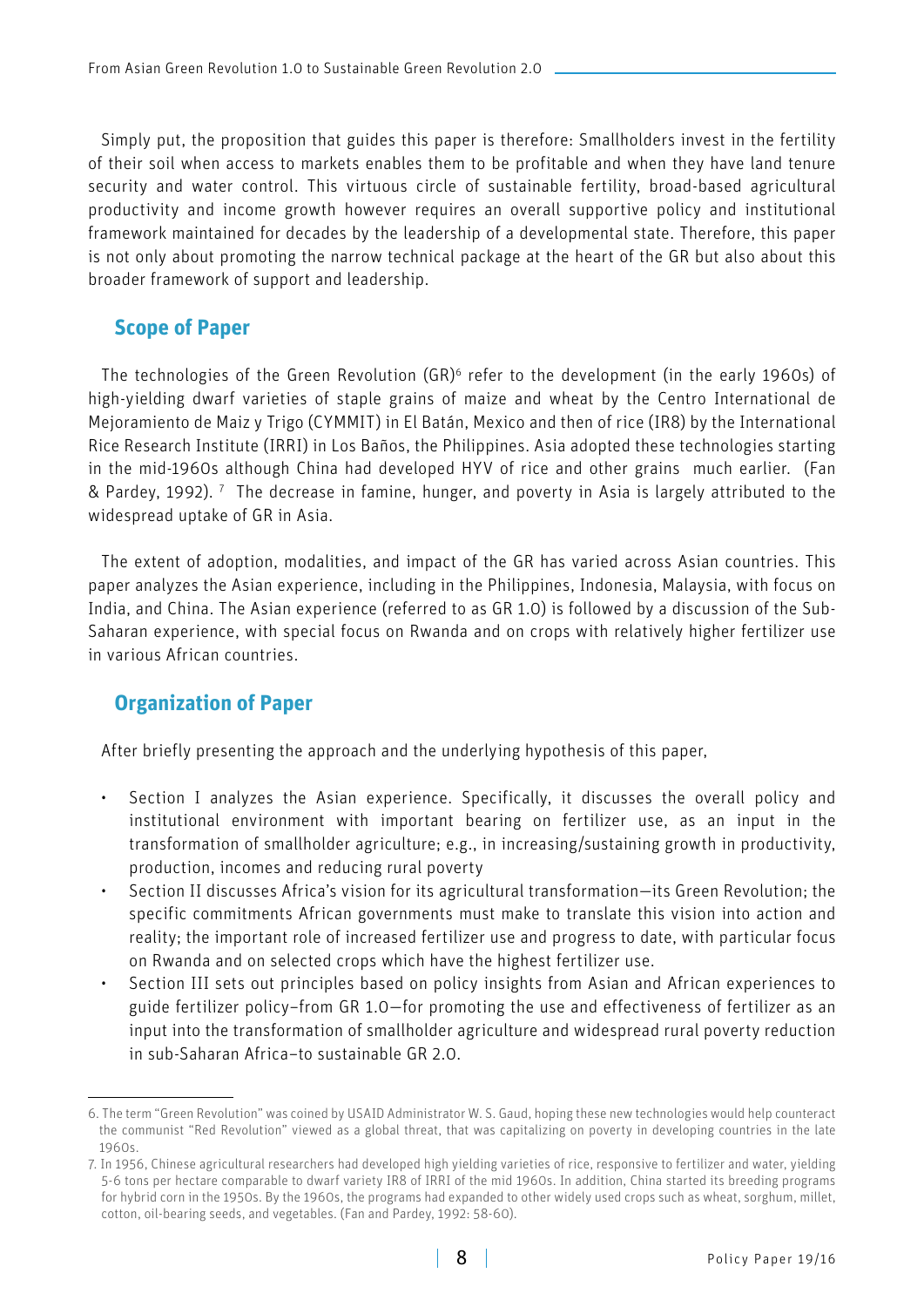• The Appendix has tables on main structural changes in the agriculture of India and China (1950s - 2010s); and on Rwanda (1990s and post 2000).

# **I. The Green Revolution - The Asian Experience**

Salient features of the Asian GR: The GR<sup>8</sup> is a decades-long process, whose main thrust stretched over the 1965-90 period. With priority concern for food self-sufficiency in many countries; e.g., India and China (grain, in particular, wheat and rice), Indonesia (rice), the Philippines (rice), Malaysia (rice), governments subsidized fertilizer use.9 This subsidization had positive and negative consequences on fertilizer use and its impact as a transformative input for agricultural productivity. On the positive side, price subsidy did expand use as fertilizer was righty viewed as one input in a broader technical package including water control, HYV seeds and pesticides. Governments invested heavily in irrigation, seed varieties and pesticides, and subsidized the credit farmers needed. Over the decades, Asia put together a set of facilitating conditions<sup>10</sup> which enabled the GR to take off; in particular delivery of research and extension services; assured access to markets at profitable and stable prices. Instituting these facilitating conditions requires critical accumulated levels of investment in agricultural R&D, extension services, roads, irrigation, power and other infrastructure, as well as effective public and private institutions that serve agriculture. (Hazell, 2009: 20) Thus:

- By 1995, total irrigated area in Asia reached 33.2 percent of agricultural area, and average fertilizer use 171.1 kg/ha. (Hazell, 2009: Tab 1)
- By 2000, 80 percent of total cropped area under cereals was allocated to these HYV seeds. (Hazell, 2009: Tab 2).
- Total cereal production grew by an average of 3.6 percent per year (1967-72); cereal production in Asia doubled between 1975-90 ; and cereal yields (t/ha) increased by 99.5 percent (1975-90) in developing Asia.

Public investment and policy support was substantial –by 1972, an average of 15.4 percent; by 1990, an average of 9.6 percent of total government expenditures on agriculture. 11 (Hazell, 2009: Tab 3). Millions were fed even as population increased by 59.6 percent (1970-95). The GR thus made a major contribution to reducing the population in absolute poverty (USD 1/day) by 28 percent, from 1,125 million (1975) to 825 (1990). (Hazell, 2009: Tab 4 & 5, 7-9). With the GR, Asia averted a fullblown Malthusian catastrophe. Instead, through agriculture multipliers, the positive economy-wide impact of the GR was substantial (Mellor, 1976).

Despite impressive achievements, major challenges remain: The GR proved to be a game changer. But there were also negative consequences. A major one is continued fertilizer overuse –not only wasteful but also environmentally unsustainable, undermining the quality of soil and water resources, reducing agricultural productivity and growth over time, as the experiences in the Punjab and China clearly show. Overuse also highlights the chronic problem of deficient extension services: for example, in post-Suharto Indonesia. Following the socio-economic collapse brought about by the Asian

<sup>8.</sup> The GR process is continuing today to the extent agricultural research and extension services are producing new plant varieties and requiring adjusted cultural practices.

<sup>9.</sup> The price subsidy was either direct through the prices farmers paid, and/or indirectly through the long fertilizer chain --production, transport and distribution, and in complementary inputs. China however implicitly taxed fertilizer through the prices of nitrogenous fertilizers which were high compared to border prices until 2006. Subsequently, the production chain was subsidized.

<sup>10.</sup> To a varying extent in different countries.

<sup>11.</sup> In constant 1985 US dollars.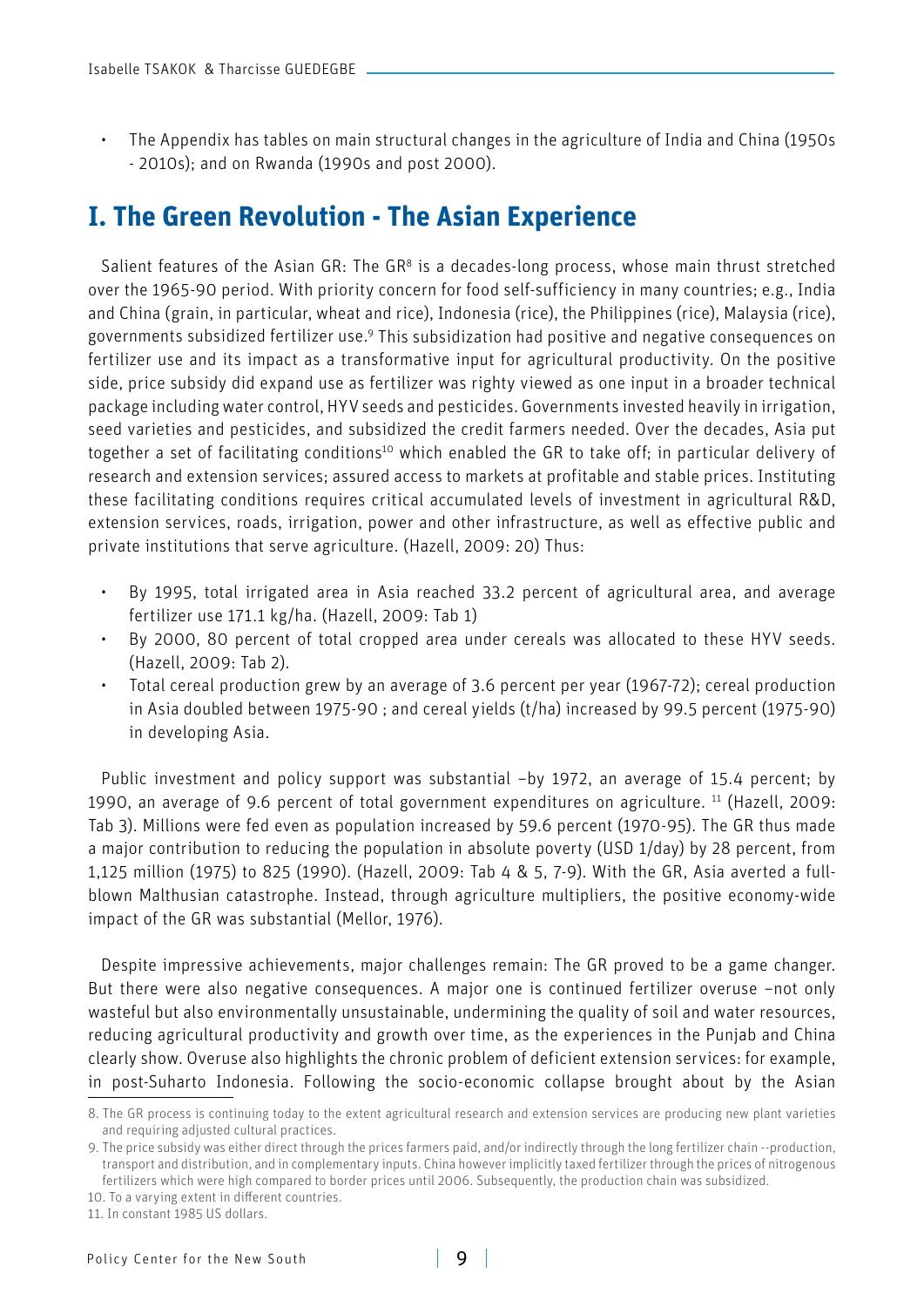Financial Crisis (1997-98), investment in public infrastructure and services (e.g., irrigation, research & extension) were severely cut back. Rice yields stagnated and TFP growth in agriculture slowed from an annual average of 2.5 percent (1968-92) to a low of 0.1 percent per year (1993-2000). (World Bank, May 2007: 1, Tab 1.1). Moreover, with large areas planted with relatively few modern varieties, the resulting genetic uniformity is more vulnerable to catastrophic losses in the event of outbreaks of new pests, diseases and climate downturns<sup>12</sup> Furthermore, given the underlying inequalities in the distribution of assets (e.g. land, irrigated water, access to public marketing infrastructure), and given poorly integrated markets for agricultural inputs and outputs, it is not surprising that the distribution of benefits in terms of higher productivity and incomes, favored the better endowed farm households and regions. In India, regional inequalities widened during the GR years, with the incidence of poverty remaining high in the less favored regions. In the Philippines, the birthplace of the HYV IR8, despite annual agricultural growth averaging 4.6 percent during the 1960s-70s, and despite repeated attempts at land reform (under Marcos, Aquino and Ramos), rural poverty hovered between 55 to 60 percent (1991), after a notable decline in rural poverty incidence from around 64 (1961) to 55 (1965) percent. 13 (Balisacan et al, 2004: 231). With reduced though continued poverty, the need for many farmers to purchase their HYV seeds meant an added financial burden. The contrasts and similarities of experiences in fertilizer policies and use between India and China illustrate the strengths and limitations of specific policies promoting fertilizer as a productivity-, production-, and income-increasing input.

## **India and the State of Punjab: Policy and institutional environment for promoting fertilizer**

India was very poor - GDP/capita was 50 USD (World Bank, 1994: 6). At independence (Aug 15, 1947), it inherited a semi-feudal, largely agrarian economy, with a predominantly rainfed, low productivity agriculture. Extreme poverty incidence was estimated at 40 percent of the population which was growing at 2.3 percent per year (1950s-70s). During these decades, per capita economic growth was low – one percent per year. Within this context, chronic food deprivation affected millions; and the specter of famine was ever present. CYMMIT's HVY wheat (newly developed by Norman Borlaug and his team) was eagerly field tested for widespread dissemination by the GOI in 1965. The GR was launched in India.

Policy and institutional environment (1950s-2010s): Over the long stretch of some 70 years (1950s-2010s), the governments of India (GOIs) pursued (i) an import-substituting industrialization first (ISI) development strategy (1950-mid-80s); (ii) increased market-orientation and trade openness (mid 1980s-2010s). During the first policy period, the GOIs of Nehru and Indira Gandhi favored socialism with its central planning, with extensive regulation, earning the nickname of the "License Raj." In agriculture, the priority goal was achieving food self-sufficiency, for which the economy had to be protected through high tariffs. Agricultural marketing was highly regulated. In the second policy period, Rao and Singh (1991) pushed through further liberalizing reforms started by Rajiv Gandhi (1985-89)14; the main ones included removing the "License Raj"; ending many government monopolies;

<sup>12.</sup> The absence of such catastrophic losses to date has been due to continued research to broaden the genetic base of varieties supplied to farmers. The international research system spent substantial sums on "maintenance" research to provide national systems with new germplasm to respond to emerging new pest, disease, and climate risks. (Hazell, 2009: 9).

<sup>13.</sup> Note these were pre-GR years!

<sup>14.</sup> Rajiv Gandhi (1944-1991), son of PM Indira Gandhi, was the 6th Prime Minister of India (1985-89). He succeeded his mother right after she was assassinated by two of her bodyguards. When campaigning in Tamil Nadu, he was assassinated by a suicide bomber from the Sri Lankan Liberation Tigers of Tamil Eelam (LTTE), on May 21, 1991. (Wikipedia. Last edited Jan 25, 2019. Accessed Jan 26, 2019) https://en.wikipedia.org/wiki/Rajiv\_Gandhi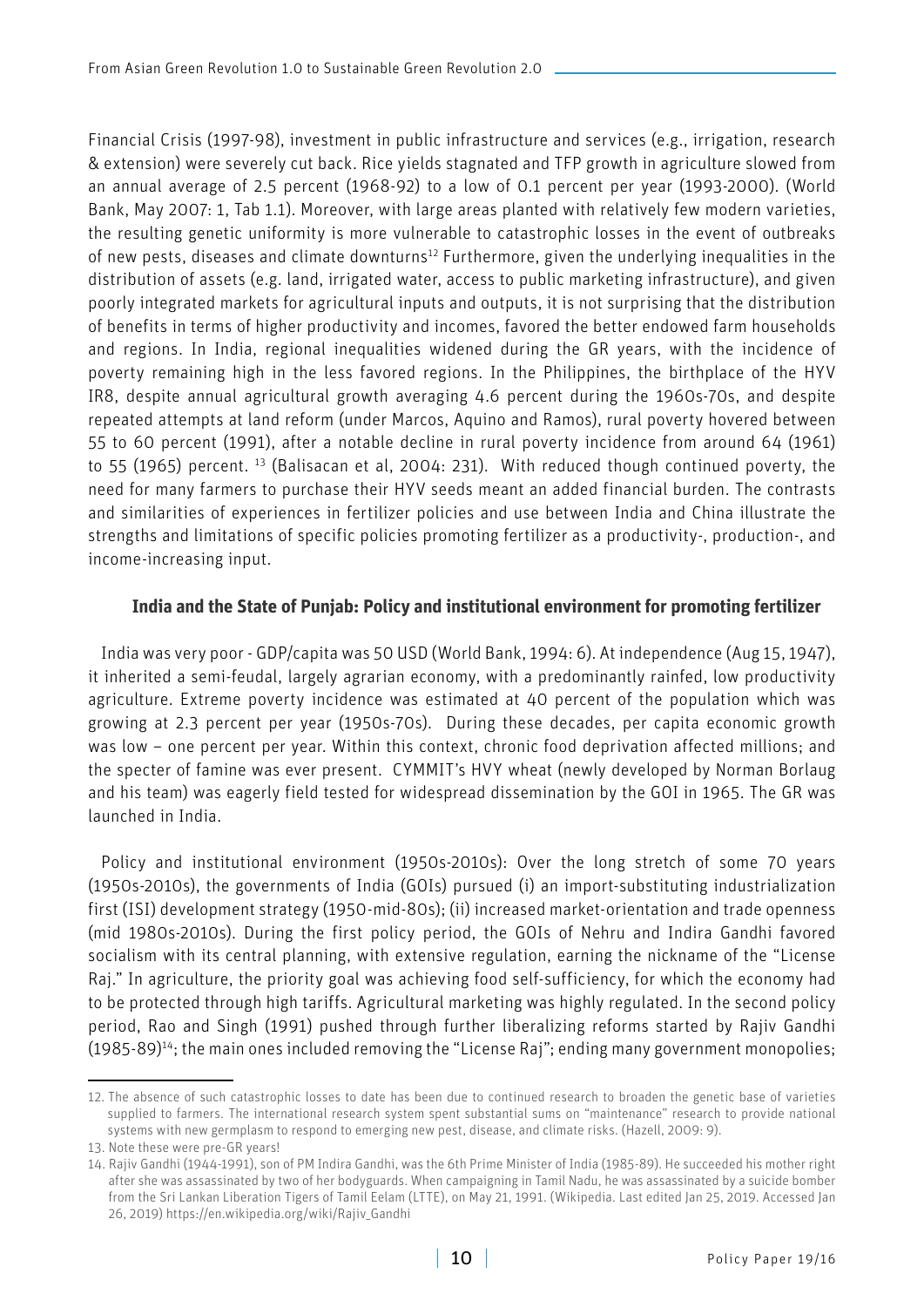reducing tariffs and reducing interest rates; automatic approval of foreign direct investment in many sectors, with Indian states able to directly negotiate with foreign investors and international financial institutions. (Ahmed and Varshney, 2008: 29-31) GOI removed many domestic controls over domestic manufacturing; and reduced prohibitively high tariffs –over 100 percent—which however still remained high by international standards. (Pursell, Gulati, and Gupta, 2007: 6). Nevertheless, India's economy became more integrated with the world economy –the trade/GDP ratio averaged 40 percent (2016) up from 20 percent two decades ago (1995). (Ahmad et al, 2018: Fig 7A) Per capita annual growth averaged 4 percent in the post 1980 period; and 7 percent per year in the 2010s.

Implementing the GR through fertilizer policy –key institutional and infrastructural changes:<sup>15</sup> Within the first policy framework, India adopted all the recommendations of Sir John Crawford on how to implement GR. His report (1966) recommended "public intervention through price supports and an effective system of grain procurement which would increase profitability by raising and stabilizing prices". Between 1964 to 1969, prices for rice were raised by nearly a third and for wheat, by half. It also recommended the creation of the Agricultural Prices Commission (APC) to regularly monitor and set minimum prices; and the Food Corporation of India (FCI) to implement an effective price support program. (World Bank, 1994: 9-11) The APC and the FCI remain pillars of India's agricultural price policy. Marketing of wheat and rice has been guaranteed as a key component of GOI's promotion of the GR. Other key policy recommendations implemented were:

- substantial increases in fertilizer imports and their allocation to irrigated areas;
- timely supply of high-quality seeds;
- liberal supply of credit to facilitate use of fertilizers and seeds;
- subsidies for fertilizer supplies; and
- reliance on and expansion of irrigation.

Furthermore, in the late 1970s, India adopted the Training and Visit System of agricultural extension (Benor et al, 1984) throughout its states. In conjunction with the adoption of Benor's T&V Extension system, India invested in building a national agricultural research capability, the India Center of Agricultural Research (ICAR) to serve as an apex organization. (World Bank, 1990) Irrigation infrastructure, both public and private, rapidly expanded from around 21 million ha (1950) of net irrigated area to 42 million ha by 1984/85 (World Bank, Dec 1991: Tab 1.1, 2-3) By 1999-2000, it totaled 57 m ha or 40 percent of net cultivated area. (Chakraborty, 2003: 9) The Federal Government (as of 1965) subsidized fertilizers, while power for irrigation is a state subsidy.

Problematic structural conditions on the ground on the output and input sides: To the extent farmers of rice and wheat could access the system of Minimum Support Prices (MSP), they benefited. However, a majority of smallholders faced difficult marketing conditions which allowed traders to charge margins which they considered excessive for the services rendered by traders. Farmers' most frequently cited concerns with respect to wholesale markets are inadequate market facilities; high marketing fees; long distances they have to travel; limited market information; inadequate access to credit services; and dishonesty of traders. These problems gave little incentive to farmers to increase production or for traders to discriminate in terms of quality of the agricultural produce offered. (World Bank, 1972: 2) There were problems of access and tenure security on the input side too.

<sup>15.</sup> Key Structural Changes in India's Agriculture from the 1950s are set out in the Appendix.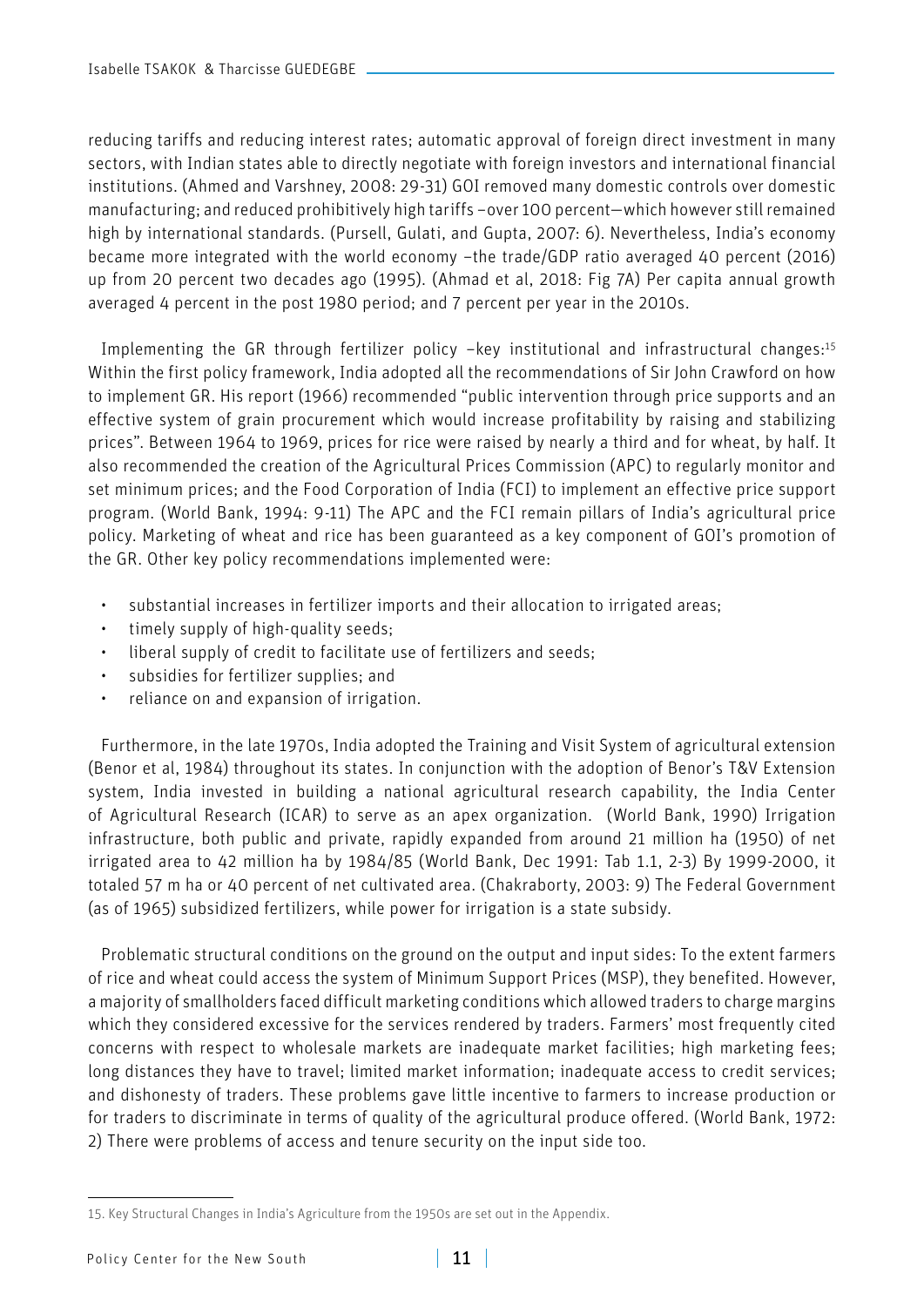- Access: Irrigation development was more concentrated in the northwestern states (e.g., Punjab, Haryana, western Uttar Pradesh, northwestern corners of Rajasthan, and Madhya Pradesh). By contrast, in central and eastern India (e.g., Bihar, Orissa, and Assam, east Uttar Pradesh, and much of Madhya Pradesh), irrigation is much less developed. (World Bank, Vol II, 1991: 17-20). Rainfed agriculture predominates in these states and in peninsular India. Some 60 percent of India's vast territory consists of arid, semi-arid, and drought prone areas, totally dependent on rainfall. (Chakraborty, 2003:9, Tab 9) By the early 1990s, it was however clear that the poor performance of the much expanded irrigation infrastructure not accompanied by sustainable financial or environmental management has been burdening the public providers and the private beneficiaries. Low prices to users that do not adequately reflect costs of O&M inevitably lead to poor maintenance/quality. (World Bank, May 2004: 26) The vast irrigation system<sup>16</sup> is in the same vicious circle as the power sector: poor quality and insufficient funds interact to further lower quality and funding.
- Land tenure security: Independent India inherited a highly unequal land distribution of a semifeudal agrarian system. At independence, nearly 68 percent of the rural population was landless or nearly landless. India's land reform which was launched shortly after independence had three main components: (i) abolition of zamindars (intermediaries)<sup>17</sup>; (ii) restrictions on tenancy which sought to protect tenants and give them security of tenure; and (iii) ceiling laws on the amount of land beyond which the land can be expropriated for redistribution. Abolition of zamindars is considered the most successful component: it is estimated that 20-25 million tenants benefitted. (World Bank, JL 2007: 38). However, progress on the other two components was initially slow, to accelerate in the 1970s, and then again to slow down in the 1980s. With the exception of a few states (e.g., Andhra Pradesh, Kerala, West Bengal), political commitment to land reform was limited. By the late 1970s -over two decades after land reform was initiated—landlessness was still widespread. Indeed, India had the largest number of rural poor and landless households by the late 1990s. (Hanstad et al: 2009: 241). Small tenant holdings (less than 5 acres, wholly or partly rented) account for the majority of holdings and of all cultivated area in India. (Singh, 1979: xi, 147-148) In eastern and central India which contain nearly 50 percent of net cultivated area, and 80 percent of India's rural poor, (by the mid 1980s), high population pressure resulted in not only very small farms but also a high level of land fragmentation. (World Bank, Vol II, 1991: 19). In addition to tenure insecurity, the land administration system is notorious for being corrupt. Bribes paid annually by users of the system are estimated at USD 700 million, three quarters of the total amount spent on science, technology and the environment! (Deininger, Feb 2008).

Strengths and weaknesses of GOI fertilizer policy exemplified in the State of Punjab: With only 3 percent of India's net sown area, and only 1.5 of its farming population, Punjab produced (by early 2000s) 20 percent of India's wheat, and 10 percent of its rice. These two crops dominate Punjab's agriculture: by the 2000s, they still constituted 75 percent of total cropped area. The trend growth rate (percent per year) of the state domestic product (SDP) from agriculture was 4 in the 1970s, and 5 in the 1980s, well above the national average of around 2.5. It had the highest wheat and rice yields; for wheat and rice, yield growth in the 1980s was 3 and 1.3 percent per year respectively. (World Bank, Sept 2003: vi, 3-5) Fertilizer use was the highest in India at 167 kgs/ha, higher than in

<sup>16.</sup> India has made one of the largest irrigation investments in the world, but its system is performing far below potential. (World Bank, Dec 1991, (Vol I) Main report: Executive Summary)

<sup>17.</sup> The zamindars were close allies of the British colonial rulers.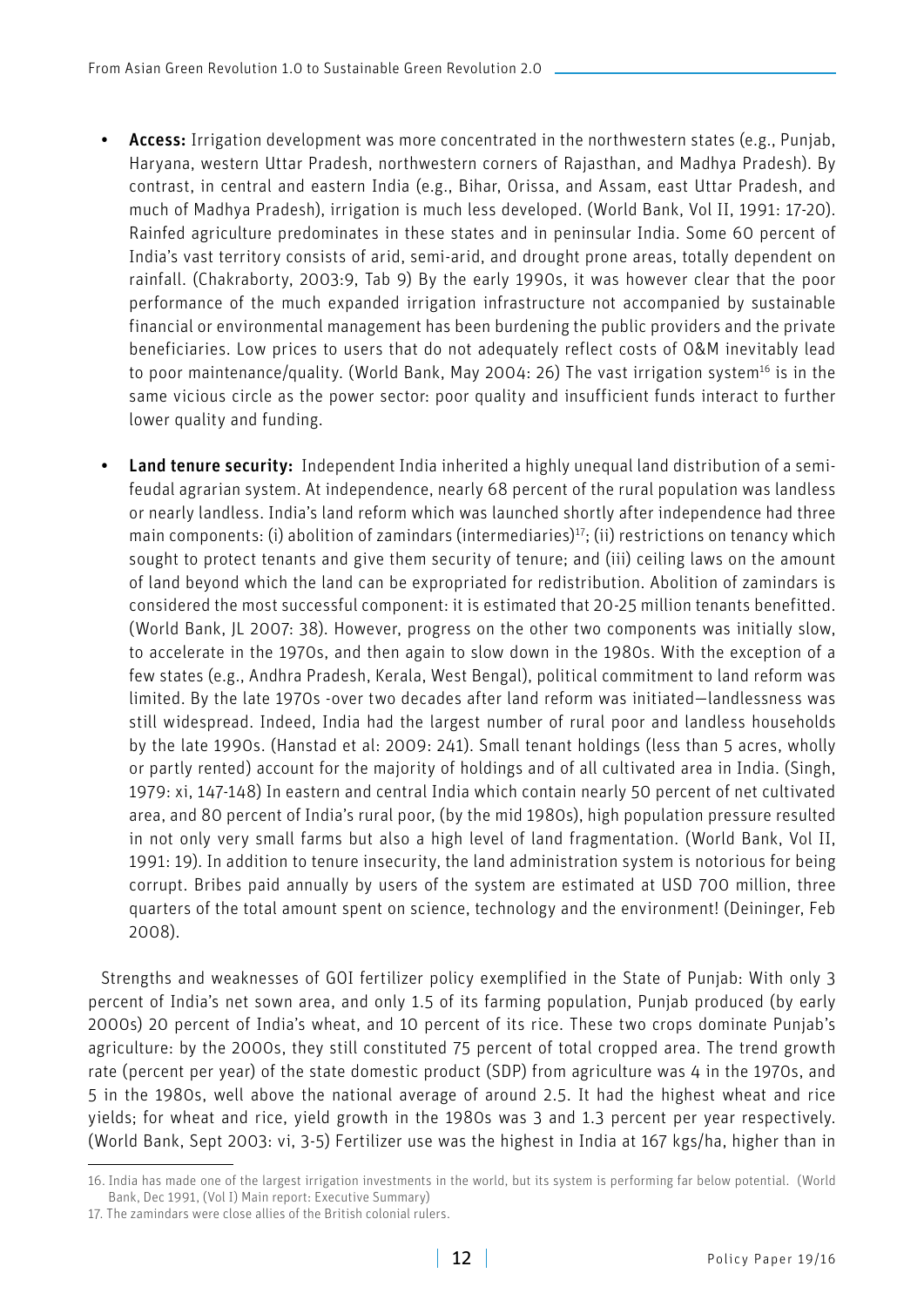Andhra Pradesh at 160 Kgs/ha (2001-02) (World Bank, Sept 2003: Tab 2.4). But during the 1990s and beyond, Punjab's agricultural annual growth performance slowed down to 2.6 percent, well below the national average that rose to 3.2 percent with the crop sector growing at only 1.3 percent per year. Growth of crop yields either stagnated as for rice, or decreased as for wheat, or was even negative as for cotton which suffered pest attacks. TFP growth of the crop sector which averaged 2 percent in the 1980s virtually stagnated – at 0.05 percent per year during 1990-96. (World Bank, Sept 2003: vi, Tab 2.2, 2.3) The heavily subsidized inputs have not only been contributing to their environmentally unsustainable use but are also regressive. The entire package of heavy subsidies benefit mainly large farmers. Small and marginal farmers who constitute 54 per cent of all Punjab's farmers growing wheat and rice, receive only 21 percent of the financial benefits from MSPs. Small and marginal farmers are an even lesser proportion of all farmers in the state: only 35.5 percent cultivating only 8.8 percent of cropped area. They receive only a minor portion (less than 8 percent) of the canal water, power, and fertilizer subsidies.18 (World Bank, Sept 2003: 15, 18) These subsidies constitute a major financial drain on the budgets of the GOI and GOP. The high MSPs and the public food grain stocks cost the GOI from 0.5 percent of GDP in the 1990s to 0.8 percent of GDP in 2002/03. For the GOP, the power and water subsidies cost 6.8 percent of agriculture Gross State Domestic Product (GSDP) (2001/02); cost of all input subsidies to the entire state of Punjab, was 10.5 percent of agriculture SDP. (World Bank, Sept 2003: Box 3.1, 19, Tab 3.3).<sup>19</sup> At the national level, the combined fiscal burden of all these subsidies exceeded USD 33 billion or Rupees 2 trillion in 2013 current prices or 11 percent of agriculture GDP. (World Bank Group, 2018: 34).

### **The People's Republic of China: Policy and institutional environment for promoting fertilizer**

At the communist takeover in 1949, China's war-torn economy <sup>20</sup> was very much like India's: very poor,21 and predominantly agrarian and illiterate. The long 70-years period since then has experienced two radically different economic regimes. The first period (1949-79) was dominated by Chairman Mao;<sup>22</sup> the second by Deng Xiaoping who fundamentally re-oriented China's political economy, <sup>23</sup> and by subsequent GOCs which continued Deng's reforms.

Policy and institutional environment (1950s-2010s): Over this long period, China went through two radically different policy and institutional regimes: the first (1949-79) was centrally planned with a collectivist and highly taxed agriculture; the second (1980-2010s) was of increasing orientation towards markets and foreign trade; and the granting of land usufruct rights to farm households, thus

<sup>18.</sup> In Punjab, what is considered "large" or "small" etc. is different from the all India average. The different sizes are: Large -above 6 ha; medium-2 to 6 ha; small-1 to 2 ha; and marginal-less than 1 ha. The all-India "large" is above 4 ha. (World Bank, Sept 2003: footnote 11)

<sup>19.</sup> It has been virtually impossible to remove the subsidies. An editorial in the Hindu stated it thus: "Whether it is procurement prices, power tariffs for irrigation, taxation of agriculture at high incomes, or fertilizer prices, agriculture is always a holy cow that cannot be touched. Unfortunately, the political classes do not realize that by taking such a position, more damage is being caused to the long-term interests of the farming community" (Chakraborty, 2003: 13).

<sup>20.</sup> Violent conflict raged in China for nearly 50 years - warlords (from early 1900s), then the Japanese army (1937-45), then the civil war (1945-49). It was between the Chinese Communist Party (CCP) under Mao Zedong against the Kuomintang (KMT) or nationalist forces led by General Chiang Kaishek. He fled to Taiwan in Dec 1949, following defeat. On October 01, 1949, Mao Zedong proclaimed the People's Republic of China.

<sup>21.</sup> GDP/CAP was in the low USD 100s during the Mao period;

<sup>22.</sup> Mao Zedong (born Dec 26, 1893) died on September 9, 1976. However, economic policies did not radically change until years later. After his death, there was a fierce power struggle, by the Gang of Four. They were arrested in October 1976 and tried in 1981. Jiang Qing, Mao's widow, committed suicide in 1991.

<sup>23.</sup> Deng Xiaoping (born Aug 22, 1904) retired in 1989, but he remained active as a statesman. He died in 1997 at the age of 92. He gave a fundamental re-direction to China's policy, and China is still reforming. Deng's approach has been characterized as "Socialism with Chinese Characteristics". Many however argue that China's system is "Capitalism with Chinese Characteristics"!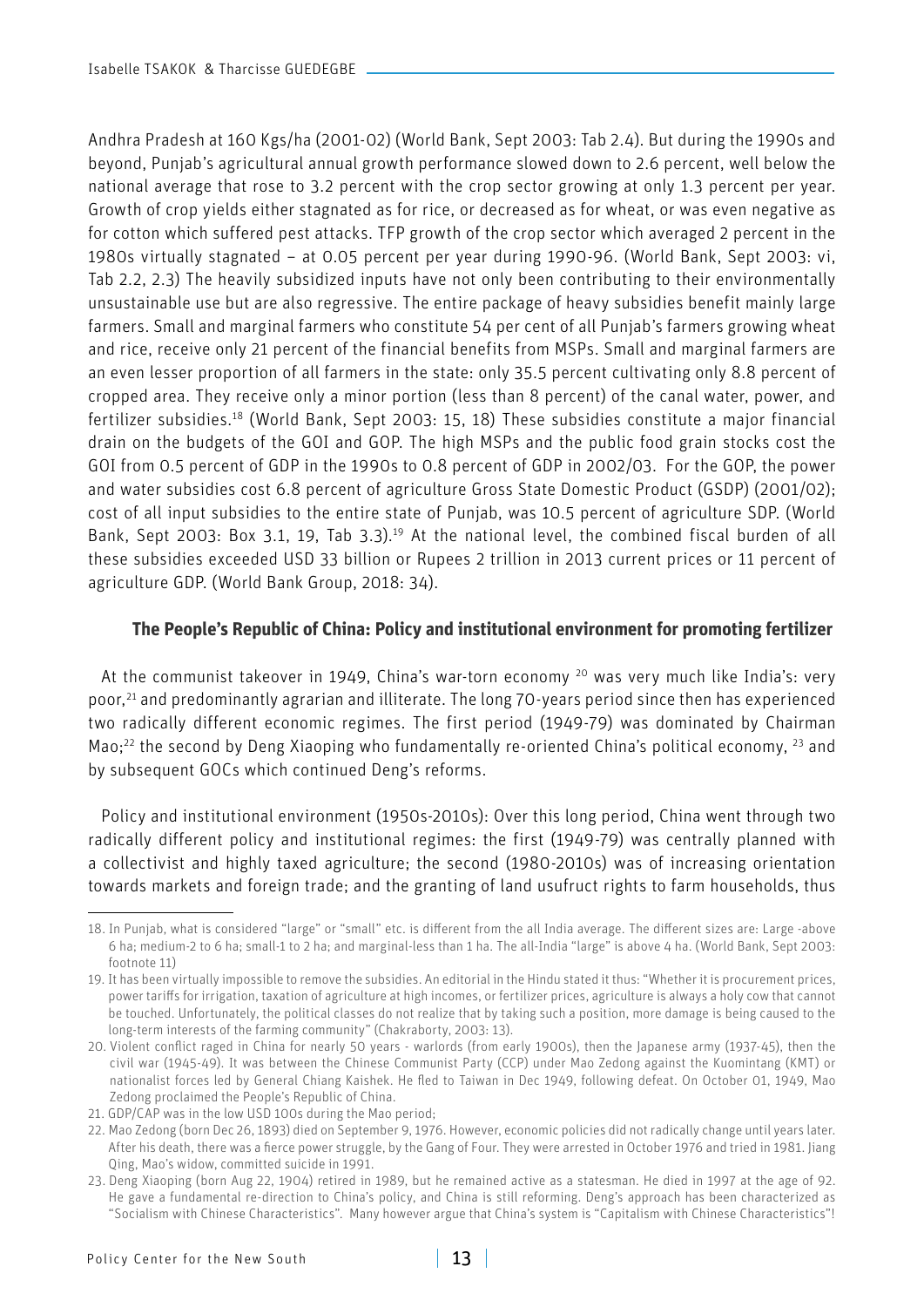officially recognizing private incentives as valid motivators of economic performance.<sup>24</sup> This was heresy in Maoist ideology. <sup>25</sup> While this greater role for private incentives and markets was being promoted, substantial direct government intervention in the economy continued. China thus ran two parallel systems: liberalizing and controlling as the leadership seemed fit. Though ideologically different, there were striking similarities between China and India. Like India, China under Mao followed an inward looking, industrialization (ISI) first strategy. Both countries also gave top priority to achieving food self-sufficiency<sup>26</sup> as hunger and poverty were widespread in both. With central planning the order of the day, there was pervasive state control on pricing, marketing, transport, etc. Agriculture was collectivized and farm households were rewarded through work points; a system that was disincentivizing.27 The system of work points was one of the first things Deng Xiaoping dismantled: he endorsed the Household Responsibility System (HRS) in 1981,<sup>28</sup> amove which proved to be a death blow to collective agriculture. The HRS which made households entirely responsible for their profit and loss was simply a return to private farming common throughout Asia. Other key incentive-raising changes followed: e.g., procurement prices for staples were increased; between 1978-83, prices for above quota (voluntary) grain sales were raised by 41 percent and by 50 percent for cash crops; by 1985, forced procurement sales were abolished altogether, except for grain and cotton. From the late 1980s to the early 2000s, China had one of the least regulated domestic agricultural economies in the world. When China joined the WTO in 2001, domestic markets and foreign trade were being progressively liberalized. (Huang et al, 2007: 32-35) With millions of traders competing, the scope of private trading has expanded and markets have become more integrated and efficient. (Huang et al, 2007: 13-14)

Focus on agricultural research & extension, development of HYV, expansion of irrigation and promotion of fertilizer use under Mao: In 1956, Chinese agricultural researchers developed high yielding varieties of rice, responsive to fertilizer and water, yielding 5-6 tons per hectare comparable to dwarf variety IR8 of IRRI of the mid 1960s. In addition, China started its breeding programs for hybrid corn in the 1950s. By the 1960s, the programs had expanded to other widely used crops such as wheat, sorghum, millet, cotton, oil-bearing seeds, and vegetables. (Fan and Pardey, 1992: 58-60). Thus, by the early 1960s, China had already long started its GR as it produced high yielding varieties of rice well before IRRI released IR8. (Yusuf and Perkins, 1984: 53-55). Under Mao's collective agriculture, there was a rapid rise in the use of chemical fertilizers, especially after the fiasco of the Great Leap Forward (1958-60). 29 Use increased from an estimated 22.5 kgs/ha (1962) to 291 kgs/ha (1978). (Srinivasan, 1994: 36). In the earlier decades, fertilizer was taxed. In fact, the "Implicit tax burden arising from the overpricing of nitrogenous fertilizer relative to the world price … is about three times the explicit agricultural tax" (Lardy, 1984: 60) Taxation through fertilizer pricing lasted into 2006. (Huang and Rozelle, 2018: 498-499) Fertilizer subsidy programs started in the early 2000s. (Li Yuxuan et al, 2013) During the early Mao decades, there was also substantial use of organic

<sup>24.</sup> These usufruct rights for arable land were extended to 30 years under the Rural Contact Law of 2002. Unfortunately, this law has still not solved the problem of land seizures by local governments without adequate negotiated compensation to farmer households.

<sup>25.</sup> The key belief under Deng's system is that material incentives and private monetary gain are not incompatible with "socialism with Chinese characteristics". The use of material incentives is an official acknowledgement that they are in fact necessary.

<sup>26.</sup> Food is equated to grain. Grain consists of corn, sorghum, paddy, wheat, barley, tubers, and pulses.

<sup>27.</sup> The monetary value of a work point was determined after the entire harvest of the collective was sold and taxes paid. Then the cadres in charge determined the value of each work point and how they were allocated to each member. .

<sup>28.</sup> The HRS was tried by a small number of communes in Anhui Province in 1978 and spread rapidly. By 1981, 45 percent of production teams have adopted this system.

<sup>29.</sup> The Great Leap Forward was a push by Mao to change China from a predominantly agrarian (farming) society to a modern, industrial society—in just five years. The results were catastrophic. Between 1958 and 1960, millions of Chinese citizens were moved onto communes. https://www.thoughtco.com/the-great-leap-forward-195154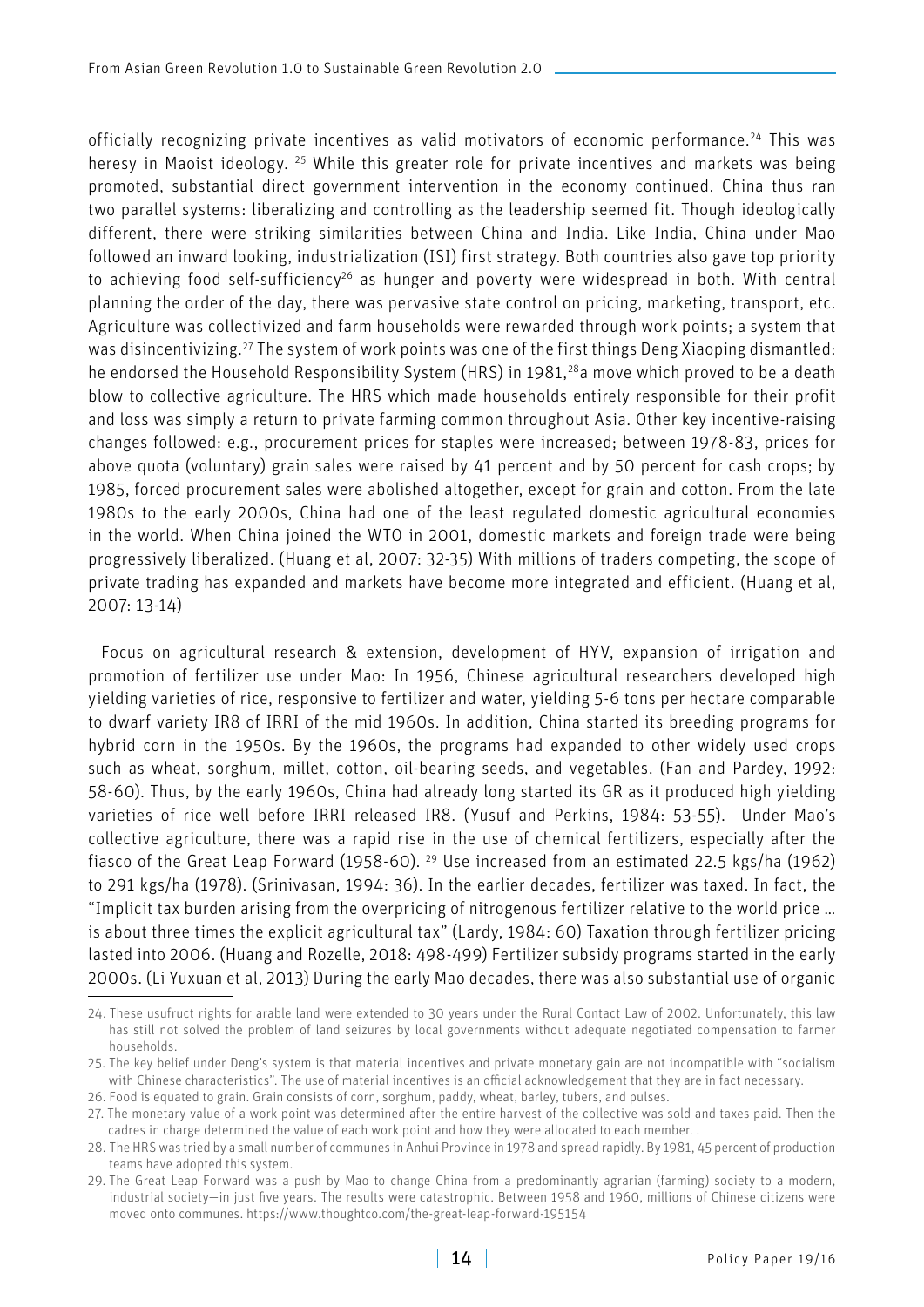fertilizers, inferred from visitor reports and data on hogs and draft animals, kept mainly on private plots. Extension services were well developed under the commune system, as every commune had members who were trained in new techniques and were responsible for teaching the other members. Every commune also had its own experimental plot. (Nyberg and Rozelle, Aug 1999: 55-56). Mao's period is well known for mass labor mobilizations for infrastructure construction. Agriculture is labor abundant, but land- and water-scarce specially on the North China Plain. Investment by the state in water control—both irrigation and flood control—was substantial since 1949. In the 1950s to the 1970s most of the state's effort was focused on building dams and canal networks, often with the input of corvée labor from farmers. Total irrigated area expanded from about 16 million ha in 1949 to about 47 million ha (1980s), of which about 90 percent is from surface sources and 10 percent from groundwater. (World Bank, Feb 1988: 2) Unfortunately, during the reform period (post 1979), funding for agricultural research declined and extension services were also budget-constrained. This decline is shown clearly in the Agricultural Intensity Ratios (ARIs)<sup>30</sup> which declined from 0.45 (1961-65) to 0.39 (1986-88) (Nyberg and Rozelle, Aug 1999: xii-xiii, 5, Tab 14)

Agricultural performance – output, productivity, and structure since the 1950s:<sup>31</sup>Average agricultural growth (1952-80) was 3 percent per year. (Lin et al, 1999: 63-64, 81). Averages in Mao's China are however not meaningful as the period had to undergo extreme political turmoil under the Great Leap (1958-60) and the Cultural Revolution (1966-76). Under Mao's leadership, China developed a cellular economy more on a war footing than on a peace time footing as self-sufficiency (food and otherwise) at a national, even at times at a local/provincial level was a major goal. The economy was thus not organized for efficient growth but for national security reasons. (World Bank, 1994: 3-4) Despite this, grain yields, upon which the entire focus of agricultural policy was, were high by international standards and their annual growth rates (1955-57 to 1979) ranged from one percent (soybeans) to 4 percent (wheat). (Yusuf and Perkins, 1984: Tab 3.7-3.11, 37-41). However, the structure of agricultural output did not change as grains dominated: they occupied some 88 percent of sown area in the 1950s; in 1970, still 83 percent. (Huang et al, 2007: 5-6). The transformation of China's agriculture started only during the Deng period of reforms. From 1978-84, annual agricultural growth rate doubled to 7.1 percent, then declined to 4 percent (1985-95) and to 3.4 percent (1996-2004). (Huang et al, 2007: 10).32 AG/GDP ratio fell from nearly 70 percent in 1952 to under 10 percent by the 2010s. The dramatic transformation was also evident in the relative decline of grain in favor of higher-value cash crops (e.g., cotton, vegetable oils, vegetables and fruit); livestock and fisheries. (Huang et al, 2007: 11-12). Agriculture diversified substantially: in 1978 crops dominated; by 2005, the contribution of livestock (mostly pork and poultry), fisheries & aquaculture contributed to almost 50 percent of AG GDP (35 and 10 percent respectively). (World Bank, 2012: Box A) Productivity growth from 1979-1984 was dramatic: TFP grew between 5-10 percent per year; from 1985 to the mid-1990s: at 2 percent per year, a high level by international standards (e.g., TFP in the agriculture of the EU, USA and Australia grew around 2 percent per year in the post WW II period) (World Bank, Govt of China, 2012: 16).

Chinese farmers apply too much fertilizer, undermining resource quality, environmental sustainability and productivity: Under both policy periods, fertilizer use was high. In fact, China has the opposite problem of sub-Saharan Africa: Its farmers overuse fertilizers. Average application rate in China (kg nutrients/ha) is 428 versus 115 world average. China's Nitrogen Use Efficiency (NUE) is low compared

<sup>30.</sup> ARI measures agricultural expenditures as a percentage of AGGDP.

<sup>31.</sup> Key Structural Changes in China's Agriculture from the 1950s are set out in the Appendix

<sup>32.</sup> An updated estimate is in Huang and Rozelle (2018: Tab 24.1), the annual growth rates (percent) are: 2.2 (1952-78), 6.9 (1978-84) and 4.5 (1978-2016). In both sets of estimates, the sustained growth rates transform agriculture over time.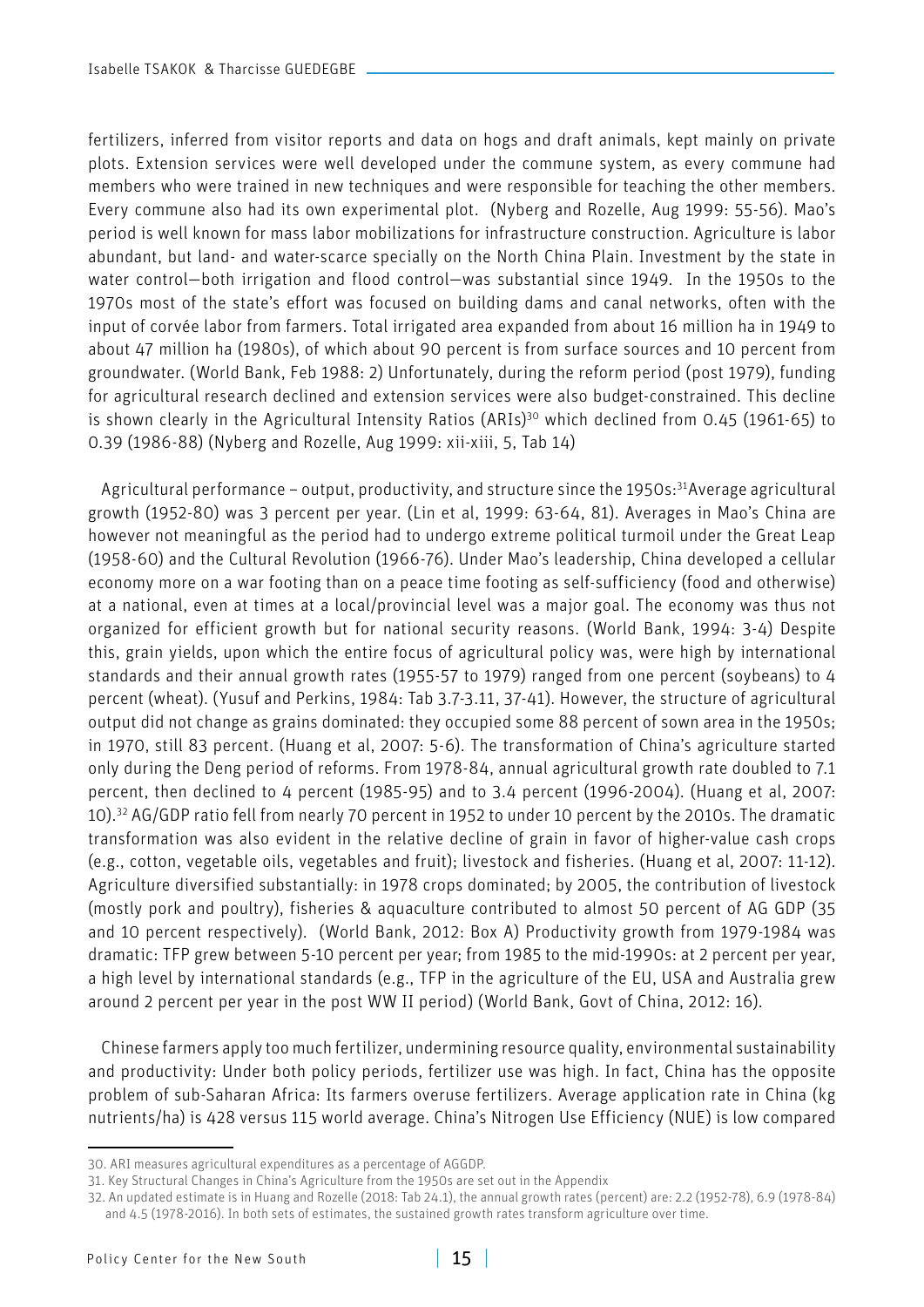to world level:33 estimated at 25 percent (2010) versus world level at 42 percent (Zhang et al, 2015) or estimated at 28 percent (2009) versus world level at 47 percent (Lassaleta et al, 2014). (Heffer, 2016) A contributing factor to this problem is: extension services were privatized in 1988. The extension agents oversold fertilizers as the agents were encouraged to engage in commercial activities. The risk of N losses is high; or in other words, the risk of soil leaching is high, with serious environmental side effects (Bentrup and Palliere, March 2010). Over the last three decades, China has been the fastest growing fertilizer market, with one of the highest average fertilizer application rates in the world. In the 2010s, it has accounted for some 30 percent of global fertilizer use. Such overuse was made evidently clear through a major decade-long project through which 21 million farmers were given detailed evidence-based agronomic recommendations including the amount of fertilizer to use. The project also mounted a major dissemination/education effort. The recommendations for maize, wheat and rice led to crop yields increasing by 11 percent while fertilizer use were reduced by an average of 15 percent per crop. So, the farmers produced more with less! (Harris, 2018). Professor Zhang Weifeng of the Agricultural University of Beijing won the International Fertilizer Association Norman Borlaug Prize (2018) for steering Chinese farmers towards more efficient fertilizer use while also improving fertilizer use. (Farming First, Nov 1, 2018)<sup>34</sup> He developed a fertilizer data base that enabled one to identify inefficiencies in fertilizer use. It is therefore clear that there is potential to reduce the use of fertilizer by 30 percent without reducing output; while contributing to cost savings and reducing environmental problems. (World Bank, Govt of China, 2012: Box A).

# **II. Sub-Saharan Africa—Fertilizer for the African Green Revolution**

# **Fertilizer strategy: the African commitment**

.

The CAADP vision for Africa's agricultural transformation: In 2003, African heads of state ratified the "Comprehensive Africa Agriculture Development Program (CAADP)" that synthesizes the African vision of agricultural transformation.35 The leaders commit to two targets: to achieve 6 percent of annual growth in agricultural productivity and to allocate at least 10 percent of the national budget to agriculture development and establishment of appropriate investment climate. The four pillars of CAADP are: (1)"Extending the area under sustainable land and water management"; (2) "Improving rural infrastructure and trade-related capacities for market access"; (3) "Increasing food supply and reducing hunger"; (4) "Agricultural research, technology dissemination and adoption". CAADP pays attention to the improvement of soil fertility and technical progress to improve productivity and make better use of soil nutrients. Three years after its establishment, through the Abuja Declaration on Fertilizer for the African Green Revolution, African leaders also commit to increase fertilizer consumption per hectare to 50 kg by 2015.

Key measures to translate vision into action: To achieve this objective, African leaders are committed to taking bold and appropriate measures to reduce the cost of fertilizer procurement, to developing and scaling up input dealers and community-based networks, to strengthening the capacity of youth,

<sup>33.</sup> The NUE – Nitrogen Use Efficiency - measures the efficiency with which fertilizer is applied in crop production. NUE = is the ratio of N removed through production/N inputted through mineral N application. A low NUE efficiency means N fertilizer input exceeds total crop demand.

<sup>34.</sup> Farming First. Nov 1, 2018. "Professor Weifeng Zhang wins IFA Norman Borlaug Prize" https://farmingfirst.org/2018/11/chinaagricultural-transformation/

<sup>35.</sup> AU's Second Ordinary Assembly held in July of 2003 in Maputo, Mozambique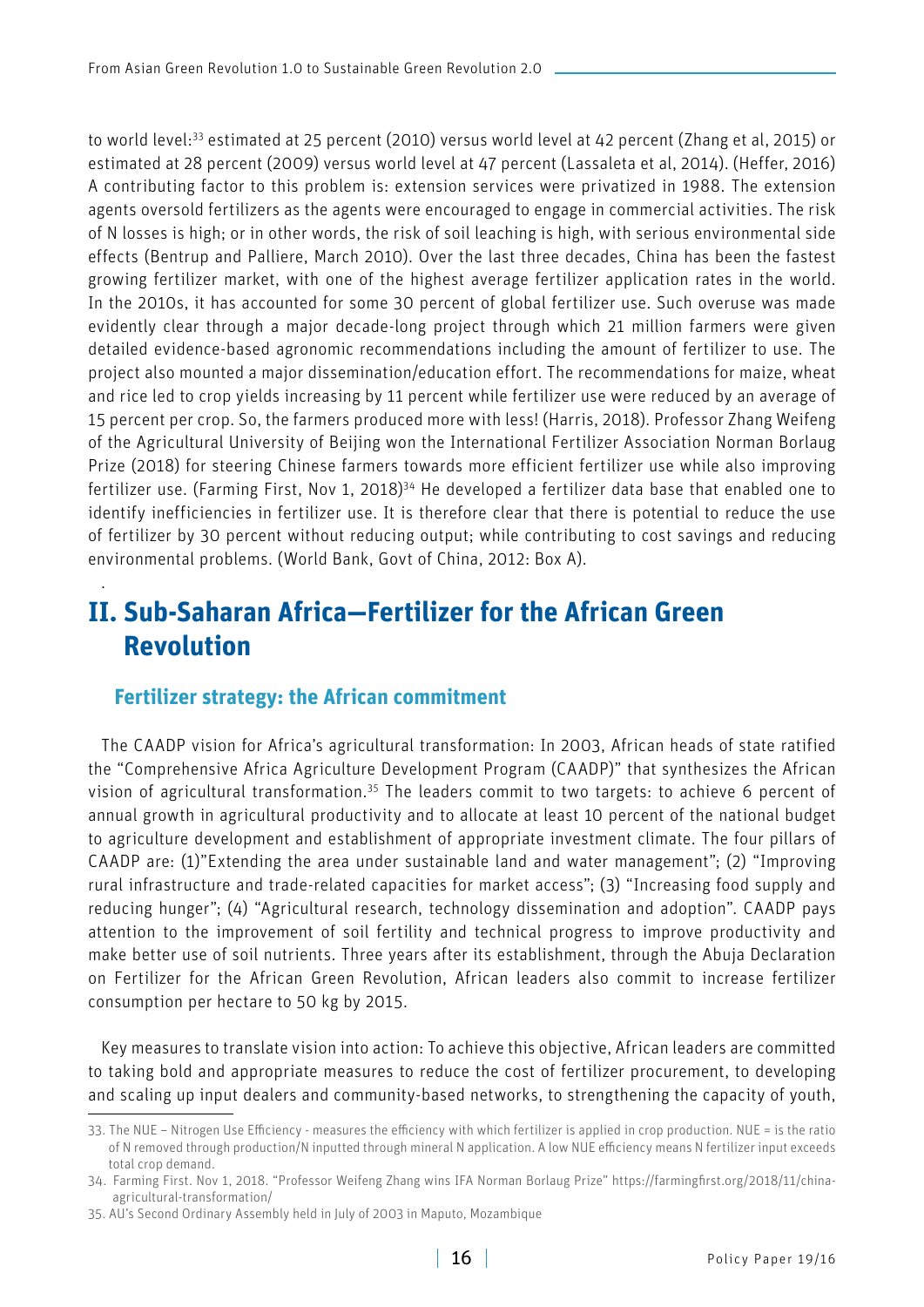farmers' associations, civil society organizations and the private sector. They are also committed to increasing farmers' access to input and output markets as well as their access to appropriate services by accelerating investments in infrastructures, implementing targeted subsidies, strengthening farmers' organization and providing fiscal incentives. They also pledged to provide appropriate support to input suppliers by establishing national financing facilities that will accelerate their access to credit at both the national and the local level. Given underutilization of the fertilizers' raw materials within the African continent, African Union Member States decided to promote national and regional fertilizer production and intra-regional fertilizer trade and have decided to establish an Africa Fertilizer Financing Mechanism (AFFM).

Financial constraints of AFFM to increase fertilizer manufacture capacity in Africa: Potential activities to be financed by the AFFM are related to: Developing Africa's fertilizer manufacturing capacity, providing credit guarantees for fertilizer importers and distributors, establishing regional fertilizer procurement and distribution facilities, developing policy instruments, and, institutional, research and capacity-building activities (AFDB, 2007). However, operationalization of the AFFM is currently facing certain constraints, especially difficulties to mobilize financial resources. A 2010 progress report of NEPAD stated that approximately US\$ 5,455,892 has been contributed so far to the AFFM account (mostly from Nigeria), leaving a shortfall of US\$ 4,544,107 that is required for the Fund to be legally operational (Wanzala M. , 2011). In 2011, NEPAD called for immediate commitment of funds from national budgets to bridge this funding gap and asked the African Development Bank to embark on an aggressive fund-raising drive to encourage external donors to commit funds to the AFFM (NEPAD, 2011).

Need to increase fertilizer use substantially among smallholders: Currently, only a few African countries record fertilizer consumption that exceed 50 kg per hectare (Guedegbe & Doukkali, 2018). The average level of fertilizer use per hectare is around 15 kg. Fertilizer adoption and use or more broadly the integrated soil fertility management remain a main concern in the regional and national agricultural policies. Integrated soil fertility management is one of the six priority fields of action of ECOWAP (Economic Community of West African States Agricultural Policy; (ECOWAS))<sup>36</sup> and the National Agricultural Investment Programs (the national version of CAADP). These highlight concrete measures and expected results in terms of increasing the intensity of fertilizer use.37

## **Fertilizer strategy, policies and experiences at country level—Rwanda: agriculture and economy**

Remarkable progress in agriculture, a pillar of Rwanda's economy: Rwanda is the African country that has recorded striking performances in recent years, not only in terms of fertilizer consumption, but also in terms of overall agricultural transformation; hence of major interest in this paper. The African Union, through the African Agricultural Transformation Scorecard (AATS), designated Rwanda as the country that achieved the most progress with respect to the Malabo Declaration goals and targets by 2025 (African Union, 2017).

<sup>36.</sup> Economic Community of West African States.

<sup>37.</sup> In the case of the Nigerian National Agricultural Investment Program (FMARD, 2010), it has been defined that NAIP will undertake a national soil testing exercise aimed at determining the nutrient status of soils so as to provide a guide for appropriate fertilizer use that are crop specific and environmentally friendly. NAIP resources will be expended on such activities as fishery terminal, fertilizer quality control, seed certification, capacity building of farmers and extension agents; interstate pest control post, among others. The medium-term outcomes of the NAIP are defined as consistent with the goals of the National Food Security Program. One of the main goals is to increase by 30 percent the use of fertilizers by farmers across the country.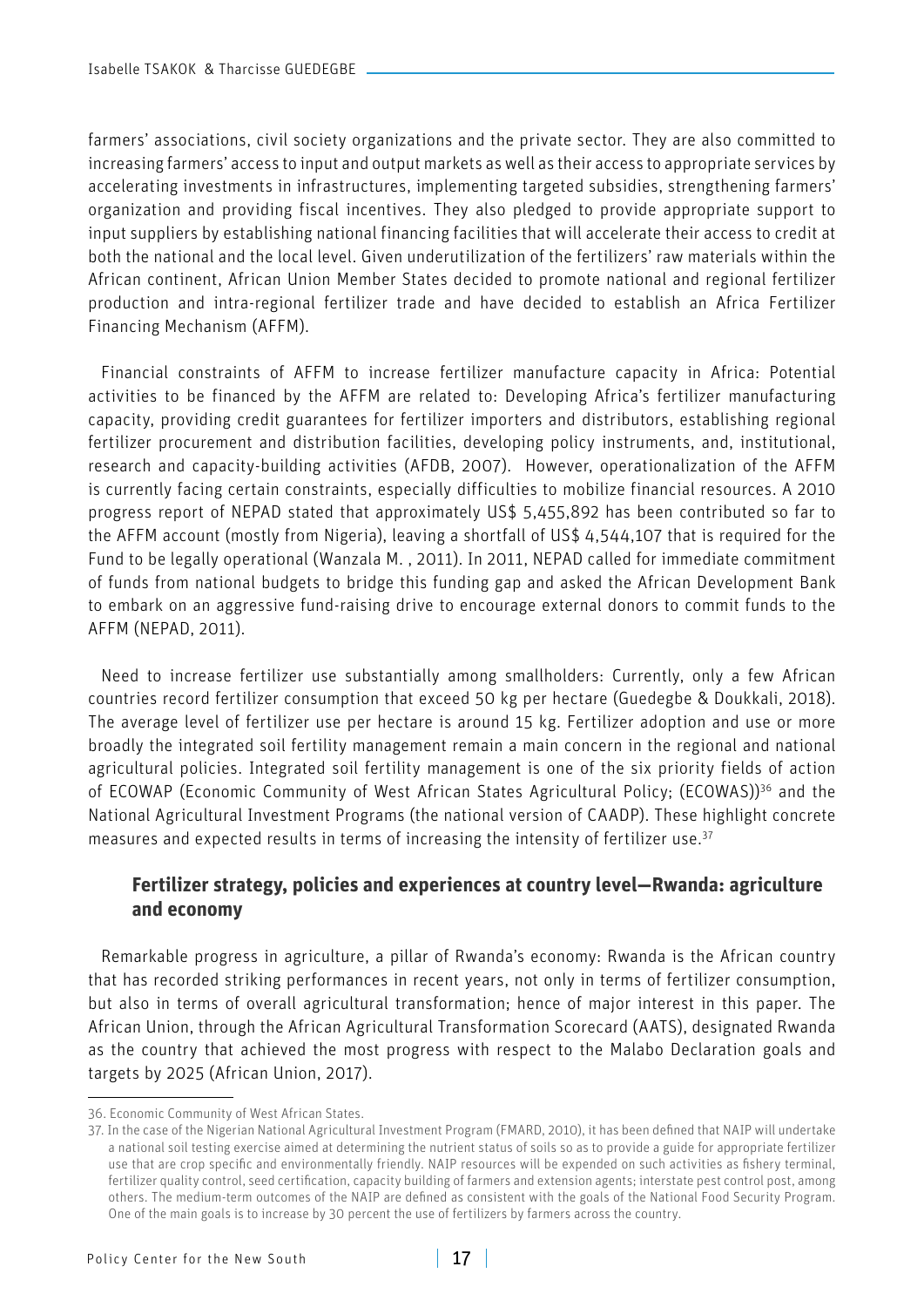Remarkable economy-wide progress as well: Rwanda's economywide progress has also been recognized. In this small, landlocked, open country (trade represents almost 50 percent of GDP), it has a densely packed population of about 12 million people and a population density of around 499 people per square kilometer in 2018. The Gross National Income (GNI) per capita more than tripled in the two decades following the genocide, a much higher increase than the regional average. From a low GNI/cap of USD 150 (1994) the year of the genocide, it has risen from USD 250 (2000) to 780 (2018).38 According to the World Bank, the poverty rate dropped from 77 percent in 2000 to 56 percent in 2016, together with a significant reduction in child mortality and near-universal primary school enrollment. Some 97 percent of Rwandan children attend primary school and this is the highest rate in sub-Saharan Africa (Howard, 2014). The government's electricity access grew (percent) from 9 in 2009 to 42 in 2018.<sup>39</sup>

Rwanda's agriculture—key features and importance: The sector occupies approximately 72 percent of the active population, especially women, and contributes around 33 percent of the national GDP; up to 70 percent of export revenue; and about 90 percent of national food needs (IPAR, 2015). Its sub-sectors, including food crops, export crops, and livestock, contribute to boosting economic growth. Fifty-two percent of the total land area is considered suitable for agriculture production and 90 percent of that total is on hillsides. The main staple crops grown are cassava, Irish potato, maize, rice, sweet potato and wheat, while the main commercial crops are coffee and tea. Most agriculture farmland is in the hands of smallholders with an extremely small average farm size of 0.3 ha due to a high population density (Morris et al., 2009) (IFDC, 2013). Rwanda has approximately 1.5 million smallholder subsistence farmers, more than 80 percent of whom cultivate less than 1 ha of land, about half cultivate less than half a hectare and more than a quarter cultivate less than 0.2 ha (IFDC, 2014). Other key features include:

Hilly: Rwanda is endowed with hilly and fertile land, As reported by the World Bank, farming the slopes is a toil, frequently pitting the will of farmers against erratic weather. Droughts can exact a heavy toll while heavy rainfall can wash away standing crops, erode soils, and damage hand-built terraces, pushing farmers deeper into poverty (World Bank, 2015).

Primarily rainfed: The crop systems remain largely rainfed with consequences on yields. It has an average annual rainfall level of 1,200 mm, which varies from 800 to 2 000 mm depending on the region<sup>40</sup>.

This results in a system of production that is still highly dependent on rainfall, which can be observed through the annual variations of the agricultural growth rate (see Figure 1). The volatility of rainfed is likely to be a problem for getting a steady increase in fertilizer use unless more water control is achieved. The years just after the genocide have been characterized by a peak in the agricultural growth rate followed by levels of growth rates of around 10 percent until the early 2000s.

<sup>38.</sup> World Bank. WDI. Current USD, Atlas method. Rwanda aspires to be a middle-income country by 2035; and a high income country by 2050. https://data.worldbank.org/country/rwanda - https://www.worldbank.org/en/country/rwanda/overview

<sup>39.</sup> Data are from WDI (Poverty headcount ratio at \$1.90 a day, 2011 PPP, % of population) and World Bank Rwanda Overview. Otherwise they are cited in the text

<sup>40.</sup> FAO AQUASTAT Country Overview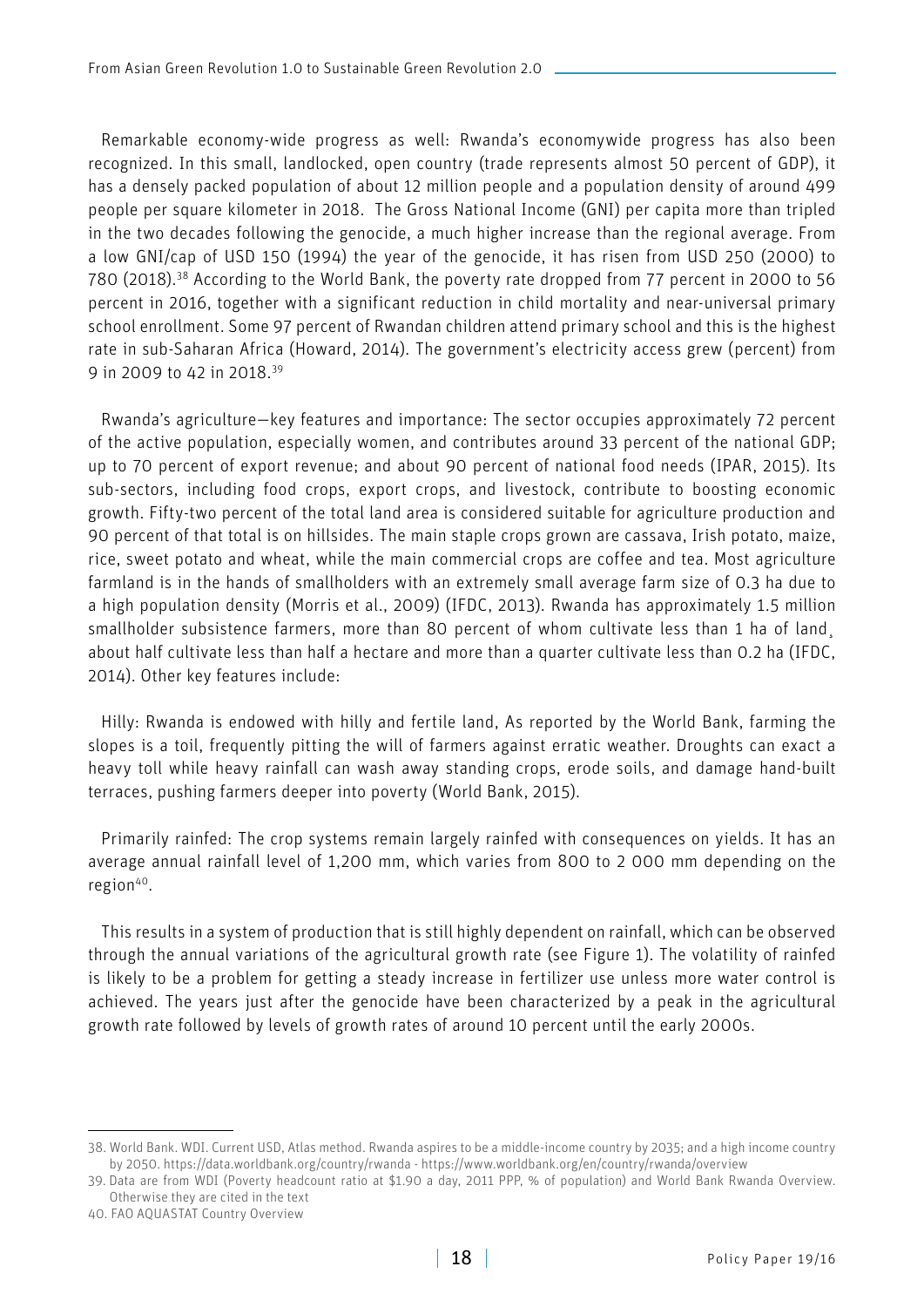

### **Figure 1: Agricultural annual growth rate in Rwanda**

#### Source: FAOSTAT

One percent annual growth in food crops generates 0.11 percent annual growth in the non-agricultural sector (Diao, 2015). An additional 2.6 percentage point growth of all sub-sectors combined, create 0.9 percentage point additional growth in non-agricultural GDP (IPAR, 2015). One USD of public spending in agricultural staples generates more than three times (3.63 USD) agricultural GDP and 0.21 USD of non-agricultural GDP (IPAR, 2015).

Rwandan leadership—Vision 2020 and related plans for agriculture: The Rwandan government set up Vision 2020 of which the major objectives are: Macroeconomic stability and wealth creation; Structural economic transformation; Creating a productive middle class and fostering entrepreneurship. One of the six pillars of this vision is entitled "Productive high value and market-oriented agriculture", which clearly defines the government's orientation for the agricultural sector. It aims to replace subsistence farming by a fully, commercialized agricultural sector by 2020 (MINECOFIN, 2012). The government implements a series of consecutive "Strategic Plan for the Transformation of Agriculture" (PSTA). The current PSTA-4 aims to achieve an average of 10 percent agricultural growth over the next six years (2018-2024); to raise irrigated farm area from about 50 000 hectares to 102 284 hectares in order to reduce reliance on rain-fed agriculture, raise productivity and resilience of crops systems, and then improve food security; to increase fish production from 27 000 metric tons to 112 000 metric tons by 2024.

The Crop Intensification Program—content and impact: Launched in 2007, the Crop Intensification Program aims to increase agricultural productivity of high-potential food crops by creating incentives for producers to adopt new production technologies, especially fertilizer, seed and irrigation, and to improve soil fertility. It aims at creating awareness of the benefits of using fertilizer among small farmers; using subsidy vouchers to promote and stimulate fertilizer markets; refining outdated technical recommendations; implementing regular quality control; implementing land consolidation; and providing credit facilities for fertilizer and seed buyers (MINAGRI, 2012) (IFDC, 2014). Partly due to these measures, Rwanda recorded a substantial increase in fertilizers consumption per unit of land, even if the current level is still below the Abuja Declaration's target (50 kg per hectare). The average quantity of fertilizer used per cultivated hectare grew from 4.2 kg/ha to 29 kg/ha between 2007 and 2012 (Wanzala et al, 2013) (IFDC, 2017). Several analysts linked this performance with the Crop Intensification Program (CIP), which efficiently combines policies on key components: land, water,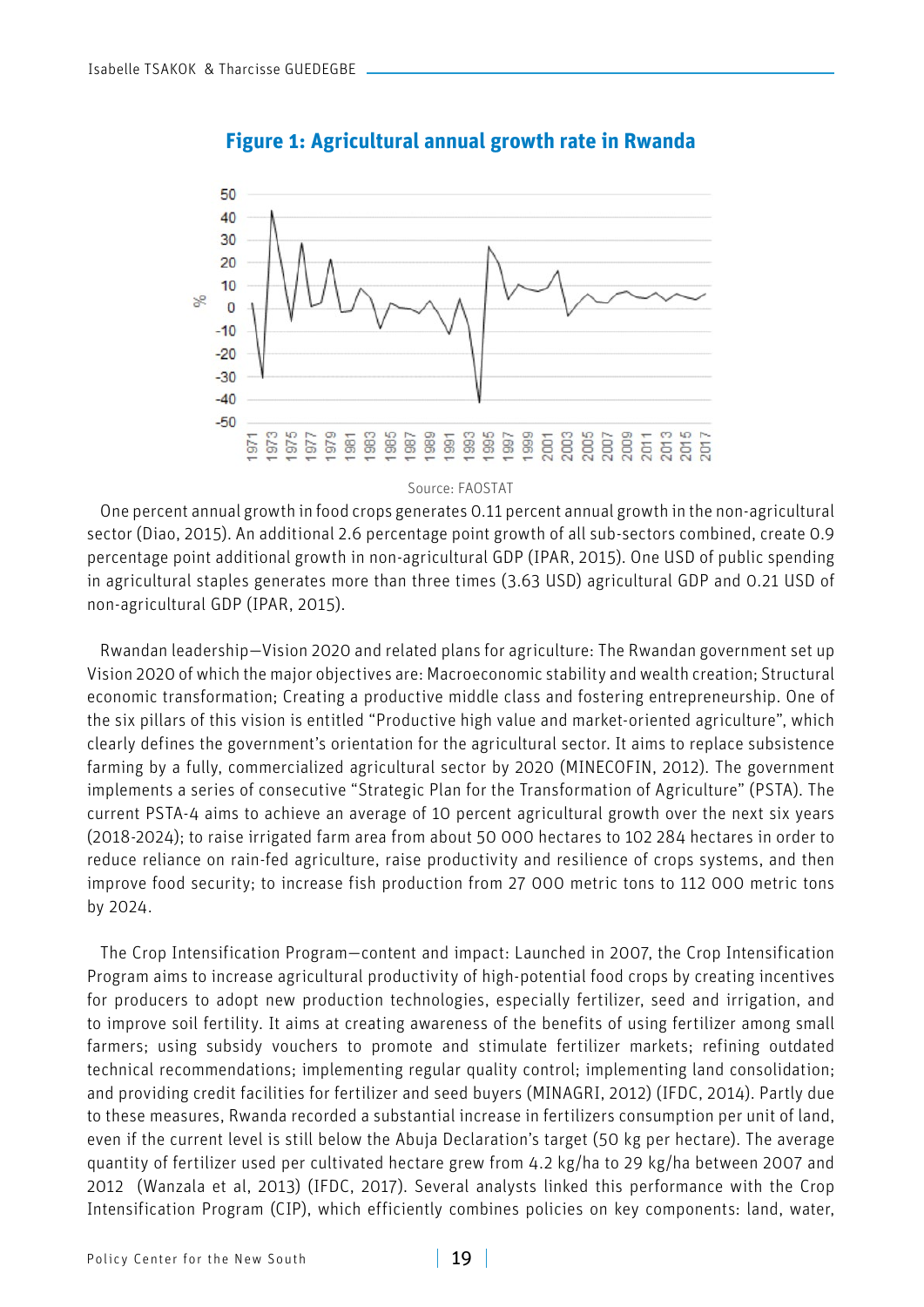seeds and fertilizers. However, since these four inputs constitute derived demand, market access also has a key role.



**Figure 2: Fertilizer Imports in Rwanda** 

## **Market access critical for fertilizer use**

Market access a key factor in promoting fertilizer use: There is substantial evidence that the better the access to the end markets, the better are the incentives to raise production, and the higher is the  $-$  derived – demand for fertilizers and complementary inputs.<sup>41</sup> Important examples include:

- In Côte d'Ivoire, export crops represent the main part of fertilizer consumption. Cocoa and cotton are the two highest fertilizer consuming crops. In 2013, cocoa represented 29 percent of area harvested (FAO) but 44 percent of fertilizer consumption. (AfricaFertilizer.org, 2016). Cotton represented only 5 percent of total harvested area (FAO) but 40 percent of fertilizer consumption (AfricaFertilizer.org, 2016).
- In Kenya, the two highest fertilizer-consuming crops are maize and tea. Maize is the main crop with 36 percent of harvested area (FAO) and 53 percent of fertilizer consumption in 2013 (Argus, 2016). Tea is the first export product with 22 percent of total exports value in 2017 (OEC)  $42$ . It represented 3 percent of harvested area (FAO) but consumed 17 percent of total fertilizer quantity (Argus, 2016). In an older study by Hassan and Karanja (1997)<sup>43</sup>, they found that Kenyan farmers that grew tea and coffee, in addition to maize, used 5.5 kg more fertilizer on maize than those that produced maize without also growing a cash crop.

<sup>41.</sup> From an economic point of view, the demand of fertilizer is referred to as a "derived demand" because it is determined to a large extent by the final demand for the crop produced

<sup>42.</sup> Observatory of Economic Complexity

<sup>43.</sup> Cited by Reardon et al. (1999)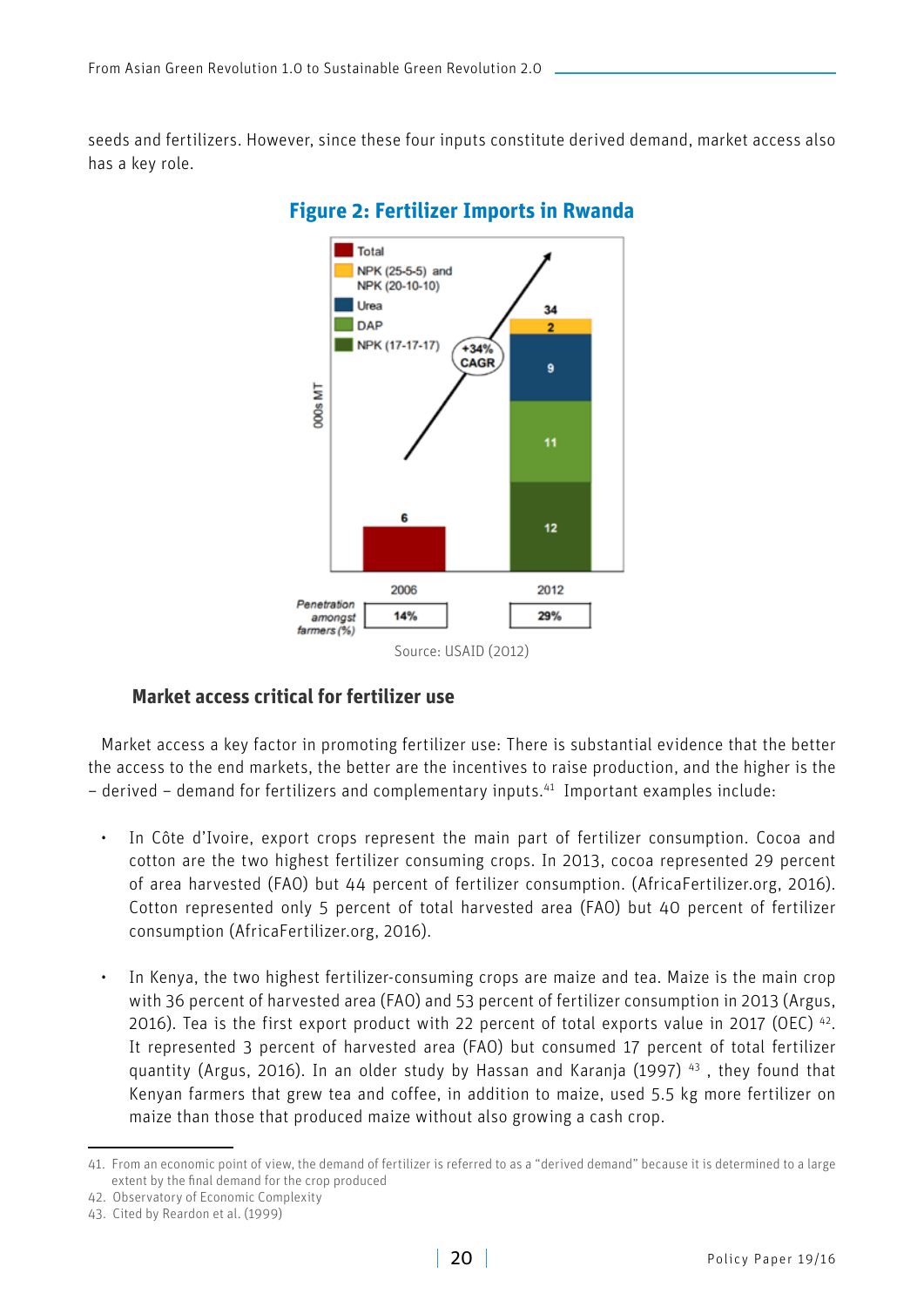• In Burkina Faso, maize and cotton are the highest fertilizer consuming crops. Maize, which represented 13 percent of total harvested area (FAO), recorded 41 percent of total fertilizer consumption. Cotton, an export (cash) crop, represented 9 percent of harvested area (FAO) but 44 percent of total fertilizer consumption (AfricaFertilizer.org, 2016). After gold, cotton is the second export product of Burkina Faso (OEC)<sup>44</sup>.

Furthermore, in many sub-Saharan African countries, export (or cash) crops like cocoa, coffee, and cotton benefit from an interprofessional organization which enables farmers to enjoy better access to lucrative and more guaranteed end markets, as well as better access to appropriate inputs. Within countries for which these crops are important sources of export and government revenues, they benefited from more support from the government intervention through different forms of market participation.

Farmers' organizations also instrumental in increasing input use and forging market linkages: Farmers' organizations can be effective models for raising input adoption and use. In Rwanda, farmers who are organized into cooperatives have more market linkages. An analysis of market availability showed that 30.8 percent of African farmers do not have market linkages; this poor access is attributed to their non-grouping into cooperatives. Market availability varies within the provinces: Southern and Northern provinces in Rwanda have the least access to markets for agriculture produce. Eastern and Western have the best market linkages and do not have a problem in marketing their produce (Dusengemungu, 2013).

Access to increasing food market in Africa also a boost to fertilizer demand: Non-export crops (mainly staple crops) also experience improvements in market opportunities because of the growing local demand which is being driven by increasing population, urbanization, and improvements in the purchasing power and a reduction of costs of market access for farmers. In Ethiopia, around 85 percent of the fertilizers applied is used on three main crops: teff, maize and wheat. Around 35 percent of the fertilizers imported are applied on teff, 25 percent on maize and 25 percent on wheat (Argus, 2016). According to a report from USAID, the successful absorption of increased yields in rice and potatoes by a large domestic market, have demonstrated to the Government of Rwanda the impact that strong end markets can have on promoting agricultural productivity. (USAID, 2012); and thereby driving up the demand for fertilizers and complementary inputs. There have been instances in the cultivation of maize where farmers use too little fertilizer or divert the fertilizer to other crops like rice, potato, because end market demand for maize is weak (USAID, 2012) In view of this, the Government of Rwanda has learned that increasing agricultural productivity will only be successful if there are developed end markets to absorb the increased yields.

Promote fertilizer demand by improving access to expanding markets: These field level instances clearly illustrate the importance of access to lucrative and growing end markets in stimulating the willingness to improve productivity by use of more fertilizers. End markets may be either the international market or national or regional market. If these markets are well exploited, both food and cash markets would represent a huge opportunity to increase agricultural productivity and therefore stimulate the demand for fertilizers and complementary inputs. Figure 2 highlights the opportunity that represents the growing domestic food market in Africa. For instance, most of the increase of cereals demand in the world will come from sub-Saharan Africa.

<sup>44.</sup> OEC: Observatory of Economic Complexity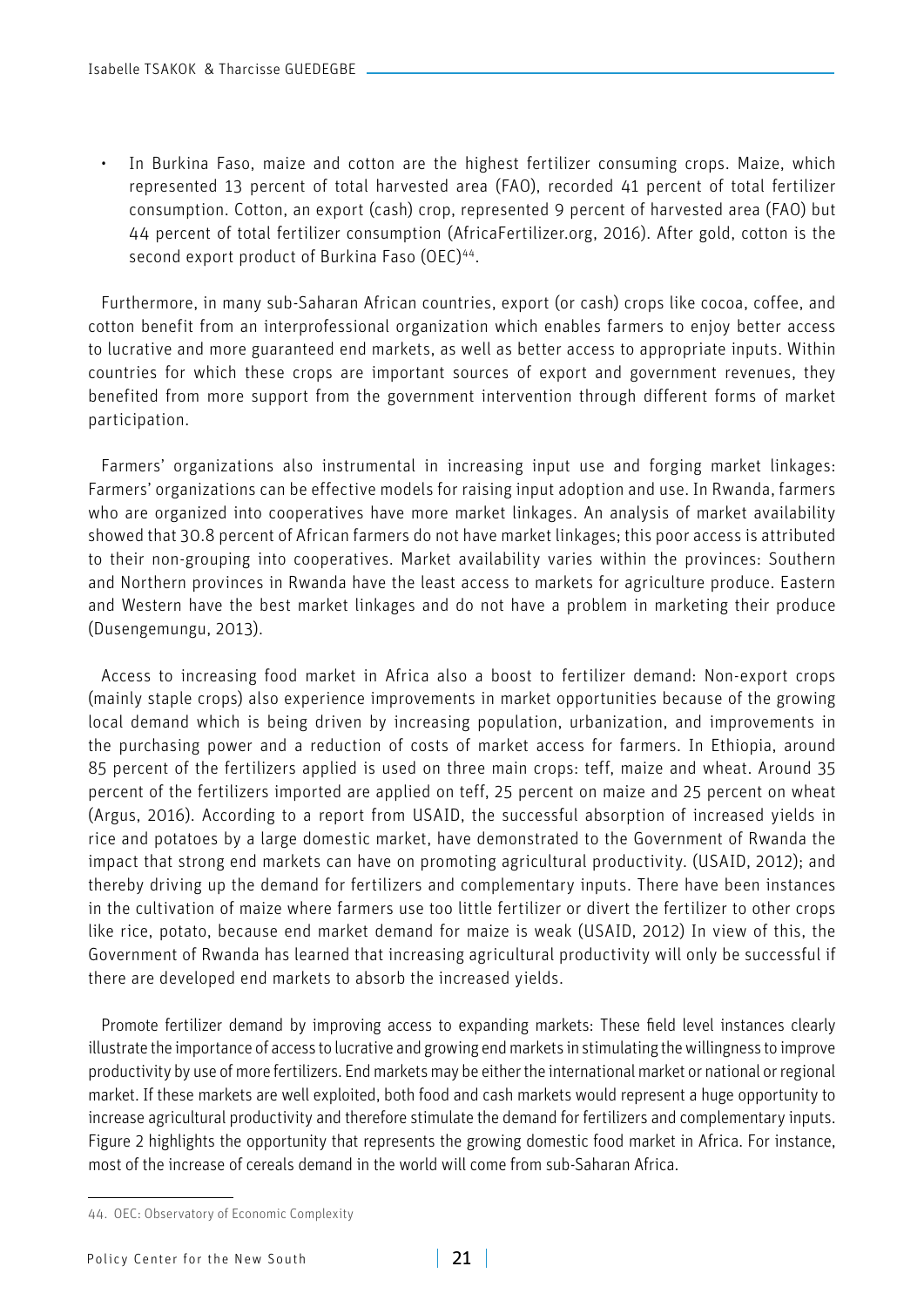

## **Figure 3: Regional contributions to food demand growth, 2008-17 and 2018-27**

### **Water control, essential to complement fertilizer use**

Importance of water control fully recognized by the CIP, among many others: Recent Rwandan experience also confirms the key role of irrigation. Irrigation is a main component of Rwandan Crop Intensification Program to which the recent important increase in productivity has been attributed to. The country has a national irrigation potential of nearly 600 000 ha, taking into consideration the following domains: Runoff for small reservoirs (125 627 ha), Runoff for dams (31 204 ha), Direct river and flood water (80 974 ha), Lake water resources (100 153 ha), Groundwater resources (36 434 ha) and Marshlands (222 418 ha)<sup>45</sup> The government developed the Irrigation Master Plan in 2010 with a potential total area for irrigation of 589 711 ha, now about 3 percent of the total identified area is irrigated in both the marshland (22 554ha), hillside (1 482ha), and other small-scale irrigated areas (100ha) (IPAR, 2015; MINAGRI, 2010). The critical importance of water control in Rwanda's experience is not unique. As stated by Drechsel et al (2015), improvements in nutrient use efficiency should not be viewed only as fertilizer management. Increased soil-water storage and availability to crop plants at critical growth stages improves utilization of fertilizer and other farm inputs (van Duivenbooden et al., 1999)<sup>46</sup>. Irrigation helps to regulate the supply of water to crops and increases the fertilizer use efficiency. Water and nutrient use within plants are therefore closely linked. Fertilizer use also affects water intake. Poor soil fertility limits the ability of plants to efficiently use water (Bossio et al., 2008)47.

The critical importance of water control a major challenge to Africa's GR: In sub-Saharan Africa, less than 5 percent of cultivated land is irrigated<sup>48</sup>. In sandy soils in southern Niger, rainfall determined the nitrogen fertilizer use efficiency and millet yield (Bationo et al., 1989). With low rainfall, nitrogen fertilizer did not affect the yield; with average or above-average rainfall, nitrogen fertilizer application increased millet grain yield fourfold to fivefold (Singh et al. 2015). Singh et al. (2015) noted that the

<sup>45.</sup> http://www.worldagroforestry.org/downloads/Publications/PDFS/B16738.pdf

<sup>46.</sup> Cited by (Singh, Ryan, Campbell, & Kröbel, 2015)

<sup>47.</sup> Cited by (Drechsel, et al., 2015)

<sup>48.</sup> http://www.fao.org/nr/water/aquastat/tables/WorldData-Irrigation\_eng.pdf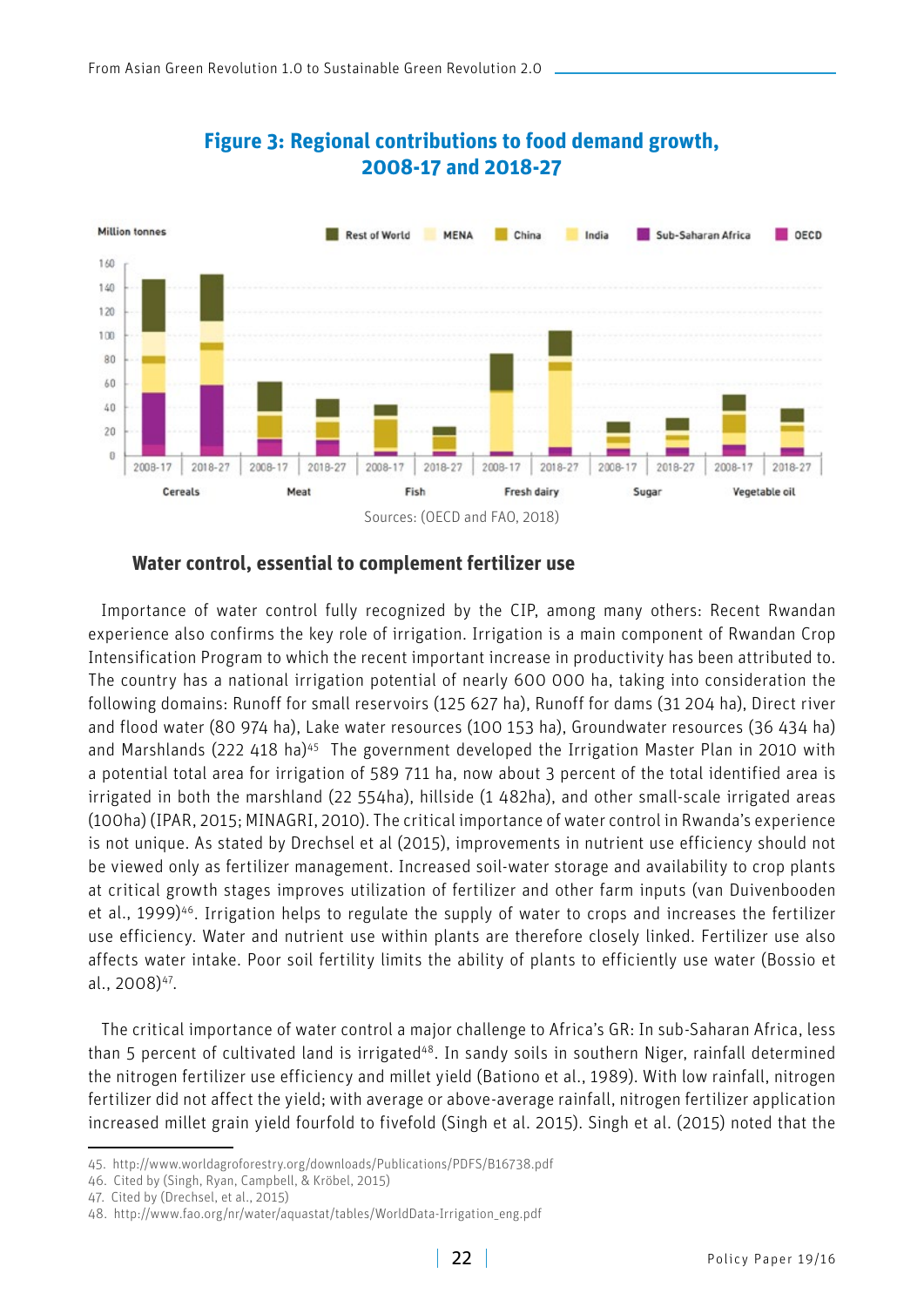application of even small amounts of water in addition to rain can lead to a significant increase in the crop yields in dry areas at high water use efficiency, provided other factors such as plant nutrient availability are adequate. Yilma et Berger (2006) concluded that the risk associated with rainfall variability was the most important determinant of fertilizer use. Irrigation has significant indirect effect on inorganic fertilizer use through its compounding effect on other variables. Under a climate change scenario of more frequent extreme weather events (e.g., droughts and floods) and greater variability in precipitation, increasing water control will become even more challenging. (World Bank, Africa Region, 2009: xviii)<sup>49</sup>

## **Land –access and security of tenure critical for smallholders**

Importance of land in farmer decision making is widely recognized: On one hand, access to land is usually a price and institutional related issue. Based on the theory of induced innovation, many authors showed that land price is an important determinant of demand for intensification practices and inputs such as fertilizers (Boserup, 1965; Ruthenberg, 1980; Hayami and Ruttan, 1985)<sup>50</sup>. On the other hand, the rhythm of transformation of customary institutions also affects the productive use of land. Social institutions affect conditions of access and patterns of resource use, like arable land (Berry, 1989). Risk associated with uncertainty of land tenure reduces fertilizer demand. If the farmer discounts heavily the future, that may lead to "soil mining" today and lack of use of long-run soil amendments (Reardon et al, 1999).

The Land Use Consolidation program, integral component of the CIP: One strength of the Rwandan agricultural policy is the Land Use Consolidation program, an integral component of the Rwandan Crop Intensification Program. Indeed, the Rwandan Ministry of Agriculture and Animal Resources (MINAGRI) implements a land use consolidation model whereby farmers in a given area grow the priority food crops defined by CIP (maize, rice, wheat, Irish potato, cassava, soybean and beans) in a synchronized fashion that will improve the productivity and environmental sustainability, while keeping their land rights intact. The consolidation of land use involves successfully rearranged land parcels to consolidate the use of farm holdings (MINAGRI 2011, 2012). Prior to the beginning of the agricultural season, farmers commit to participation in the program and agree to forego traditional intercropping techniques in favor of cultivating a single, government-approved crop in collaboration with neighboring farmers (Brown et al., 2017).

Specific features of LUC program: A consolidated site with standard norms should have at least 5 ha and one priority crop chosen by the District following the agroecological zone. Consolidated use of lands allows farmers to benefit from the various services under CIP such as efficient delivery of inputs (improved seeds and fertilizers), proximity of extension services, post-harvest handling and storage facilities, irrigation and mechanization by public and private stakeholders, and concentrated markets for inputs and outputs. (Dusengemungu, 2013) Although consolidation is voluntary, it is a pre-requisite for availing the benefits such as subsidized inputs under Crop Intensification Program. (MINAGRI, 2012)<sup>51</sup>

<sup>49.</sup> World Bank. Africa Region. 2009. Making Development Climate Resilient: A World Bank Strategy for Sub-Saharan Africa. Report # 46947-AFR - https://openknowledge.worldbank.org/bitstream/handle/10986/3211/469470ESW0Whit0t20100Full0vNoIm ages.pdf?sequence=1&isAllowed=y

<sup>50.</sup> References cited in Reardon et al. (1999)

<sup>51.</sup> Please refer to (Dusengemungu, 2013) for an extensive description of the Land Consolidation process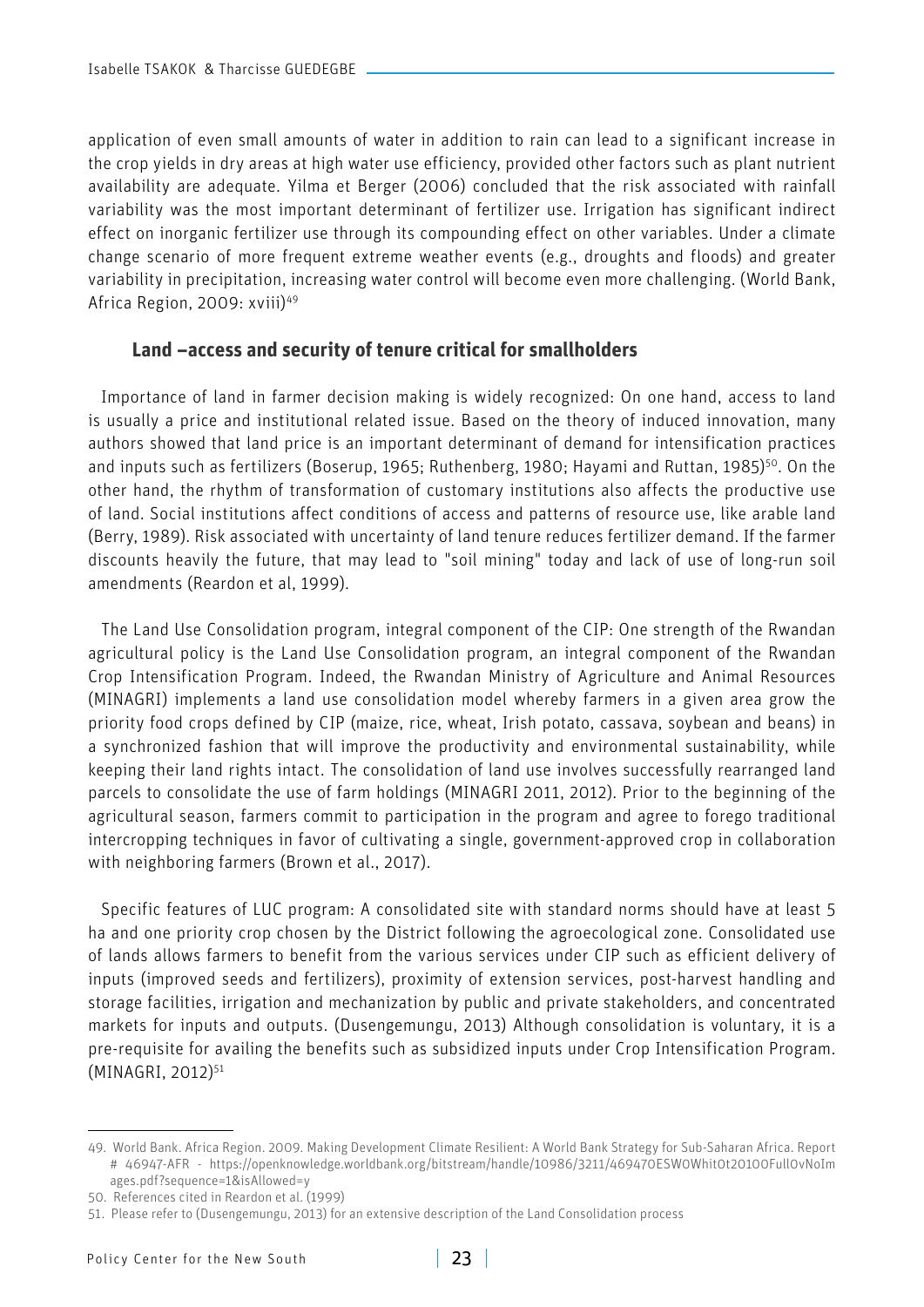Land tenure –reform and security: Land tenure security is also at the core of Rwandan agricultural policy, viewed as a key contributor to farm-level investment and productivity.52 The goal of the program was to increase agricultural productivity through the consolidation of land holdings and provide greater incentives to invest in agriculture, and thereby foster economic development (Gillingham & Buckle, 2014). In 1999, the Succession Law was adopted: it established equal inheritance rights for women and men (Daley et al., 2010). In 2004, the adoption of National Land Policy laid the foundation for land tenure reform. The 2005 Organic Land Law (OLL) outlined procedures for land tenure and titling, registering land and administering land titles, and providing guidance for land use and development (Gillingham & Buckle, 2014). The government also established an administrative structure for land administration. (Ali, Deininger, & Duponchel, 2016). The key operational features were:

- Implementation nationwide: the Land Tenure Regularization Program (LTRP) surveyed and issued titles for all individually-held land in Rwanda for the first time. From 2009 to 2013, the LTRP successfully registered 11.3 million parcels of land (98% of land parcels in the country). (Ali, Deininger, & Duponchel, 2016).
- The Government of Rwanda has taken steps to prohibit further land fragmentation and subdivision (Bizimana et al., 2004). The 2004 National Land Policy states that "the critical threshold below which a farmer can no longer meet his family's basic nutritional requirements from agricultural activity alone is approximately 0.75 ha. Article 30 of the 2013 Land Law states that: "It is prohibited to subdivide plots of land reserved for agriculture and animal resources if the result of such subdivision leads to parcels of land of less than a hectare in size for each of them. Owners of lands prohibited to be subdivided shall co-own and use the land in accordance with the laws" (Kaiser Hughes & Kamatali, 2016); (Brown & Kaiser Hughes, 2017).

Substantial positive impact: The early effects of the program were notable: Land tenure security increased for both men and women, including women in de facto unions (Santos et al. 2014); the efficiency and functioning of land rental markets increased (Ali, Deininger, Goldstein, Ferrerara, & Duponchel, 2015a); and a basis for agricultural investment was established (references cited in Ali, Deininger, & Duponchel, 2016). Since the introduction of farm LUC in 2008, the total area under land use consolidation has increased by 21-fold from 28 016 ha in 2008 to 602 000 ha in 2012 (Dusengemungu, 2013) (see Figure 3). High adoption of appropriate agronomic practices is observed on consolidated sites while it is very low in the surrounding farms (Dusengemungu, 2013).

<sup>52.</sup> Brown and Kaiser Hughes (2017) provide an understanding of positive and negative impacts of land tenure security reforms in Rwanda. Applying a "secure enough" tenure framework, they conclude that despite increasing informality of ownership, land tenure in Rwanda is "secure enough" to incentivize smallholder investment in land, but that the emerging threats arising from the implementation of agricultural policies could constrain the country's development gains in the future.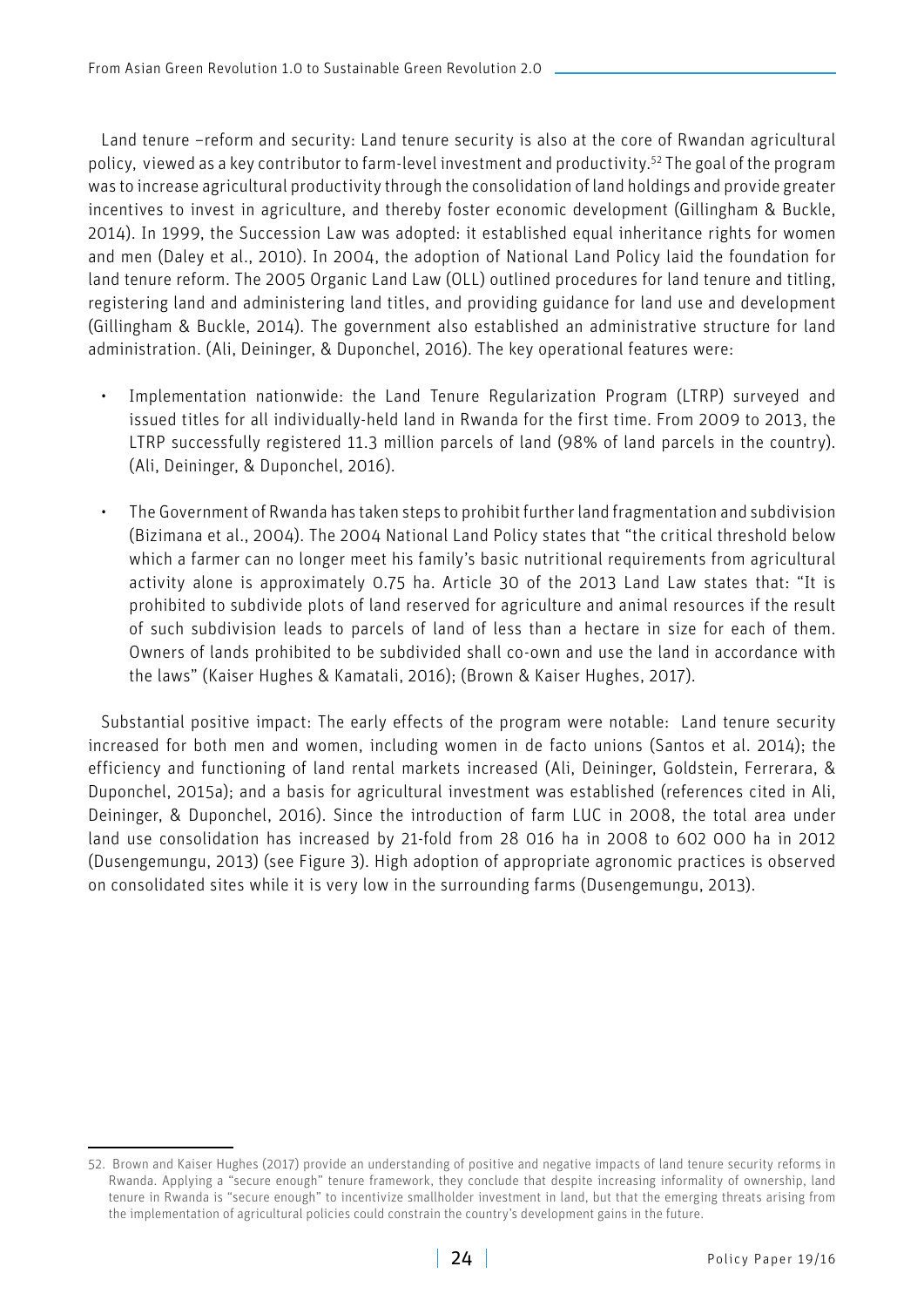

### **Figure 4: Increase in LUC under priority crops in hectares**

The consolidated production has also brought significant increases in food production –maize by 5-fold; wheat and cassava by about 3-fold; Irish potato, soybean ad beans by about 2-fold; rice by 30 percent. The drive for consolidation of land use has a spiraling effect on the cultivation of priority crops as it indirectly promotes the use of inputs and extension services to farmers (Dusengemungu, 2013). LUC and associated production increase have significantly contributed to the poverty reduction in Rwanda for the past five years (NISR, 2012).

### **Last but not least: the price issue**

Fertilizer prices also matter: This paper focuses on market access on the output side, land and water on the input side. We consider these factors necessary for fertilizer use. But these factors are not enough. Obviously, the price level of the fertilizers supplied to the farmers have key role. Product prices can be decisive because, when making choices, farmers consider the relative cost of products in comparison to other inputs and factors of production. Indeed, farmers are sensitive to the relative price of outputs to that of inputs. Fertilizer prices should therefore merit careful attention. Guedegbe and Doukkali (2018) provided an overview of fertilizer prices' situation across the continent, the sources of the different price levels among and within countries, as well as policy recommendations in order to make fertilizers more affordable to African farmers. The supply price of fertilizer reflects inefficiencies in the markets along the chain and in transport conditions (including quality of transport and storage infrastructure). It emerges from the above analysis that the low consumption level of fertilizer in Africa is also attributable to often-excessive trading margins due to significant market distortions, inadequate infrastructure and under-used potential to produce and trade fertilizer within the continent. Figure 5 gives an overview of the variability of fertilizers prices among African countries.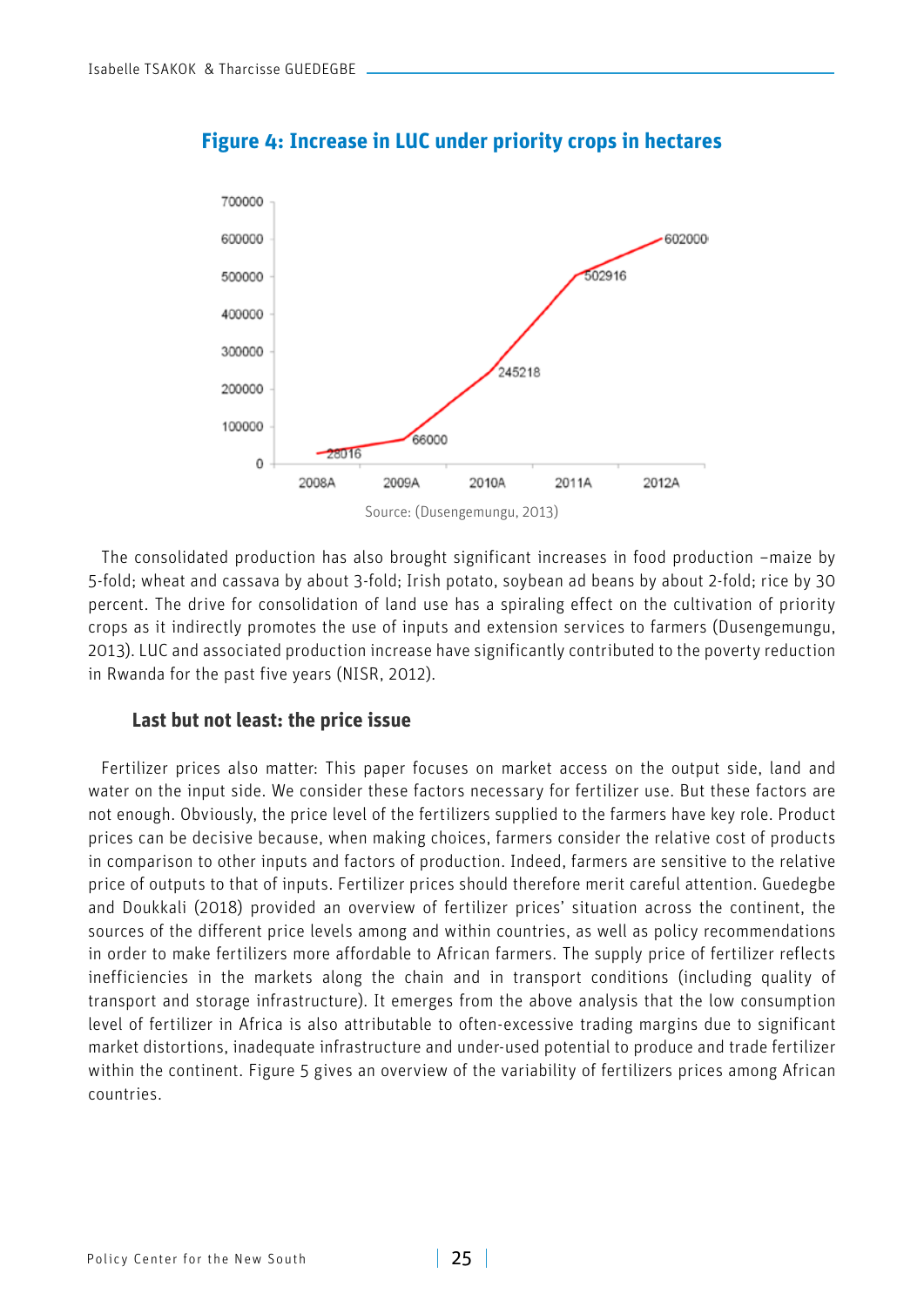#### $\frac{1000}{2}$ 00% 80% **USD** per metric 800 70% 60% 600 50% 40% 400 30% 20% 200 10%  $\overline{0}$  $0%$ Vigena (Feb) 3urundi (Dec) Burkina Faso (Dec) Burundi (Dec) Ghana (Nov) Mali (Dec) Rwanda (Dec) anzania (Nov) Togo (Jul) (ambia (Dec.) Mali (Dec) Rwanda (Dec) 'anzana (Nov) Urea DAP Not subsidized  $\square$  Subsidized  $P$ rice reduction Source: AfricaFertilizer.org

## **Figure 5: Subsidized and Unsubsidized Price of Fertilizer in 2017**

Source: (Guedegbe and Doukkali, 2018)

# **III. Towards a fertilizer policy for a productive and profitable smallholder agriculture in Africa: Principles and insights from Asia and Africa**

To contribute to the debate on how best to promote sustainable soil fertility; in particular, the use of fertilizer (organic and inorganic) in smallholder agriculture of Africa, this concluding section draws upon key insights gained from the Asian experience, with focus on its two most populous countries: India and China;53 as well as from the African experience, with special focus on Rwanda, a star performer. First, we present what in our view constitutes a "successful" fertilizer policy, in an age when environmental sustainability, in particular, the negative impacts of climate change, and resource degradation are major concerns; and when we consider that the benefits of sustained higher productivity and growth must benefit the majority, not just the wealthy few.

A successful fertilizer policy for smallholders promotes fertilizer use such that the following is true, namely:

- 1. The majority of smallholders use that level and mix of fertilizer such that they improve (at least, maintain) the fertility of the soils, a key foundation of agricultural productivity;
- 2. They benefit financially from doing so, because they can access profitable markets as the output/ fertilizer price ratio is favorable;
- 3. Their use of fertilizer promotes sustained agricultural productivity growth (e.g., higher yields); as well as food supply and food security at national and household levels;
- 4. They use the fertilizer as part of a package of agricultural practices that is sustainable of basic

<sup>53.</sup> Total (United Nations) population estimates (billion) are: India: 1.37 (2019); China: 1.42 (July 2019); Africa: 1.32 (July 2019)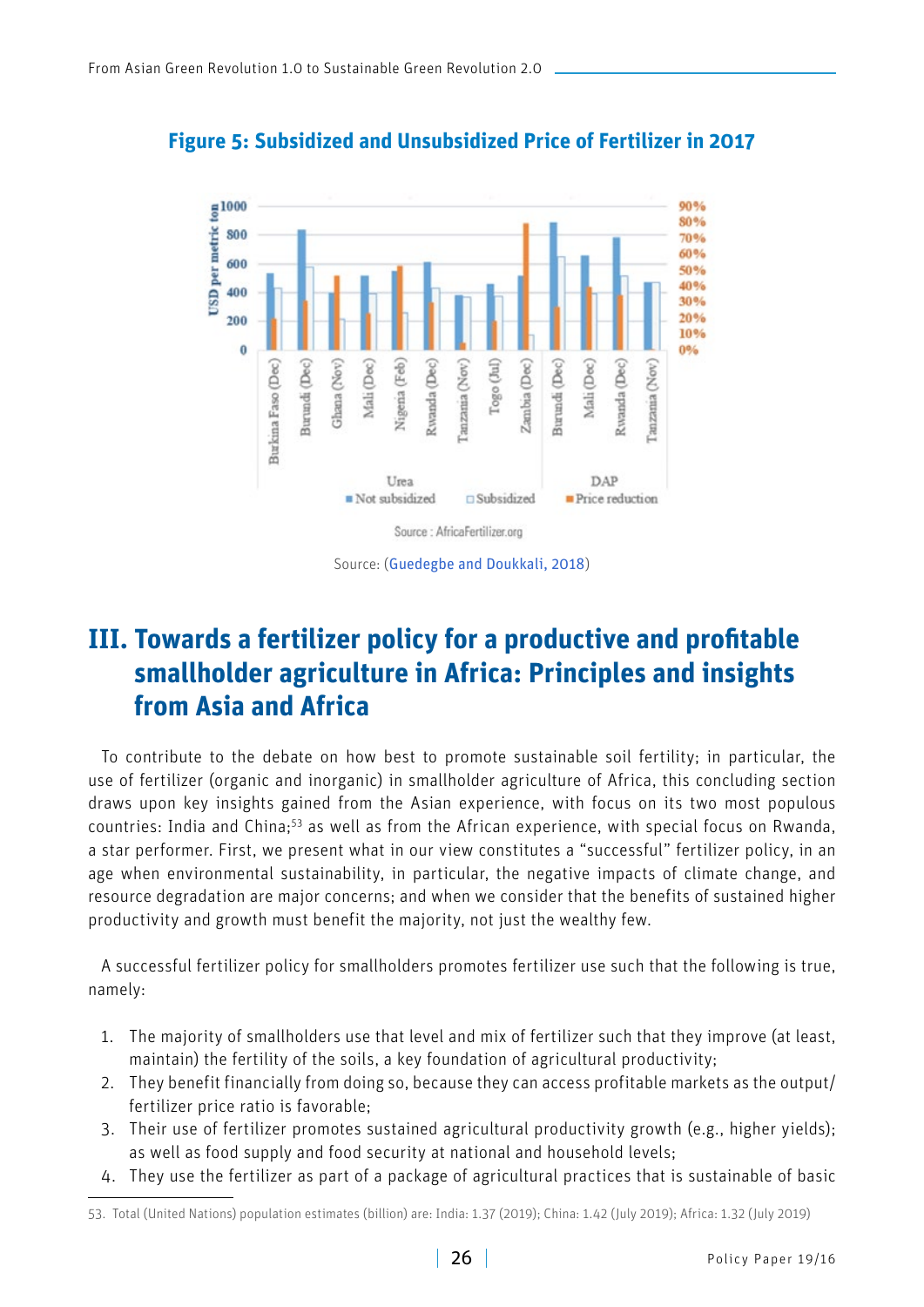agricultural resources (e.g., in terms of soils and water); and is climate resilient;

5. In doing so for decades, smallholders promote an agricultural revolution (a Green Revolution (GR)), an economy-wide structural transformation, thus generating widespread income increases, poverty reduction and high income industrialization.

This concept of a successful fertilizer policy views fertilizer use as spearheading a sector-wide agricultural transformation which in turn is essential for widespread poverty reduction through economy-wide transformation.

Principles and major policy insights from Asia's Green Revolution, in particular that of India and China; and from agriculture in Africa, in particular, Rwanda.

Despite the major differences between the two continents—Asia and Africa, and among the three focus countries, it is striking that there is a robust pattern in terms of common principles and insights that should guide the formulation of a successful fertilizer policy for smallholder agriculture in Africa.

Leadership role of governments is key: Many Asian governments have successfully launched GR, and millions have benefitted in terms of greater grain supplies, and reduced hunger. However, the extent to which different Asian countries have spread GR and succeeded in utilizing fertilizer for realizing the above range of benefits has, of course, varied. However, one common denominator for launching the GR throughout Asia is the leadership role of governments. They made substantial and sustained investments as they sought to bring the GR input package—fertilizer, water, HYV seeds and pesticide and improved market access together.

Delivering "the productive mix"—fertilizer, HYV seeds, pesticides, water, and lucrative market access, is demanding: Sustained government intervention and support was needed to bring together "the productive mix". It is a politically, financially and administratively demanding task to bring about this mix, which is, after all, just the minimum. It is however more costly not to do so. How each government has tried to do so is necessarily different, which is to be expected given the vast heterogeneity of local circumstances, present and past. Two of the above items will be particularly challenging for Africa's leaders: water control and access to lucrative markets. Despite relatively abundant water resources, Africa has insufficient infrastructure to channel these resources for present needs. (World Bank, 2009: 2) Irrigation still accounts for 5 percent or so of cultivated land. With the dire predictions of climate change, Africa's vulnerability is deepening. Just expanding irrigation infrastructure is not good enough either as the operation and maintenance demands which bedevil India's system, in particular that of the State of Punjab, clearly show. With respect to market access, the dearth of infrastructure is still a major problem. "The region, which houses one seventh of the world's population, has a score of 2.91 in the infrastructure category of the World Economic Forum's (WEF's) Global Competitiveness Report." (Calderon et al, 2018: 2)<sup>54</sup>

Long term nature of support needed by smallholders: It took decades of policy and institutional support for the GR launched in the mid-1960s to take root and spread in Asia. In a sense, the spread of new technologies to smallholders never ends; so that in many countries, the task is still ongoing. The critical support were the long term investments in public goods and services such as irrigation; transport and marketing infrastructure; and agricultural research and extension; and seasonal support

<sup>54.</sup> The score index ranges from 0 (least competitive) to 7 (most competitive).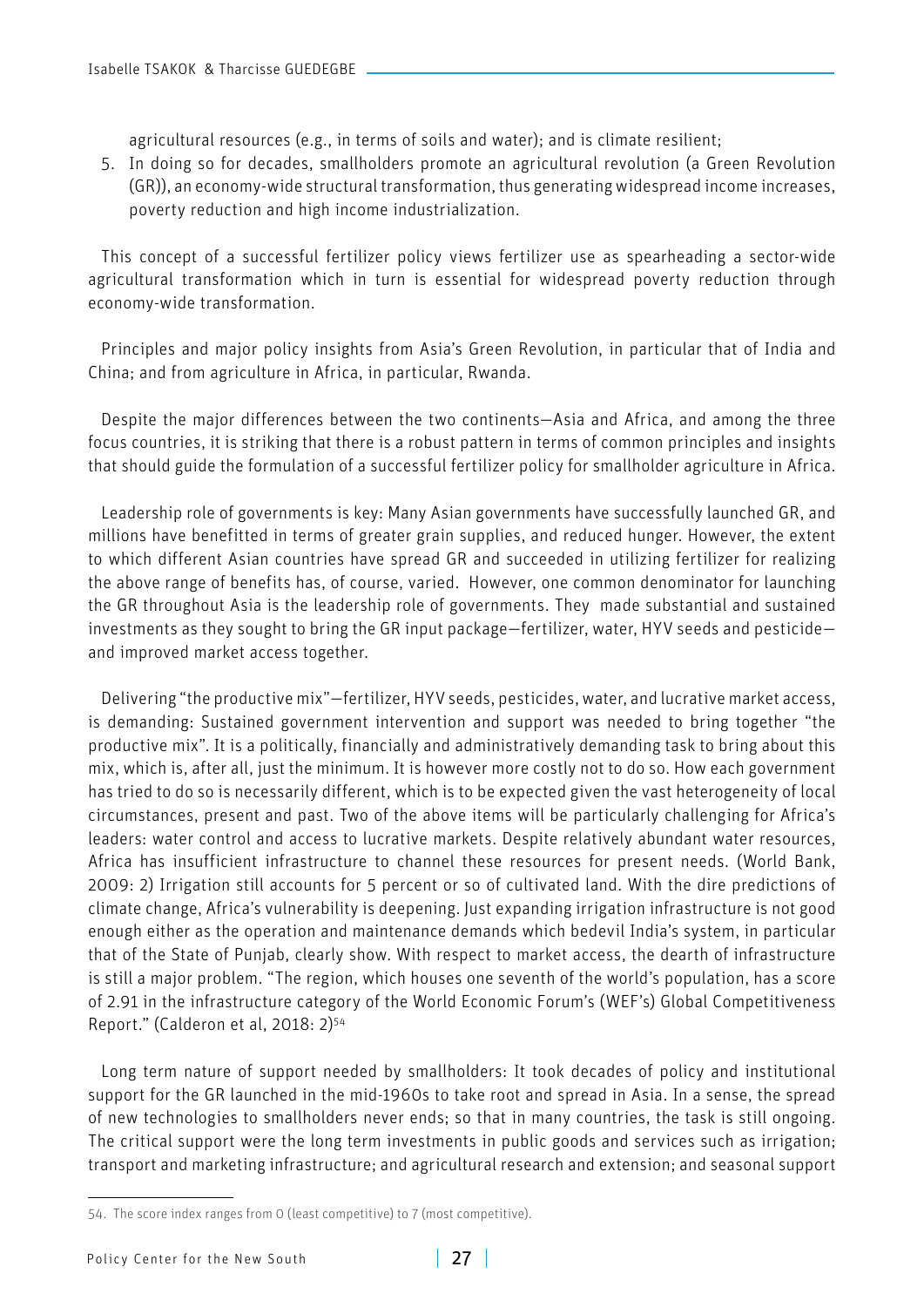for private goods in terms of subsidized prices of fertilizer, HYV seeds and even the credit to purchase them. The long-term nature of support means that governments must balance the public and private nature of the goods and services they decide to subsidize. In particular, they must consider the financial sustainability of measures they use to promote fertilizer use. The seemingly intractable problem of reducing the financial burden of GR subsidies in India, at federal and state levels—consider the case of Punjab—is a cautionary tale.

Factors other than price subsidies also matter: While subsidies to purchase seasonal private production inputs were common, they were not always necessary as Mao's China shows: chemical fertilizer was promoted and its use increased substantially although it was taxed and was the entire agricultural sector to pay for industrialization. In addition, yields of most basic staples were high by international standards. Although one can argue that China is a "special" case, China's experience shows that in considering smallholder incentives to adopt new technologies, one must consider the entire socio-political environment and not just some piecemeal measures. Factors of particular importance have been the power of farmer traditions at grassroots level; marketing advantage of farmers' and other professional and interprofessional associations; and of leadership, local up to the highest level.

Farmer traditions: East Asian farmers have been using organic fertilizers for centuries. For forty centuries, "…judicious and rational methods of fertilization are everywhere practiced…" by the farmers of China, Korea and Japan… "manure of all kinds, human and animal, is religiously applied to the fields in a manner that secures an efficiency high above our own practices" (King, 2004: 9-11)<sup>55</sup> The process of transforming organic matter into usable fertilizer is very labor intensive but China is labor-abundant.

Inter-and Intra-professional organizations of farmers: In Africa, organizations of farmers in cotton, coffee, tea, and maize, provide an invaluable link for their members to their output and input markets. With their markets assured, the derived demand for fertilizer by these farmers are also some of the highest in Africa.

Leadership and vision—national and local: Although fertilizer was taxed, it was promoted vigorously by cadres who served as extension agents in communes. The power of their leadership was primarily derived from Chairman Mao himself to whom the superiority of collective agriculture was an article of faith; so showing it to be so, was patriotism itself. Mao's vision was however not a prosperous but a politically powerful China. Deng's vision was radically different: that of a prosperous Socialist China built on strong economic foundations.56 The power of leadership is also evident in the Rwandan government promoting outstanding agricultural performance, after taking over a country which had endured the tragedy and trauma of genocide (1994).

Fertilizer use is not an end in itself but a necessary means to achieving a sustainable agricultural transformation: The experiences of India and China show clearly that increased fertilizer use is not always beneficial and therefore should not be considered an end in itself. In both countries, chronic

<sup>55.</sup> This book was originally published by Mrs. F.H. King under the name of Farmers of Forty Centuries or Permanent Agriculture in China, Korea and Japan, in 1911, Madison, Wisconsin. Franklin Hiram King (1848-1911) was a professor of agricultural physics at the University of Wisconsin-Madison.

<sup>56.</sup> Deng is reputed to have said: "It does not matter whether if a cat is black or white so long as it catches mice". This quote is often used to argue that Deng cared about actual results not just ideology. The complexity and greatness of Deng as a visionary and pragmatic leader is the subject of Vogel, Ezra, F. 2011 Deng Xiaoping and the Transformation of China. The Belknap Press of Harvard University Press, Cambridge, Massachusetts and London, England.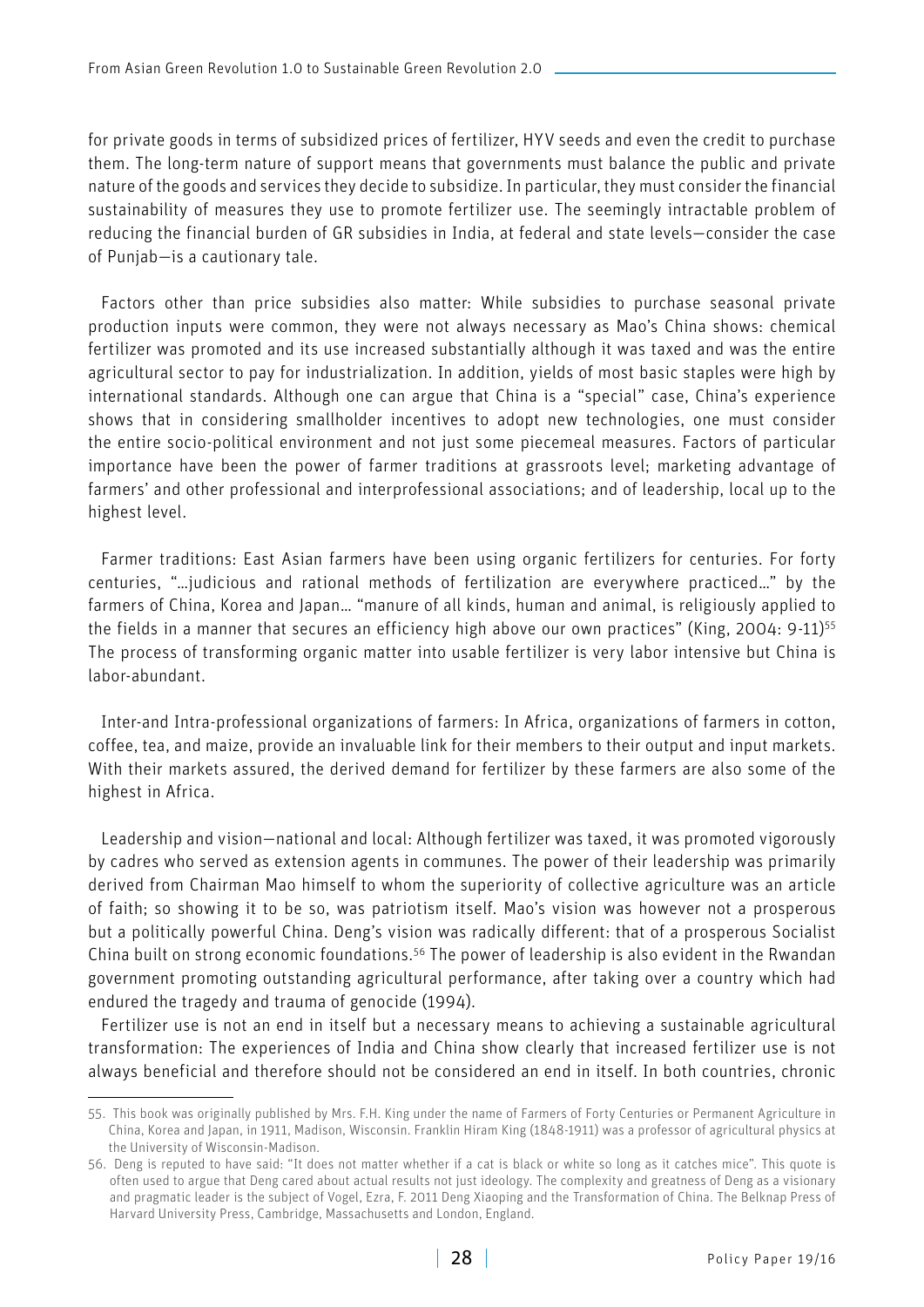overuse has seriously undermined soil fertility and has degraded both soils and water. In the State of Punjab, the bread basket of India, with 95 percent of land irrigated, recent annual agricultural growth has slowed down, and yields stagnated (rice) and decreased (wheat and cotton).<sup>57</sup> Average application rate in China (kg nutrients/ha) is 428 versus 115 world average. China's NUE is low compared to world: estimated at 28 percent (2009) versus world at 47 percent (Heffer, 2016). Over the last three decades, China has been the fastest growing fertilizer market, with one of the highest average fertilizer application rates in the world. In the 2010s, it has accounted for some 30 percent of global fertilizer use. The overuse is evident when crop yields for maize, wheat and rice increased by 11 percent while fertilizer use were reduced by an average of 15 percent per crop. So, the farmers produced more with less! (Harris, 2018). 58 Professor Zhang Weifeng won the International Fertilizer Association Norman Borlaug Prize (2018) for steering Chinese farmers towards more efficient fertilizer use. (Farming First, Nov 1, 2018)<sup>59</sup> Such harmful overuse highlights the importance of promoting the education of farmers using fertilizer on best cultural practices by adequately financing extension services.

Land – access to and tenure security—of critical importance to smallholders: If fertilizer use is to serve as a means for achieving sustainable agricultural transformation, then smallholders' interest in the land they farm must take center stage. In addition to positive market incentives, access to and security of land tenure must be guaranteed as experiences of country after country clearly demonstrates. Important examples include:

In India, after two decades of land reform (late 1970s), landlessness was still widespread and land distribution remain skewed. The majority of smallholders have no tenure security. In eastern and central India which contain nearly 50 percent of net cultivated area, and 80 percent of India's rural poor (by the mid-1980s), high population pressure resulted in not only very small farms but also a high level of land fragmentation. (World Bank, Vol II, 1991: 19) So, India had the GR, but its agriculture is still not transformed. Indeed, the continued low growth and low productivity of Indian agriculture since the mid 1990s, and with food grains (World Bank Group, May 2014:8) still dominating, is a major source of concern. (World Bank, Nov 2017: 1)

In China under Deng Xiaoping, the transformative impact of the HRS was largely due to the fact that smallholder households obtained land tenure security for the first time. For the first time since 1949, smallholders were secure in their use rights to their most important production asset-land; and were able to profit fully from their hard work. Under Mao's regime, fertilizer use did substantially increase. But China's agriculture barely kept pace with the rapid population increase, though Mao's China wanted to "leap forward" not just barely survive. So Mao's China undertook redistributive land reform, but there was no land tenure security for farm households, and China experienced no agricultural transformation.

In Rwanda, the Land Use Consolidation (LUC 2008) program, an integral component of the Crop Intensification Program (CIP 2007) built on prior work of the National Land Policy (NLP 2004), the

<sup>57.</sup> During the 1990s, Punjab's agricultural annual growth performance slowed down to 2.6 percent well below the national average that rose to 3.2 percent with the crop sector growing at only 1.3 percent per year. TFP growth of the crop sector which averaged 2 percent in the 1980s virtually stagnated – at 0.05 percent per year during 1990-96. (World Bank, Sept 2003: vi, Tab 2.2, 2.3)

<sup>58.</sup> Harris, Briony. 26 March, 2018. "China cut fertilizer use and still increased crop yields. This is how they did it". World Economic Forum. (Accessed Nov 16, 2018) - https://www.weforum.org/agenda/2018/03/this-is-how-china-cut-fertilizer-use-and-boostedcrop-yields/

<sup>59.</sup> Farming First. Nov 1, 2018. "Professor Weifeng Zhang wins IFA Norman Borlaug Prize" - https://farmingfirst.org/2018/11/chinaagricultural-transformation/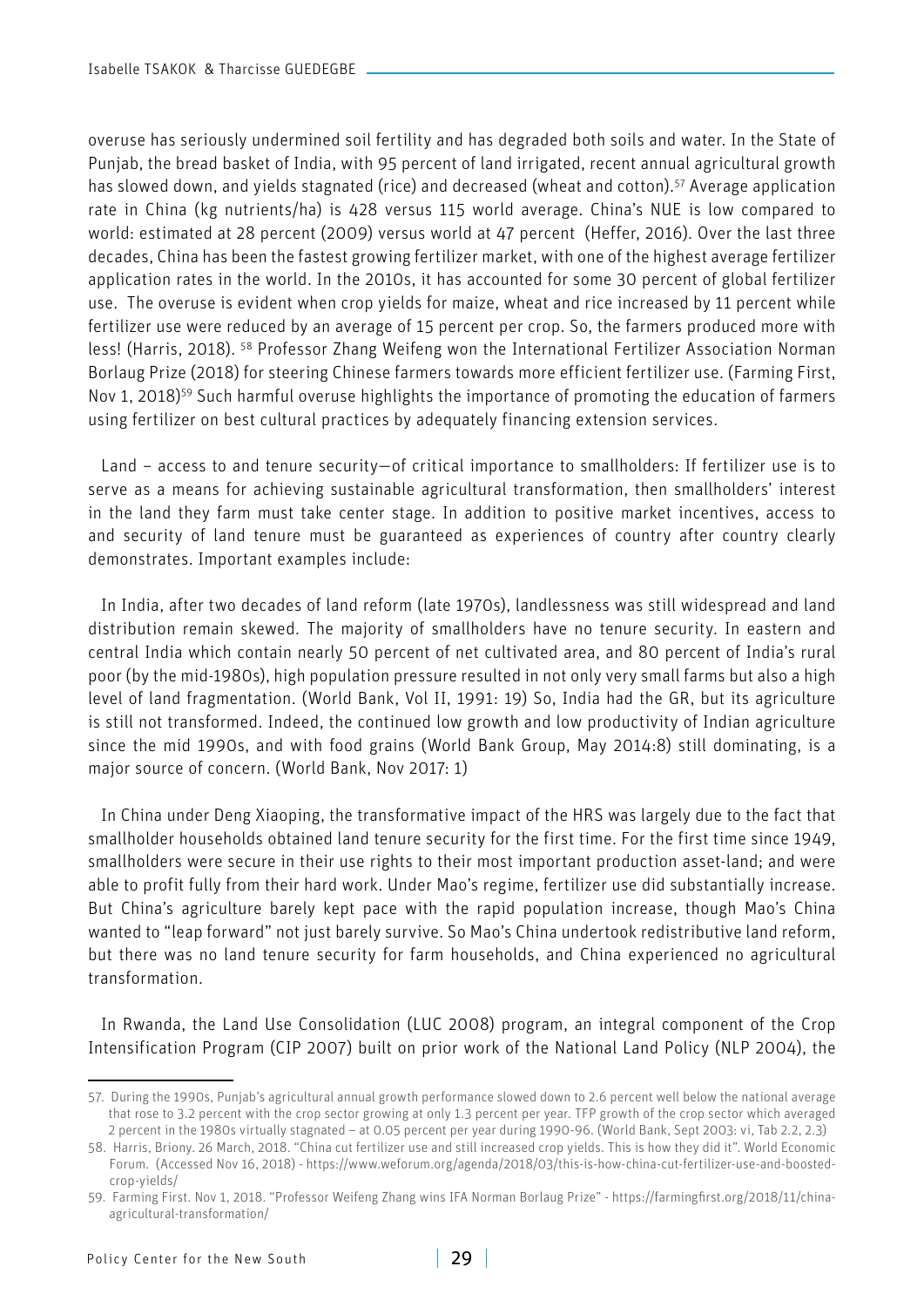Organic Land Law (OLL 2005), and the Land Tenure Regularization Program (LTRP) which resulted in land surveys and the issuance of titles for all individually-held land in Rwanda for the first time. From 2009 to 2013, the LTRP successfully registered 11.3 million parcels of land (98 percent of land parcels in the country). Land tenure security increased for both men and women;<sup>60</sup> the efficiency of land rental markets increased; a basis for agricultural investment was established; all these developments contributing to Rwanda's star performance.

Decades ago, inclusive, agricultural transformation materialized in today's high income countries of South Korea; Japan; and Taiwan, China. In these three countries, land reform resulted in a unimodal land distribution, which promoted a broad-based agricultural transformation and economywide industrialization.

Since Africa wants to promote an inclusive and sustainable Green Revolution; one in which fertilizer use is but one, albeit important component, then it is critical that its governments ensure their smallholders have access to land and tenure security. This is even more important as African youth are called upon to drive the GR. In fact, the Conference on Land Policy in Africa (CLPA2017) calls for precisely this. 61 The structure of land distribution; the status of land governance; and their key importance in Africa's development were extensively researched by UNECA in 2010. The World Bank's 2013 flagship report Securing Africa's Land for Shared Prosperity emphasized the same point.<sup>62</sup> It argued that poor land governance may be the root problem of Africa's chronic poverty. "The report offers a series of 10 steps for improving land governance that can help to revolutionize agricultural production and end poverty in Africa. With political will from African Governments and support from development partners, the plan to improve land governance in Africa in a decade could cost as little as US\$4.5 billion.

<sup>60.</sup> In 1999, the Succession Law was adopted and established equal inheritance rights for women and men.

<sup>61.</sup> The Africa We Want: Achieving socioeconomic transformation through inclusive and equitable access to land by the youth https://www.uneca.org/clpa2017

<sup>62.</sup> A 2013 World Bank report "Securing Africa's Land for Shared Prosperity," (Author: Frank Byamugisha, Lead Land Specialist, Africa Region) released on July 22, argued that poor land governance – the manner in which land rights are defined and administered – may be the root of the problem. https://www.worldbank.org/en/region/afr/publication/securing-africas-land-for-shared-prosperity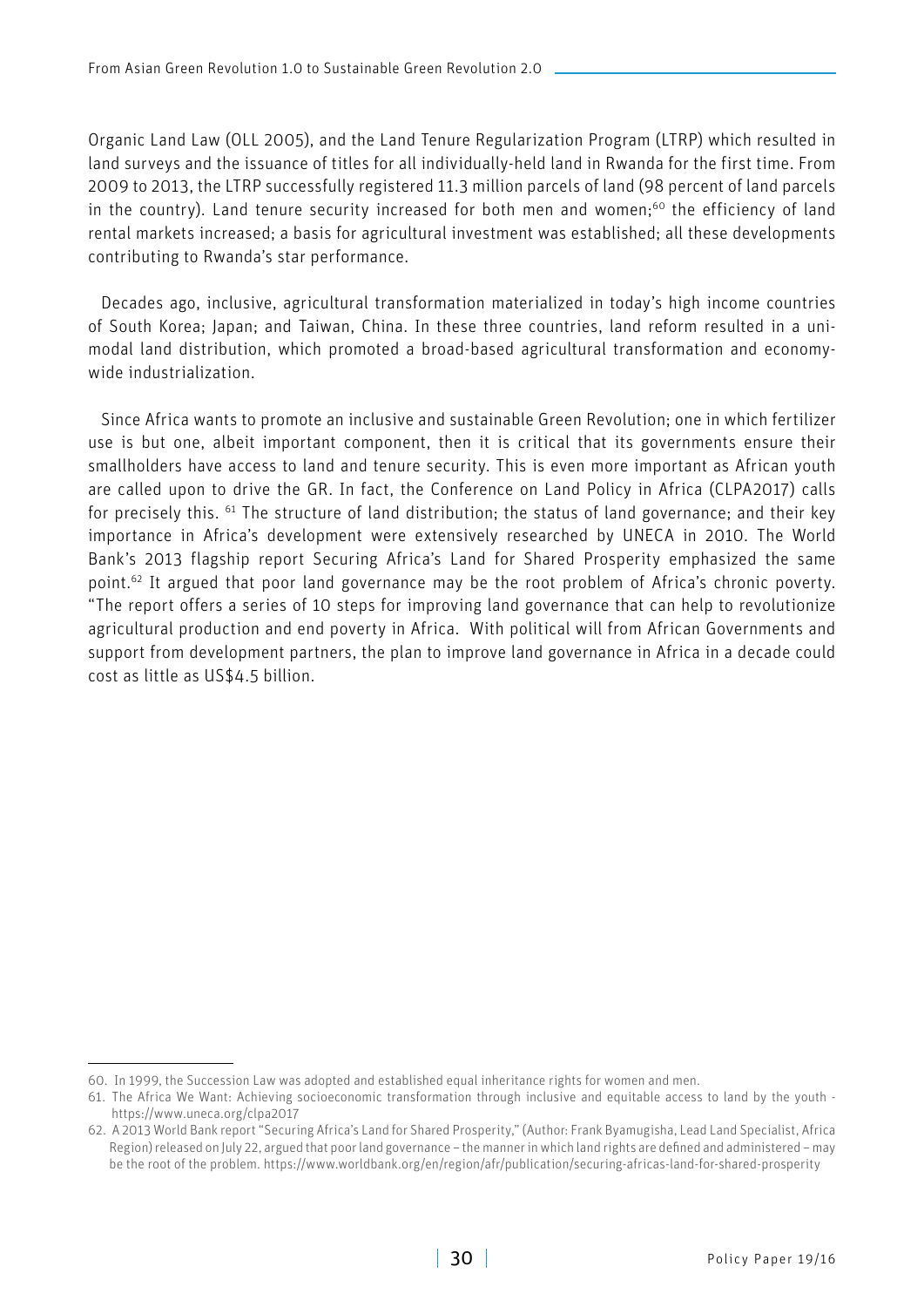# **APPENDIX**

# **Table 1: Key Structural Changes of India's Agriculture (1947 to 2010s)**

| <b>Item</b>                         | <b>Unit</b>                    | Import-<br>Substitution,<br><b>High Trade</b><br><b>Protection</b><br>period (1947-<br>mid 1980s) | Liberalization,<br><b>Reduced Trade</b><br>protection<br>period (mid<br>1980s-2010s) | <b>Year</b>   |
|-------------------------------------|--------------------------------|---------------------------------------------------------------------------------------------------|--------------------------------------------------------------------------------------|---------------|
| Land                                |                                |                                                                                                   |                                                                                      |               |
| Net cultivated land                 | Million hectares (m<br>ha)     |                                                                                                   | 142.6                                                                                | 1990s         |
| Irrigated land                      | m ha                           | 21                                                                                                |                                                                                      | 1950          |
| Irrigated land                      | m ha                           | 42                                                                                                |                                                                                      | 1984/85       |
| Irrigated land                      | m ha                           |                                                                                                   | 57                                                                                   | 1990s         |
| Irrigated land                      | Percent of net<br>cropped area |                                                                                                   | 40                                                                                   | 2000s         |
| Arable land/man                     | Ha                             | 0.34                                                                                              |                                                                                      | 1961          |
| Arable land/man                     | Ha                             |                                                                                                   | 0.12                                                                                 | 2016          |
| Labor                               |                                |                                                                                                   |                                                                                      |               |
| Ag Lab/Tot Labor<br>force           | Percent                        | 75                                                                                                |                                                                                      | 1947          |
| Ag Lab/Tot Labor<br>force           | Percent                        | 70                                                                                                |                                                                                      | 1981          |
| Ag Lab/Tot Labor<br>force           | Percent                        | 60                                                                                                |                                                                                      | 1980s         |
| Ag Lab/Tot Labor<br>force           | Percent                        | 60                                                                                                |                                                                                      | 2003          |
| Rural Lab/Tot Labor<br>force        | Percent                        |                                                                                                   | 49                                                                                   | 2014          |
| <b>Fertilizer</b>                   |                                |                                                                                                   |                                                                                      |               |
| Fertilizer use                      | Kg/ha                          | 5                                                                                                 |                                                                                      | 1964-65       |
| Fertilizer use                      | Kg/ha                          | 62                                                                                                |                                                                                      | late 1980s    |
| Fertilizer use                      | Kg/ha                          |                                                                                                   | 86                                                                                   | 2001-02       |
| Agriculture share in<br>GDP         |                                |                                                                                                   |                                                                                      |               |
| AG/GDP                              | Percent                        | 60                                                                                                |                                                                                      | 1947          |
| AG/GDP                              | Percent                        | 30                                                                                                |                                                                                      | Late<br>1980s |
| AG/GDP                              | Percent                        |                                                                                                   | 15                                                                                   | 2017          |
| <b>Trade openness and</b><br>growth |                                |                                                                                                   |                                                                                      |               |
| Merchandise trade/<br>GDP           | Percent                        | 12-19                                                                                             |                                                                                      | 1980-90       |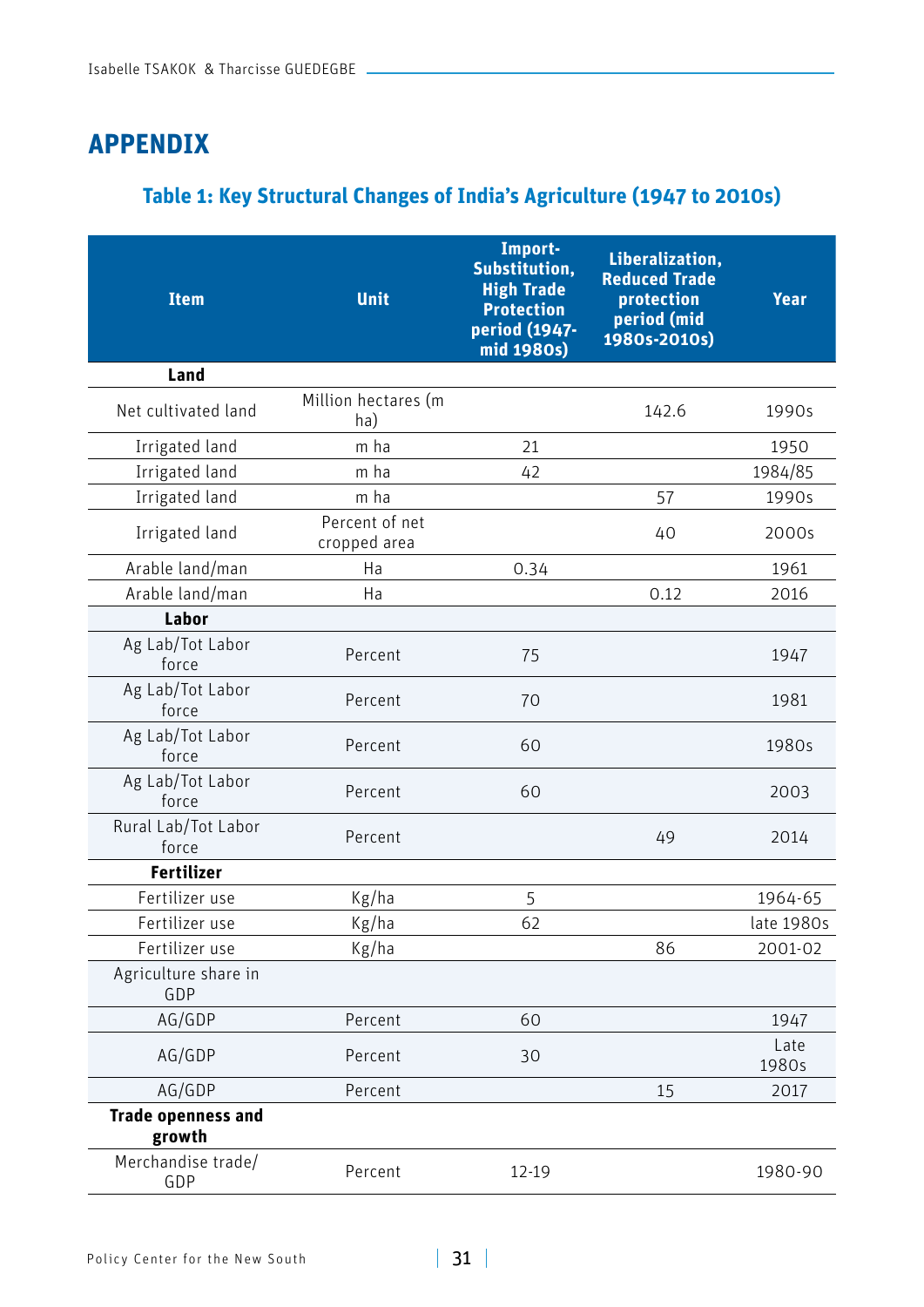| Merchandise trade/<br>GDP              | Percent                             |       | 20   | 1995      |
|----------------------------------------|-------------------------------------|-------|------|-----------|
| Merchandise trade/<br>GDP              | Percent                             |       | 25   | 2000      |
| Merchandise trade/<br>GDP              | Percent                             |       | 30   | 2005      |
| Merchandise trade/<br>GDP              | Percent                             |       | 40   | 2016      |
| Merchandise export<br>growth           | Percent                             |       | 17.5 | 2000-13   |
| Agricultural annual<br>growth          |                                     |       |      |           |
| AG GDP growth                          | Percent                             | 2.6   |      | 1949-74   |
| AG GDP growth                          | Percent                             |       | 2.0  | 2013-15   |
| AG GDP growth                          | Percent                             |       | 3.7  | 1985-95   |
| AG GDP growth                          | Percent                             |       | 3    | 1970-2014 |
| <b>Food grains</b>                     |                                     |       |      |           |
| Food grains                            | Percent of gross<br>cultivated area | 90    |      | 1950s     |
| Food grains                            | Percent of total<br>cropped area    | 77    |      | 1970s     |
| Food grains                            | Percent of total<br>cropped area    |       | 66   | 2000s     |
| <b>Rural: Urban ratio</b>              |                                     |       |      |           |
| Rural: Urban                           | Ratio                               | 85:15 |      | 1950s     |
| Rural: Urban                           | Ratio                               | 82:18 |      | 1960      |
| Rural: Urban                           | Ratio<br>69:31                      |       |      | 2011      |
| Rural: Urban                           | Ratio                               |       |      | 2017      |
| <b>Poverty</b>                         |                                     |       |      |           |
| <b>Extreme Poverty USD</b><br>$1$ /day | Headcount ratio %                   | 50    |      | 1980s     |
| <b>Extreme Poverty</b><br>USD 1/day    | Headcount ratio %                   |       | 46   | 1990s     |
| <b>Extreme Poverty</b><br>USD 1.90/day | Headcount ratio                     |       | 25   | 2000      |
| <b>Extreme Poverty</b><br>USD 1.90/day | Headcount ratio                     |       | 15   | 2014      |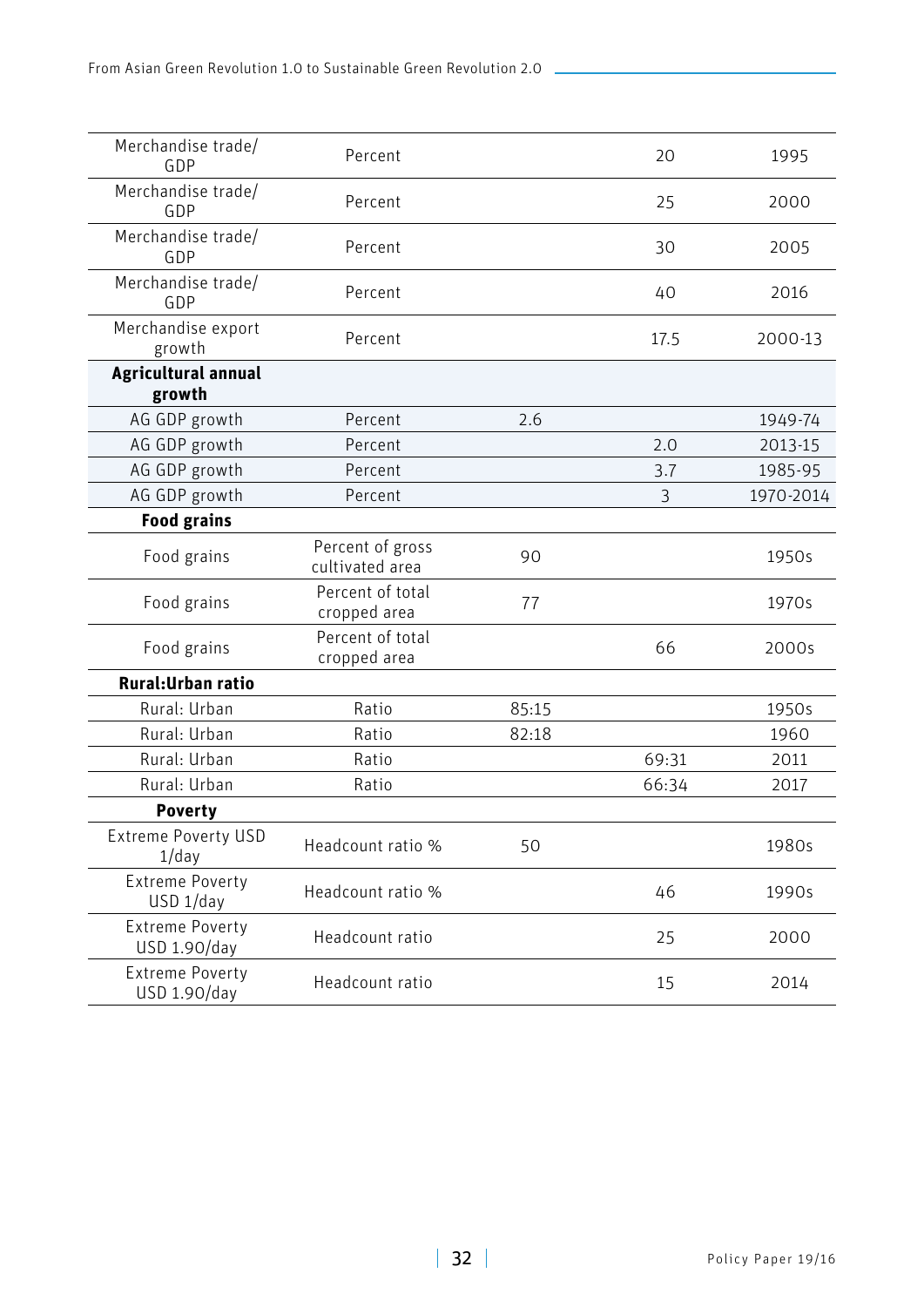## **Notes and Sources**

- **• Land** : (Chakraborty, 2003) ; (World Bank, 1991) ;
- **• Trade** Openness and Growth: World Development Indicators; (World Bank, 2014)
- **• Labor**: (Lele & Balu, 1994); (World Bank, 1991); (Pursell, Ashok, & Kanupriya, 2007); (World Bank, 2018)
- **• Fertilizer**: (Srinivasan, 1994); (World Bank, 2003)
- **• Agriculture's share of GDP**: (Srinivasan, 1994) ; (World Bank, 1989); (World Bank, 1991)
- **• Agricultural annual growth**: (Economics and Policy Division, Agriculture and Rural Department (AGREP), World Bank, 1977); (World Bank, 2017); (World Bank, 2018)
- **• Food grains**: (Bacon, 1956) The percentage is computed from raw figures on acreage cultivated under major crops (total food grains and total oilseeds) under the first Plan Period (1950/51 to 1955/56); (World Bank, 1977); (World Bank, 1999); (World Bank, 2014)
- **• Rural**:Urban Ratio
	- » Government of India: https://archive.india.gov.in/citizen/graminbharat/graminbharat.php
	- » WDI: https://data.worldbank.org/indicator/SP.RUR.TOTL.ZS
	- » Press Trust of India. New Delhi. July 15, 2011. "70 % of Indians live in rural areas: Census". (Updated Jan 20, 2013. Accessed Feb 20, 2019).
	- » https://www.business-standard.com/article/economy-policy/70-indians-live-in-rural-areascensus-111071500171\_1.html

## **• Poverty**

- » (World Bank, 1989); (World Bank, 2003)
- » Wikipedia. Extreme Poverty. Last edited Feb 08, 2019. Accessed Feb 20, 2019.
- » https://en.wikipedia.org/wiki/Extreme\_poverty

# **Table 2: Key Structural features of Punjab's Agriculture (1980s-2000s)**

| <b>Item</b>                           | <b>Unit / Period</b>                 | <b>The State of Punjab</b> |
|---------------------------------------|--------------------------------------|----------------------------|
| Net sown area                         | % of total India/2000s               | 3                          |
| Farming population                    | % of total India/2000s               | 1.5                        |
| Irrigated land                        | % of total sown area in Punjab/1990s | 95                         |
| Cropping intensity                    | 1990s - onwards                      | 192                        |
| Crop sector                           | % per year growth/1980s              | 4.8                        |
| Crop sector                           | % per year growth/1990s              | 2.6                        |
| Rice & wheat                          | % of total cropped area/2000s        | 75                         |
| Rice                                  | % contribution to India total/2000s  | 10                         |
| Wheat                                 | % contribution to India total/2000s  | 20                         |
| Fertilizer use                        | Kg/ha/2000s                          | 167                        |
| Pesticide use                         | Kg/ha/2000s                          | 0.83                       |
| Cost of MSP & Grain Stocks            | % GDP to the GOI/1990s               | 0.5                        |
| Cost of MSP & Grain Stocks            | % GDP to the GOI/2002-03             | 0.8                        |
| Cost of all agric. input<br>subsidies | % Agric GSDP of Punjab/2001-02       | 10.5                       |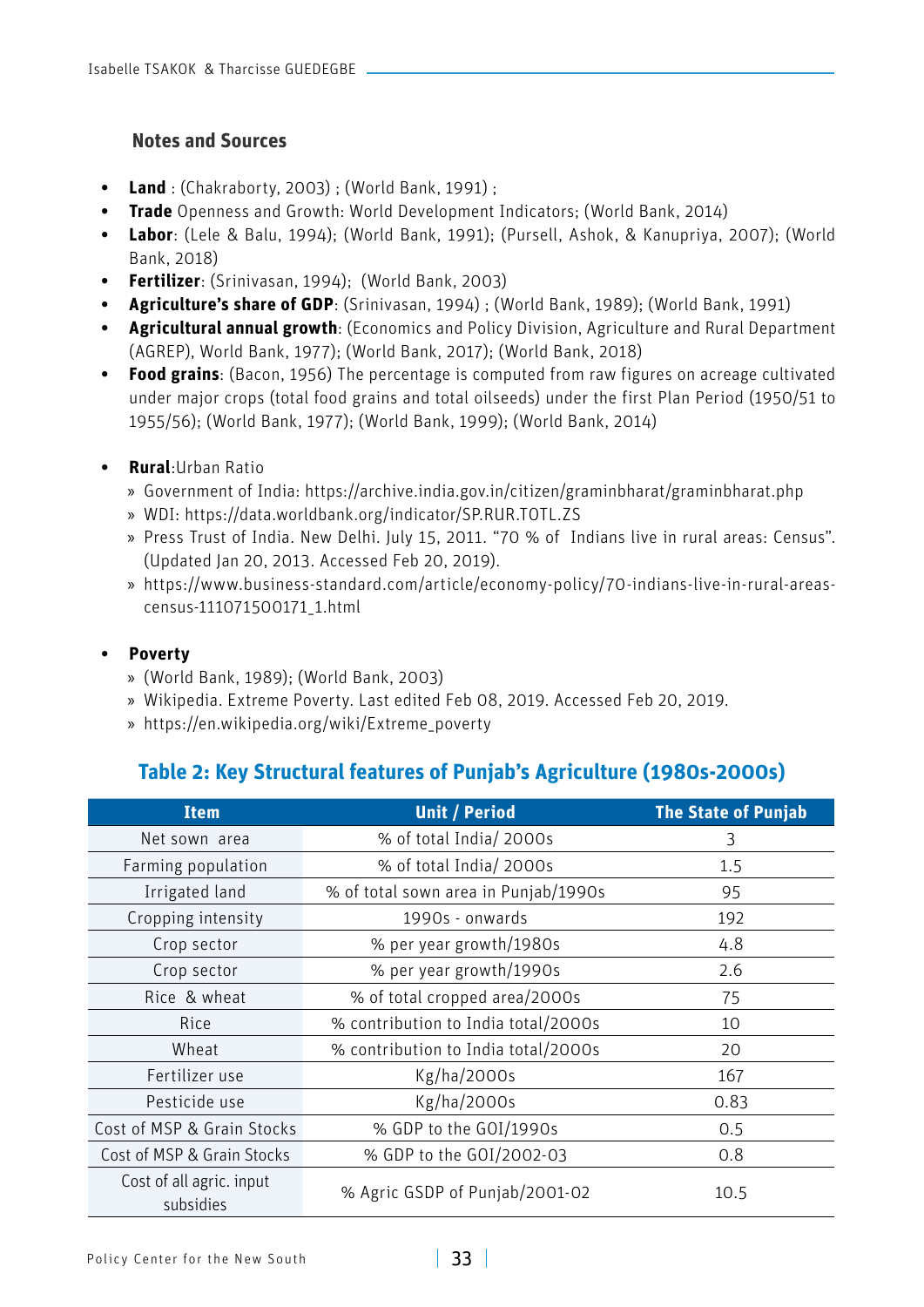# **Table 3: Key structural changes of China's Agriculture (1949-2010s)**

| <b>Item</b>                            | <b>Unit</b>                | <b>Mao Centrally</b><br><b>Planned period</b><br>$(1949-79)$ | <b>Deng Transformation</b><br>period<br>$(1980 - 2010s)$ | <b>Year</b> |
|----------------------------------------|----------------------------|--------------------------------------------------------------|----------------------------------------------------------|-------------|
| Land                                   |                            |                                                              |                                                          |             |
| Arable land                            | Million hectares (m<br>ha) | 137                                                          |                                                          | 1950s       |
| Irrigated land                         | Million ha                 |                                                              | $45 - 67$                                                | 1978-2016   |
| Irrigated land                         | Percent of arable          |                                                              | 40-50                                                    | 2009        |
| Arable land/<br>man                    | Ha                         | 0.16                                                         |                                                          | 1961        |
| Arable land/<br>man                    | Ha                         |                                                              | 0.09                                                     | 2016        |
| Labor                                  |                            |                                                              |                                                          |             |
| Ag Lab/Tot<br>Labor force              | Percent                    | 84                                                           |                                                          | 1952        |
| Ag Lab/Tot<br>Labor force              | Percent                    |                                                              | 70                                                       | 1981        |
| Ag Lab/Tot<br>Labor force              | Percent                    |                                                              | 18.3                                                     | 2015        |
| <b>Fertilizer</b>                      |                            |                                                              |                                                          |             |
| Fertilizer use                         | Kgs/ha                     | 22.5                                                         |                                                          | 1962        |
| Fertilizer use                         | Kgs/ha                     |                                                              | 200                                                      | 1980s       |
| Fertilizer use                         | Kgs/ha                     |                                                              | 428                                                      | 2000s       |
| Agriculture's<br>share in GDP          |                            |                                                              |                                                          |             |
| AG/GDP                                 | Percent                    | 68                                                           |                                                          | 1949        |
| AG/GDP                                 | Percent                    |                                                              | 32                                                       | 1988        |
| AG/GDP                                 | Percent                    |                                                              | 7.9                                                      | 2017        |
| <b>Trade</b><br>openness and<br>growth |                            |                                                              |                                                          |             |
| Merchandise<br>trade/GDP               | Percent                    |                                                              | 60                                                       | 2000s       |
| Export growth                          | Percent                    |                                                              | 500                                                      | 1990s-2000s |
| <b>Agricultural</b><br>growth          |                            |                                                              |                                                          |             |
| AG GDP<br>growth                       | Percent per year           | 2.2                                                          |                                                          | 1952-78     |
| AG GDP<br>growth                       | Percent per year           |                                                              | 6.9                                                      | 1978-84     |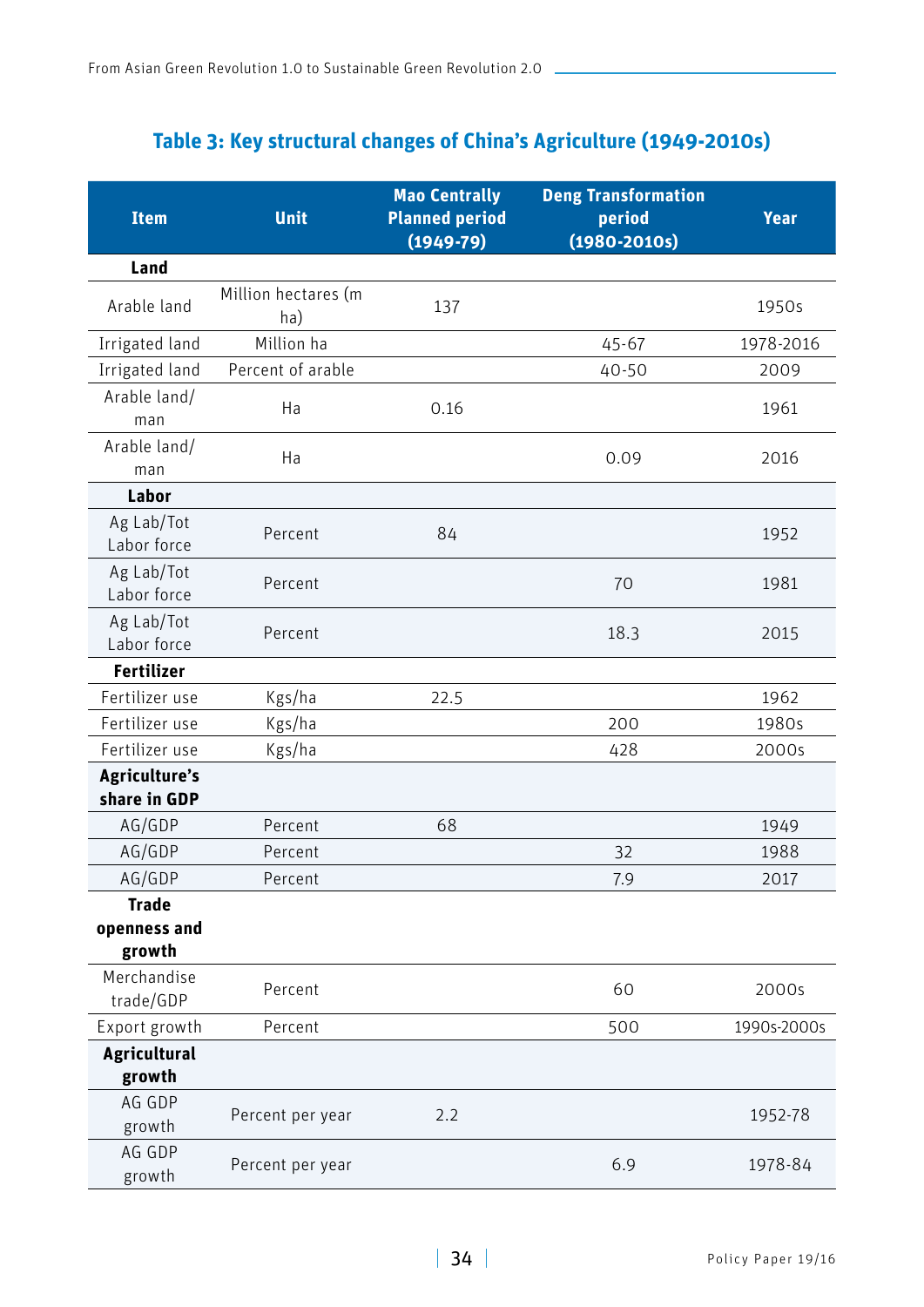| AG GDP<br>growth                       | Percent per year              |              | 4.5          | 1978-2016 |
|----------------------------------------|-------------------------------|--------------|--------------|-----------|
| <b>Food grains</b>                     |                               |              |              |           |
| Food grains                            | Percent of total<br>sown area | 87.2         |              | 1950s     |
| Food grains                            | Percent of total<br>sown area |              | 79.2         | 1981      |
| <b>Crop versus</b><br>livestock        |                               |              |              |           |
| Crop versus<br>livestock               | Percent of AG GDP             | 82 versus 14 |              | 1970      |
| Crop versus<br>livestock               | Percent of AG GDP             |              | 56 versus 30 | 2000      |
| <b>Rural: Urban</b><br>ratio           |                               |              |              |           |
| Rural: Urban                           | Ratio                         | 90:10        |              | 1949      |
| Rural: Urban                           | Ratio                         | 84:16        |              | 1960      |
| Rural: Urban                           | Ratio                         |              | 49:51        | 2010      |
| Rural: Urban                           | Ratio                         |              | 42:58        | 2017      |
| <b>Poverty</b>                         |                               |              |              |           |
| Extreme<br>Poverty/ USD<br>$1.25$ /day | Headcount ratio %             |              | 85           | 1981      |
| Extreme<br>Poverty USD1/<br>day        | Headcount ratio %             |              | 40           | 1990      |
| Extreme<br>Poverty/USD<br>$1.25$ /day  | Headcount ratio %             |              | 27           | 2005      |
| Extreme<br>Poverty<br>USD 1.90/day     | Headcount ratio %             |              | 10           | 2014      |

### **Notes and Sources:**

The definition of agriculture in China comprises not only crops (annual and perennial) which dominate, but also forestry, livestock and fisheries.

**• Land:** (World Bank, 1988); (World Bank, 1991) Total arable land in China is 137 m ha; total area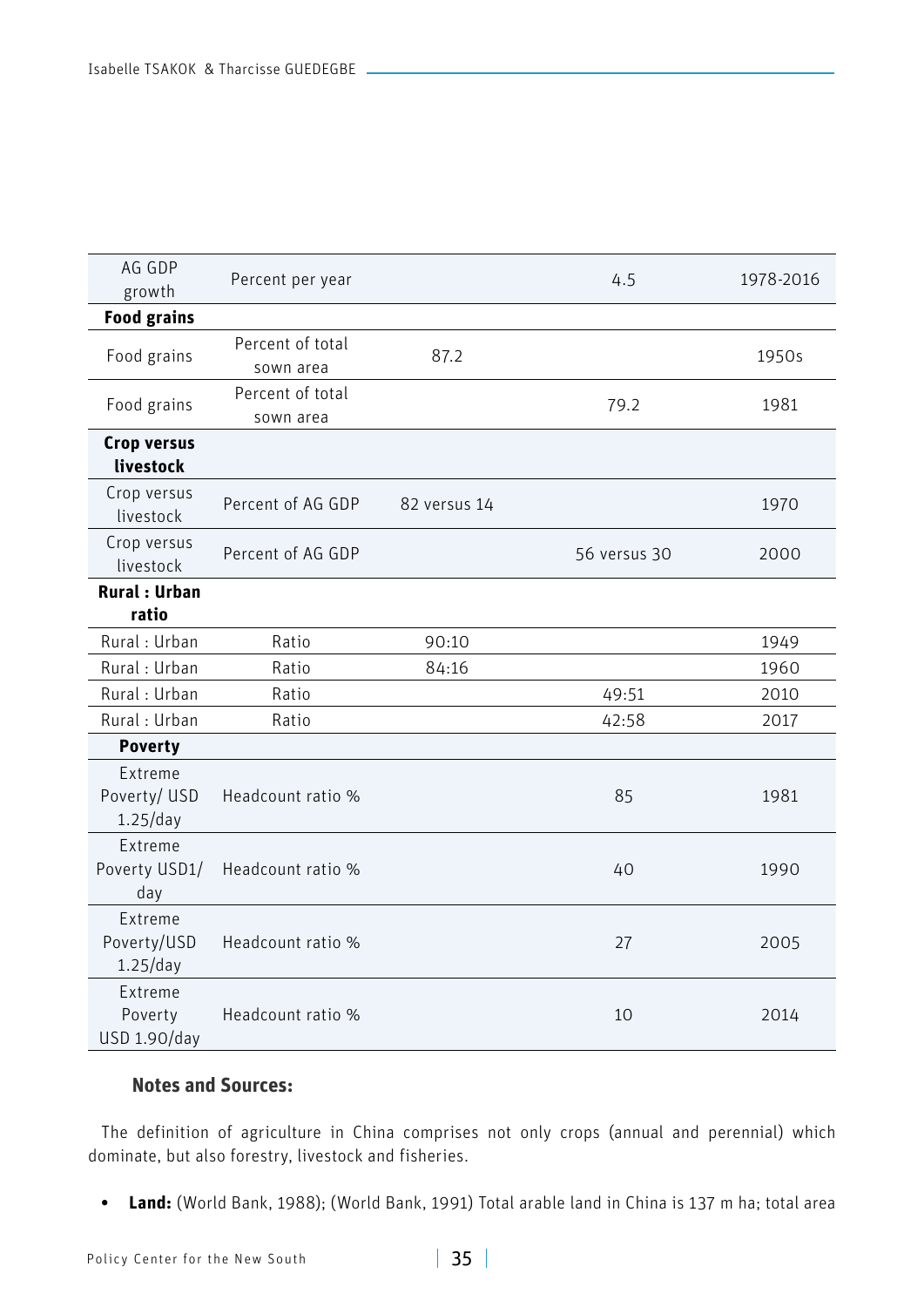of China is 960 m ha; arable/total: 14.27 percent; (Zhu, Yizhan, Muyi, Yaozhong, & Peijun, 2013);

- **• Labor:** (Perkins & Shahid, 1984); (Fang, 2018)
- **• Fertilizer:** (Srinivasan, 1994); (Perkins & Shahid, 1984); (Heffer, 2016);
- **• Agriculture's share in GDP**: (World Bank, 1991) ; WDI (respective year); (Huang, Scott, Martin, & Yu, 2007)
- **• Trade openness and growth**: WDI
	- » World Bank. Document # 53244. China's New Trade Issues in the Post WTO Accession Era http://documents.worldbank.org/curated/en/168361468018859703/pdf/532440revised01 0trade0book1en1final.pdf
	- » Amiti, Mary and Caroline Freund. The Anatomy of China's Export Growth. Policy Research Working Paper # 4628
	- » http://documents.worldbank.org/curated/en/167191468236683844/pdf/wps4628.pdf
- **• Agricultural growth**: (Huang, Scott, Martin, & Yu, 2007); (Huang & Scott, 2018)
- **• Food grains**: (Perkins & Shahid, 1984); (Findlay, 2005)
- **• Crops** versus Livestock: (World Bank, 2012)
- **• Rural / Urban Ratio**: (Srinivasan, 1994); WDI; (Simpson, 2012)
- **• Poverty**: (World Bank, 2004) (Fig 2); (World Bank, 2009); (World Bank, Development Research Council of the People's Republic of China, 2013); Wikipedia. Extreme Poverty. Last edited Feb 8, 2019. Accessed Feb 20, 2019 (https://en.wikipedia.org/wiki/Extreme\_poverty)

| <b>Item</b>                | <b>Unit</b> | 1990s | <b>Post 2000</b> | <b>Year</b> |
|----------------------------|-------------|-------|------------------|-------------|
| Land                       |             |       |                  |             |
| Cultivated area            | 1000 ha     |       | 1402             | 2015        |
| Irrigated area             | 1000 ha     |       | 9.625            | 2007        |
| As % of cultivated area    | %           |       | 0.71             | 2007        |
| Irrigated area             | 1000 ha     |       | 17.679           | 2015        |
| As % of cultivated area    | %           |       | 1.26             | 2015        |
| Labor                      |             |       |                  |             |
| Ag Lab/Tot Labor force     | Percent     | 89    |                  | 1995        |
| Ag Lab/Tot Labor force     | Percent     |       | 67               | 2018        |
| Arable land/person         | Ha          | 0.12  |                  | 1995        |
| Arable land/person         | Ha          |       | 0.099            | 2016        |
| <b>Fertilizer</b>          |             |       |                  |             |
| Fertilizer use             | Kgs/ha      |       | 2                | 2003        |
| Fertilizer use             | Kgs/ha      |       | 20               | 2015        |
| Agriculture's share in GDP |             |       |                  |             |
| AG/GDP                     | Percent     | 50    |                  | 1994        |

## **Table 4: Key features of Rwandan agriculture**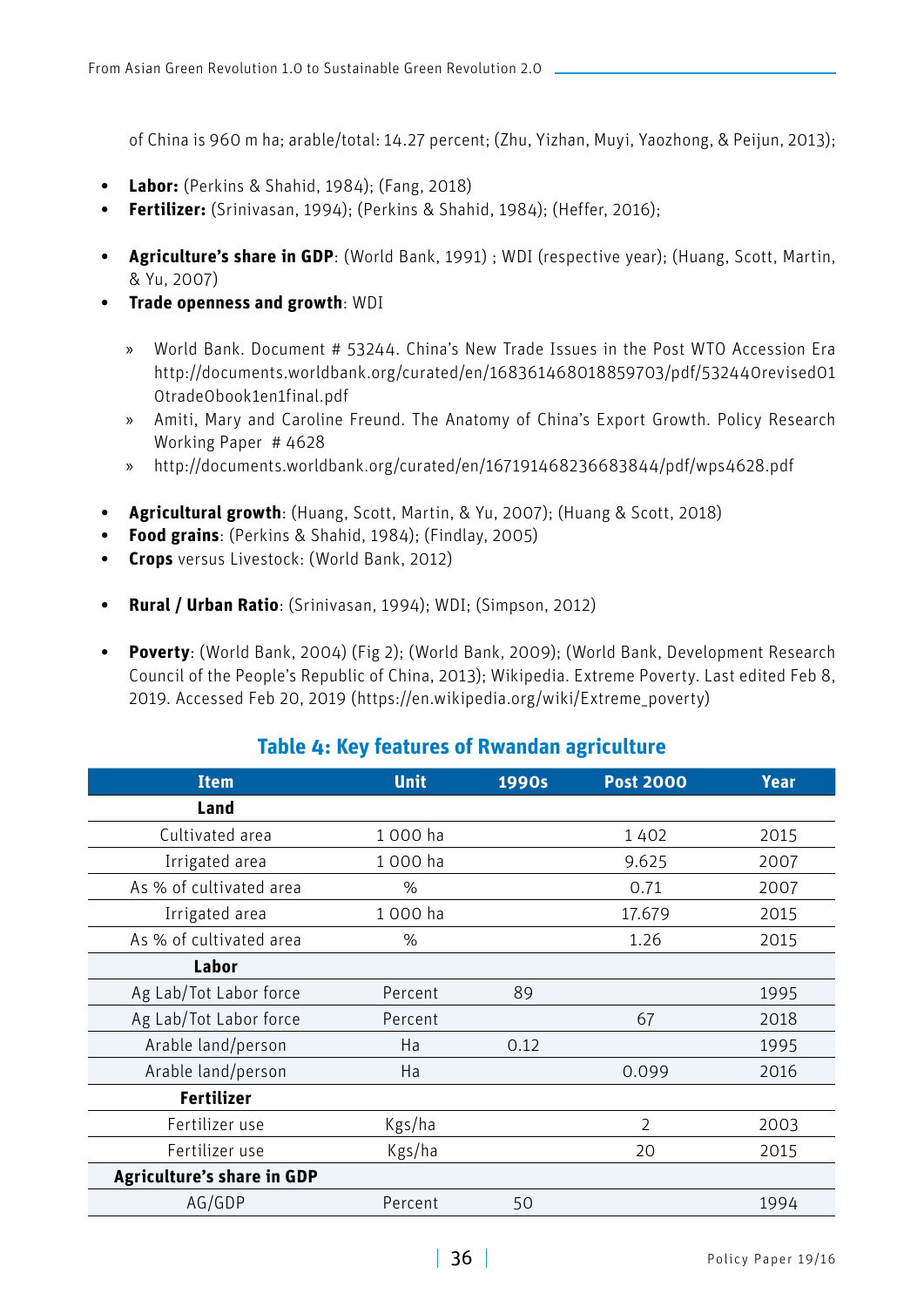| AG/GDP                                                | Percent                            |      | 29    | 2018    |
|-------------------------------------------------------|------------------------------------|------|-------|---------|
| <b>Trade openness and growth</b>                      |                                    |      |       |         |
| Merchandise trade/GDP                                 | Percent                            | 31   |       | 1995    |
| Merchandise trade/GDP                                 | Percent                            |      | 52    | 2018    |
| Export growth                                         | Percent                            |      | 25    | 2007-12 |
| <b>Agricultural growth</b>                            |                                    |      |       |         |
| AG GDP growth                                         | Percent                            | 16   |       | 1995-99 |
| AG GDP growth                                         | Percent                            |      | 6     | 2014-18 |
| <b>Food grains</b>                                    |                                    |      |       |         |
| Food grains                                           | Percent of total<br>harvested area | 13   |       | 1995    |
| Food grains                                           | Percent of total<br>harvested area |      | 22    | 2017    |
| Rural/Urban ratio                                     |                                    |      |       |         |
| Rural: Urban                                          | Ratio                              | 92:8 |       | 1994    |
| Rural: Urban                                          | Ratio                              |      | 83:17 | 2018    |
| <b>Poverty</b>                                        |                                    |      |       |         |
| Poverty headcount ratio at<br>\$1.90 a day (2011 PPP) | (% of<br>population)               | 77   |       | 2000    |
| Poverty headcount ratio at<br>\$1.90 a day (2011 PPP) | (% of<br>population)               |      | 56    | 2016    |
| <b>Agricultural productivity</b>                      |                                    |      |       |         |
| Agricultural value added<br>per worker                | (constant 2010<br>US\$             | 162  |       | 1994    |
| Agricultural value added<br>per worker                | (constant 2010<br>US\$             |      | 600   | 2018    |

Note: The table divides the – short – Rwandan experience in agricultural transformation in two periods. The 1990s period when the country was experiencing or was just emerging from the social crisis. And the post 2000 period when important reforms and agricultural development program and policies have been set.

**Sources of data**: WDI, otherwise indicated below.

### **Export growth**

• World Bank. An Outlook of Rwanda's export performance. https://www.worldbank.org/content/ dam/Worldbank/document/Trade/Rwanda%20Infographic%20-%20An%20Outlook%20of%20 Rwanda's%20Export%20Performance.pdf

### **Irrigated area**

- FAO country fact sheet Rwanda: http://www.fao.org/nr/water/aquastat/data/cf/readPdf. html?f=RWA-CF\_eng.pdf
- (MINAGRI, 2010) ; (IPAR, 2015)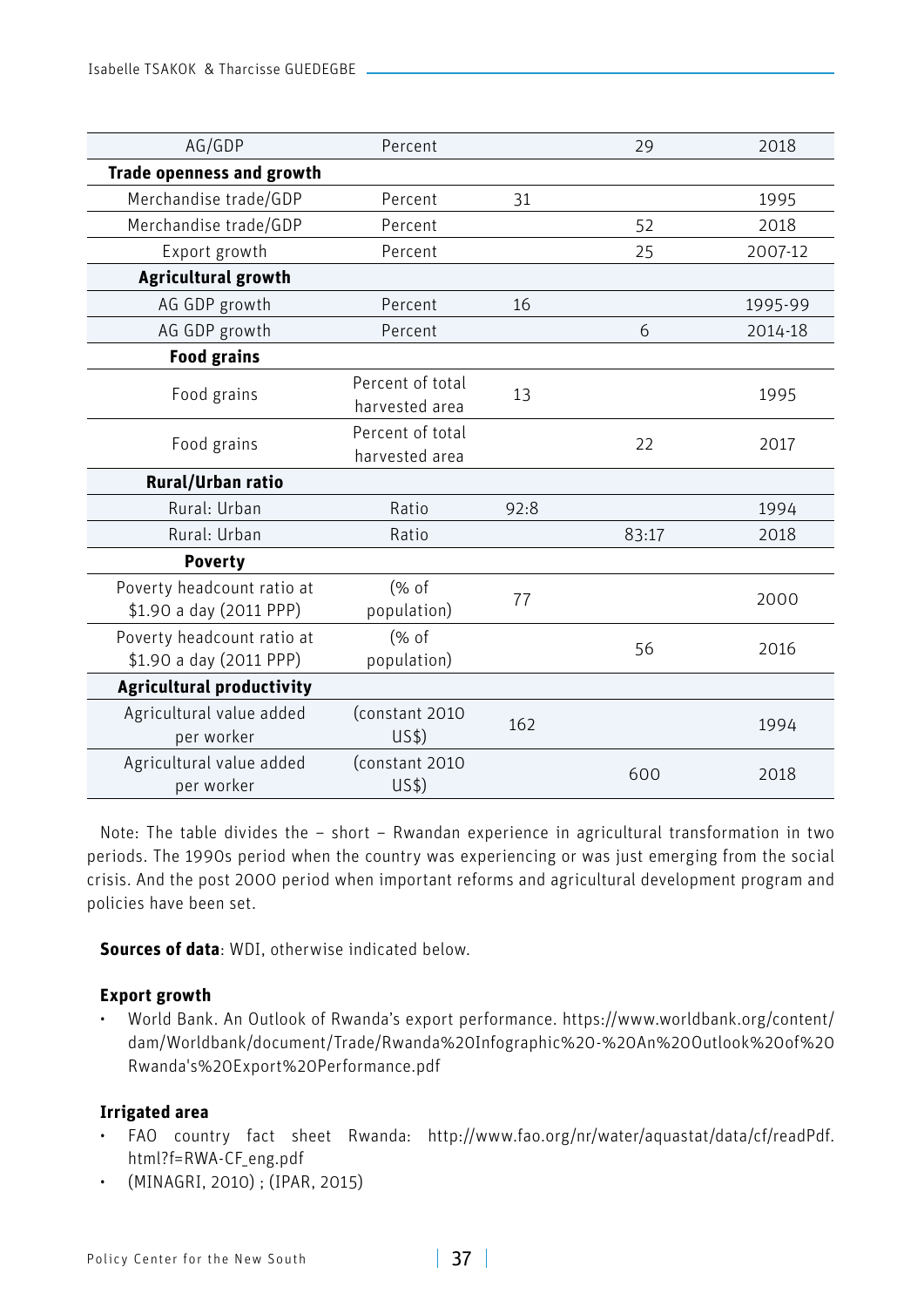# **Bibliography**

- AFDB. (2007). Framework for the establishment of the Africa Fertilizer Financing Mechanism.
- AfricaFertilizer.org. (2016). Analyse et validation des statistiques 2016 sur les engrais au Burkina Faso, au Bénin, en Côte d'Ivoire, au Mali, au Sénégal et au Togo. Retrieved from http:// cote-divoire.countrystat.org/fileadmin/user\_upload/countrystat\_fenix/congo/docs/AFO%20 rapport%20atelier%20statistiques%20engrais%202016%20BEN%20BKN%20CIV%20 MLI%20SGL%20%20TOG%20(Abidjan%2005%202017).pdf
- African Union. (2017). Africa Agriculture Transformation Scorecard: the 2017 progress report to the assembly. Retrieved from https://au.int/sites/default/files/documents/33005-doc-br\_ report\_to\_au\_summit\_draft\_stc\_eng.pdf
- Ahmad, J. K., Florian, B., Poonam, G., & Dhruv, J. (2018). India's Growth Story. Policy Research Working Paper. WPS # 8599. World Bank Group. Retrieved from http://documents.worldbank. org/curated/en/941201538406933607/pdf/WPS8599.pdf
- Ahmed, S., & Ashutosh, V. (2008). Battles Half Won: The Political Economy of India's Growth and Economic Policy Since Independence. Commission on Growth and Development, Working Paper # 15. Report # 57715. Retrieved from http://documents.worldbank.org/curated/ en/891731468330971811/pdf/577150NWP0Box353766B01PUBLIC10gcwp015web.pdf
- Ali, Daniel; Klaus, Deininger & Marguerite, Duponchel. (2016). Improving Sustainability of Land Administration through Decentralized Service Provision: Evidence from Rwanda.
- Argus. (2016). Fertilizers in Sub-Saharan Africa : Resources, Markets and Logistics.
- Bacon, G. (1956). "Notes on Agriculture in India". IBRD. Report # C-27. Retrieved from http:// documents.worldbank.org/curated/en/206621468257959098/pdf/multi-page.pdf
- Balisacan, A. M., Nobihuko, F., & Margarita, H. D. (2004). The Political Economy of Philippine Rural Development Since the 1960s. Ch 7 (p 214-293) in Akiyama, Takimasa and Donald F Larson (Eds). Rural Development and Agricultural Growth in Indonesia, the Philippines and Thailand. Report no. 43119.
- Benor, D., Harrison, J. Q., & Baxter, M. (1984). Agricultural Extension: The Training and Visit System. The World Bank.
- Bentrup, F., & Palliere, C. (2010). Nitrogen use efficiency as an agro-environmental indicator. PPT at OECD Workshop "Agri-environmental indicators: lessons learned and future directions". 23-26 March, 2010, Leysin, Switzerland. Retrieved from http://www.oecd.org/tad/sustainableagriculture/44810448.pdf
- Berry, S. (1989). Social Institutions and Access to Resources. Africa: Journal of the International African Institute, Vol. 59, No. 1, Access, Control and Use of Resources in African Agriculture (1989), pp. 41-55, 41-55. Retrieved from https://www.jstor.org/stable/1160762
- Bizimana, C., Nieuwoudt, W. L., & Ferrer, S. R. (2004). Farm size, land fragmentation and economic efficiency in southern Rwanda. Agrekon, 2004, vol. 43, issue 2, 19.
- Brown, M., & Kaiser Hughes, A. (2017). Is land tenure "secure enough in rural Rwanda? Chemonics International, USA. Retrieved from https://www.chemonics.com/wp-content/uploads/2017/03/ Secure-Enough-Land-Tenure\_2017.pdf
- Calderon, C., Catalina, C., & Punam, C.-P. (2018). Infrastructure Development in Sub-Saharan Africa: A Scorecard. Policy Research Working Paper, # 8425, the Word Bank. Retrieved from https://openknowledge.worldbank.org/bitstream/handle/10986/29770/WPS8425. pdf?sequence=1&isAllowed=y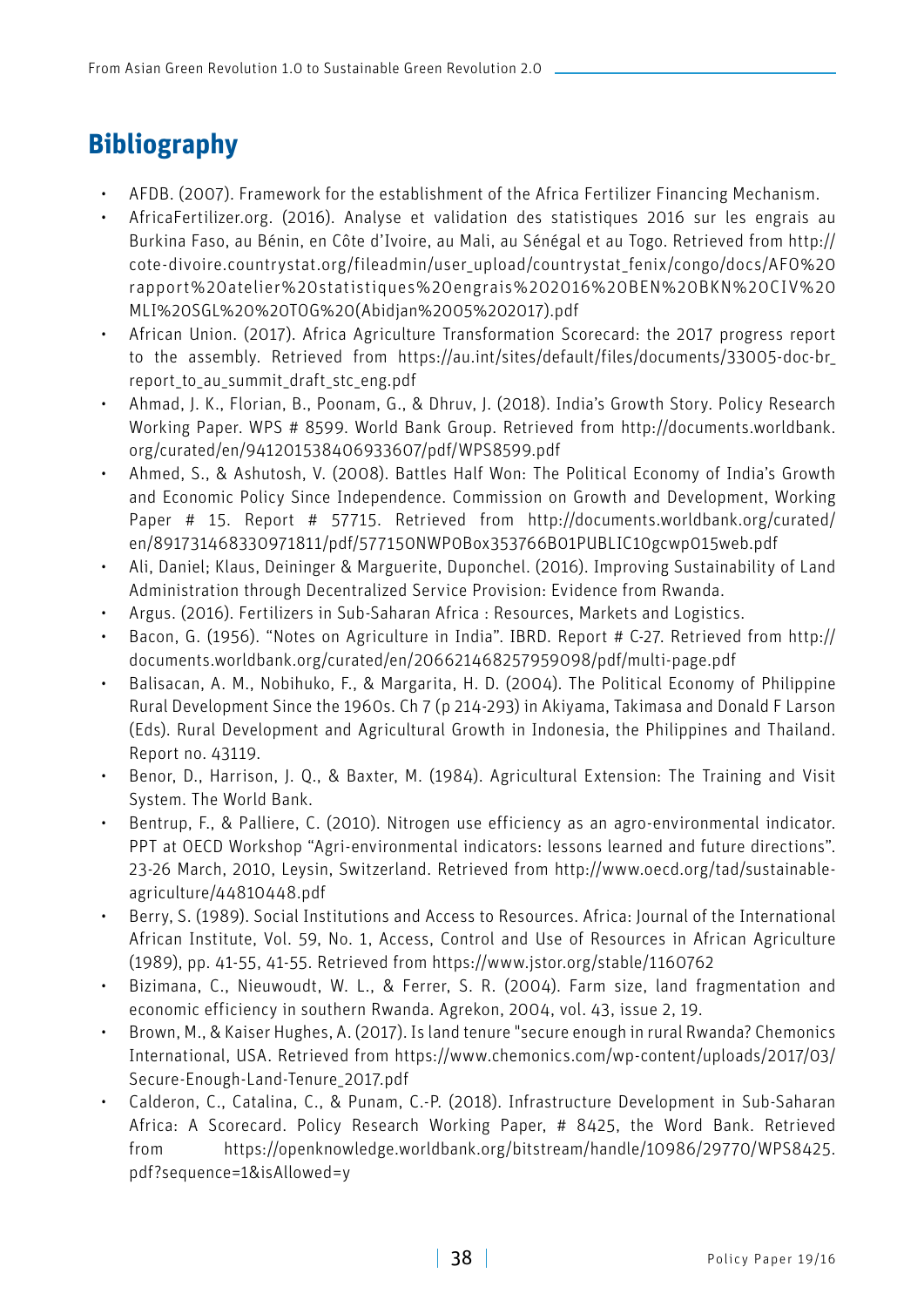- Chakraborty, D. (2003). Agriculture growth and the small farmer in India. Working paper series on Agriculture and the poor. No. 8. Bazaar Chintan. International Development Enterprises (IDE) India.
- Daley, Elizabeth; Dore-Weeks, Rachel; Umuhoza, Claudine. (2010). Ahead of the game: land tenure reform in Rwanda and the process of securing women's land rights.
- Deininger, Klaus (2008). A Strategy for Improving Land Administration in India." World Bank. Agricultural and Rural Development Notes. Issue 33. Retrieved from http://siteresources. worldbank.org/EXTARD/Resources/Note33.pdf
- Diao, X. (2015). The Role of Agriculture in the Fast Growing Rwandan Economy: Assessing Growth Alternatives. Rwanda Agriculture Knowledge Day March 19th 2015, Kigali, Rwanda.
- Drechsel, P., Heffer, P., Magen, H., Mikkelsen, R., Singh, H., & Wichelns, D. (2015). Chapter 1: Managing water and nutrients to ensure global food security, while sustaining ecosystem services. In I. W. International Fertilizer Industry Association (IFA), & P. H. Drechsel (Ed.), Managing Water and Fertilizer for Sustainable Agricultural Intensification.
- Dusengemungu, L. (2013). Farm Land Use Consolidation-a Home Grown Solution for Food Security in Rwanda. Retrieved from https://www.researchgate.net/publication/267533132\_ Farm\_Land\_Use\_Consolidation-a\_Home\_Grown\_Solution\_for\_Food\_Security\_in\_Rwanda
- Dusengemungu, L. (2013). Monitoring and evaluation of Crop Intensification Program activities in Rwanda. Retrieved from https://www.researchgate.net/publication/278327632\_Monitoring\_ and evaluation of Crop Intensification Program activities in Rwanda
- Economics and Policy Division, Agriculture and Rural Department (AGREP), World Bank. (1977). Towards Greater Food Security for India: An Overview of Issues and Prospects. Division Working Paper, # 10. AGR-10. Retrieved from http://documents.worldbank.org/curated/ en/387831468750548014/pdf/multi0page.pdf
- ECOWAS. (n.d.). Regional Agricultural Policy for West Africa: ECOWAP. Retrieved from https:// www.diplomatie.gouv.fr/IMG/pdf/01\_ANG-ComCEDEAO.pdf
- Fan, S., & Pardey, P. (1992). Agricultural Research in China: Its institutional Development and Impact. International Service for Agricultural Research; Institute of Agricultural Economics, Chinese Academy of Agricultural Sciences; Center for International Food and Agricultural Policy. University of Minnesota.
- Fang, C. (2018). "How has the Chinese economy capitalised in the demographic dividend during the reform period", Ch 13: 235-255 (p 247, Tab 13.1), In Carnault, Ross and Ligang Song, and Cai Fang. (Edi). 2018 China's 40 years of reform and development, 1978-2018. Australian National University Press and Social Sciences Academic Press, China. Retrieved from https://press-files. anu.edu.au/downloads/press/n4267/pdf/book.pdf
- Findlay, C. (2005). China: Country Assistance Evaluation -Agriculture Sector. World Bank. Operations Evaluations Department. Retrieved from http://lnweb90.worldbank.org/oed/ oeddoclib.nsf/DocUNIDViewForJavaSearch/D0EFAE1308905A8785256FF000573A11/\$file/ china\_cae\_agriculture\_wp.pdf
- FMARD. (2010). NATIONAL AGRICULTURAL INVESTMENT PLAN (NAIP) 2011-2014. FEDERAL MINISTRY OF AGRICULTURE AND RURAL DEVELOPMENT. Retrieved from http://extwprlegs1.fao. org/docs/pdf/nig151071.pdf
- Gillingham, P., & Buckle, F. (2014). Rwanda land tenure regularisation case study. Evidence on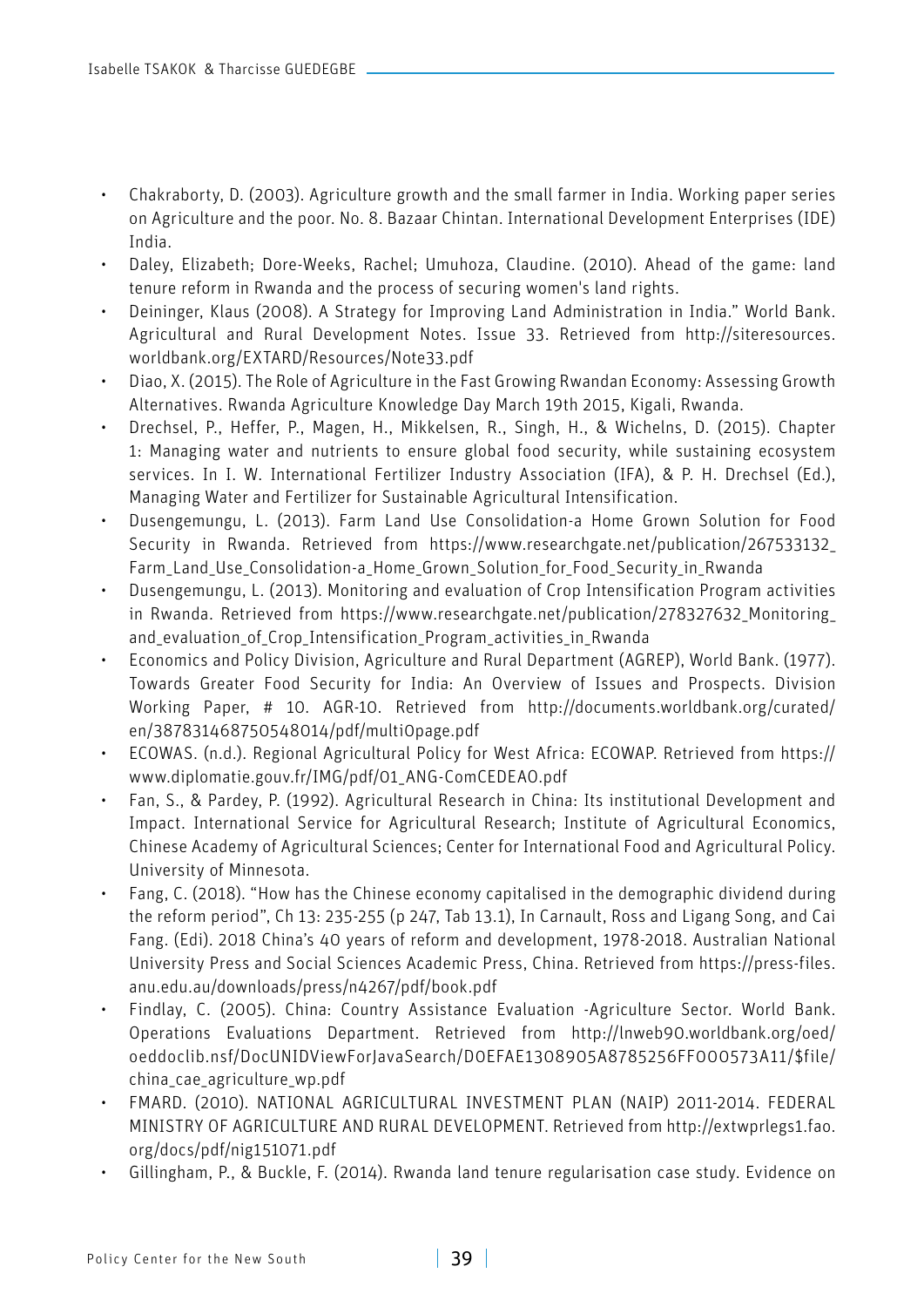Demand, UK 40 pp.

- Guedegbe, O. T., & Doukkali, M. R. (2018). Fertilizer use in Africa: A Price issue. Rabat: Policy Center for the New South. Retrieved from https://www.policycenter.ma/sites/default/files/ OCPPC-PB1827-ENG.pdf
- Hanstad, T., Robin, N., Darryl, V., & Haque, T. (2009). Learning from old and new approaches to land reform in India". Ch. 9 (p 241-264) Binswanger-Mkhize, Hans P, Camille Bourguignon, and Roger Van Den Brink (eds.) Agricultural Land Distribution: Towards Greater Consensus. The World Bank.
- Harris, B. (2018). China cut fertilizer use and still increased crop yields. This is how they did it. World Economic Forum. Retrieved from https://www.weforum.org/agenda/2018/03/this-is-howchina-cut-fertilizer-use-and-boosted-crop-yields/
- Hazell, P. B. (2009). The Asian Green Revolution: Vision 2020 Initiative. IFPRI Discussion Paper # 00911. International Food Policy Research Institute. Washington D.C. Retrieved from http:// cdm15738.contentdm.oclc.org/utils/getfile/collection/p15738coll2/id/29462/filename/29463. pdf
- Heffer, P. (2016). Fertilizer Consumption Trends Versus the Rest of the World. International Fertilizer Industry Association.
- Howard, E. (2014, April 3). Rwanda, 20 years on: how a country is rebuilding itself. The Guardian. Retrieved from https://www.theguardian.com/global-development/2014/apr/03/rwanda-20 years-on-how-a-country-is-rebuilding-itself
- Huang, J., & Scott, R. (2018). China's 40 years of agricultural development and reform. Ch, 24: 487-509. In Carnault, Ross and Ligang Song, and Cai Fang. (Edi). China's 40 years of reform and development, 1978-2018. Australian National University Press and Social Sciences Academic Press China. Retrieved from https://press-files.anu.edu.au/downloads/press/n4267/pdf/book. pdf
- Huang, J., Scott, R., Martin, W., & Yu, L. (2007). Distortions to Agricultural Incentives in China. Agricultural Distortions Working Paper. Doc # 56072 V 1. Retrieved from http://documents. worldbank.org/curated/en/886221468177569650/pdf/560720NWP0CN0v101PUBLIC10Chi na10608.pdf
- IFDC. (2013). Practices and Policy Options for the Improved Design and Implementation of Fertilizer Subsidy Programs in Sub-Saharan Africa. Retrieved from https://ifdcorg.files. wordpress.com/2015/01/sp-41\_rev.pdf
- IFDC. (2014). Rwanda Fertilizer Assessment. Retrieved from https://docs.igihe.com/IMG/pdf/ rwanda-fertilizer-assessment.pdf
- IFDC. (2017). Fertilizer subsidies. Which way forward? Retrieved from https://ifdcorg.files. wordpress.com/2017/02/fertilizer-subsidieswhich-way-forward-2-21-2017.pdf
- IPAR. (2015). Annual Analysis of Rwanda's Agriculture Budget Expenditure 2015-2016. Institute of Policy Analysis and Research - Rwanda. Retrieved from http://www.ipar-rwanda.org/index. php?option=com\_edocman&task=document.download&id=60&Itemid=115&lang=en
- King, F. (2004). Farmers of Forty Centuries: Organic Farming in China, Korea and Japan. Dover publications, Inc. Mineola, New York.
- Lardy, N. R. (1984). Agricultural Prices in China. World Bank Staff Working Paper, SWP # 606. Retrieved from http://documents.worldbank.org/curated/en/409241468746793467/pdf/ multi0page.pdf
- Lele, U., & Balu, B. (1994). South Asia's Food Crisis: The Case of India. World Bank. (Accessed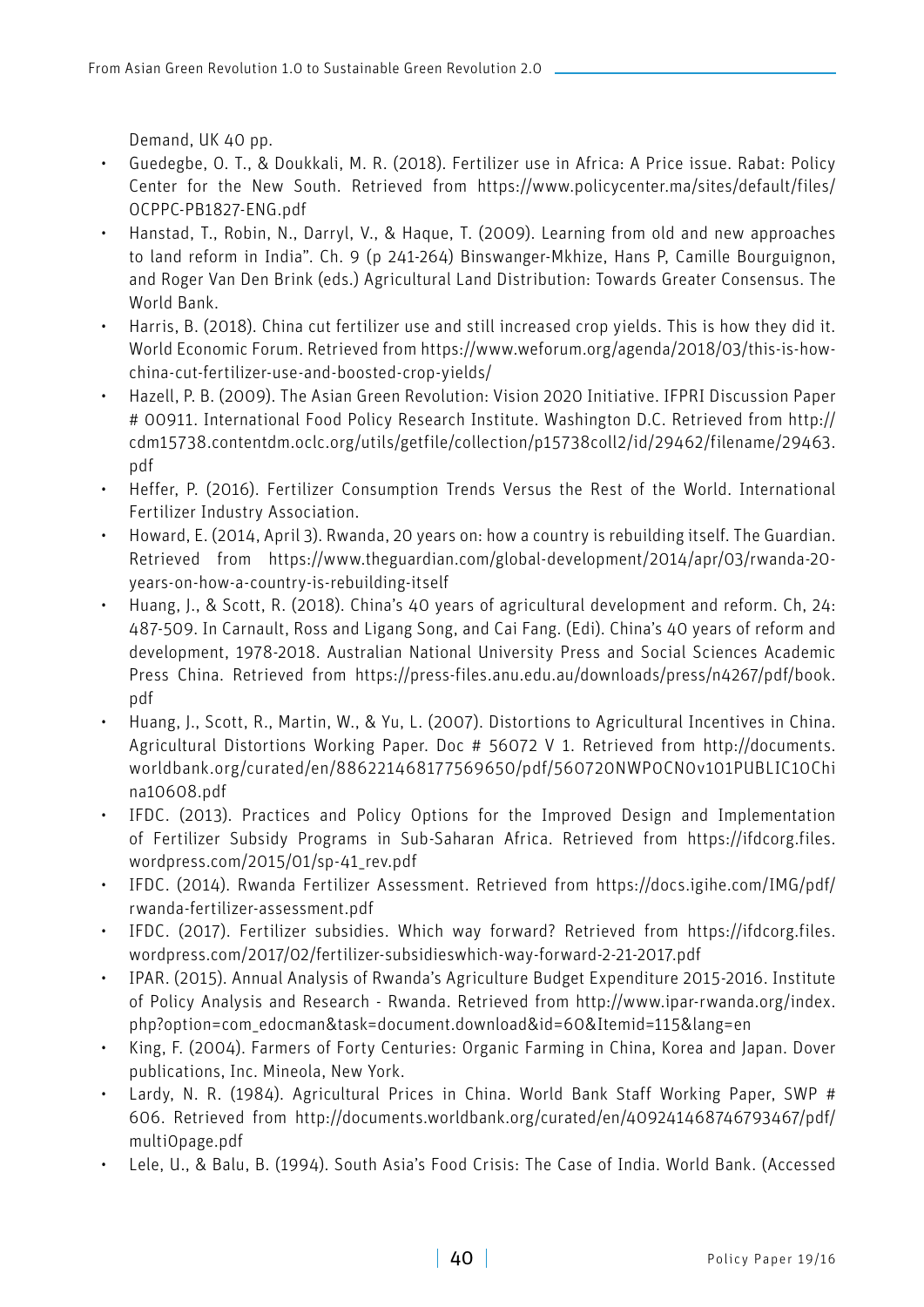01 23 19). Retrieved from http://documents.worldbank.org/curated/en/232921468750549000/ pdf/multi-page.pdf

- Li, Y., Zhang, W., Ma, L., Huang, G., & Oene, O. (2013). An Analysis of China's Fertilizer policies: Impacts on the Industry, Food security, and the Environment. Journal of Environmental Quality 42 (4): 972-81. Retrieved from https://www.researchgate.net/publication/258443978\_An\_ Analysis of China's Fertilizer Policies Impacts on the Industry Food Security and the Environment
- Lin, J. Y., Fang, C., & Zhou, L. (1999). The China Miracle: Development Strategy and Economic Reform. A Friedman Lecture Fund Monograph. Hong Kong Chinese University Press for the Hong Kong Centre for Economic Research and International Centre for Economic Growth. .
- Mellor, J. (1976). The new economics of growth: A strategy for India and the developing world. Ithaca, N.Y.: Cornell University Press.
- MINAGRI. (2010). Rwanda Irrigation Master Plan. Retrieved from http://www.worldagroforestry. org/downloads/Publications/PDFS/B16738.pdf
- MINAGRI. (2011). Strategies for Sustainable Crop Intensification in Rwanda. Shifting focus from producing enough to producing surplus. MINISTRY OF AGRICULTURE AND ANIMAL RESOURCES. Retrieved from http://www.minagri.gov.rw/fileadmin/user\_upload/documents/ CIP/CIP\_Strategies\_2011.pdf
- MINAGRI. (2012). Farm land use consolidation in Rwanda. Assessment from the perspectives of agriculture sector. Retrieved from https://www.minagri.gov.rw/fileadmin/user\_upload/ documents/agridocs/Farm Land Use Consolidation in Rwanda.pdf
- MINECOFIN. (2012). Rwanda Vision 2020. Revised 2012. Retrieved from http://www.minecofin. gov.rw/fileadmin/templates/documents/NDPR/Vision\_2020\_.pdf
- NEPAD. (2011). The Abuja Declaration on Fertilizers for an African Green Revolution Status of Implementation at Regional and National Levels.
- NISR. (2012). EICV3 Thematic Report- Agriculture. Kigali, Rwanda.
- Nyberg, A., & Rozelle, S. (1999). Accelerating China's Rural Transformation. Report # 19852. World Bank. Retrieved from http://documents.worldbank.org/curated/en/978411468768832895/pdf/ multi-page.pdf
- OECD and FAO. (2018). OECD–FAO Agricultural Outlook 2018–2027. Retrieved from http://www. agri-outlook.org/Outlook\_flyer\_EN.pdf
- Perkins, D., & Shahid, Y. (1984). Rural Development in China. World Bank.
- Pursell, G., Ashok, G., & Kanupriya, G. (2007). Distortions to Agricultural Incentives in India. Working Paper # 4. Doc. # 56074. Vol. 1. World Bank Development Research Group. Retrieved from http://documents.worldbank.org/curated/en/935231468182040647/pdf/560740NWP0IN 0v101PUBLIC10India10608.pdf
- Reardon, T., Kelly, V., Yanggen, D., & Crawford, E. (1999). Determinants of Fertilizer Adoption by African Farmers: Policy Analysis Framework, Illustrative Evidence, and Implications. Staff paper. Department of Agricultural Economics Michigan State University.
- Simpson, P. (2012). China's urban population exceeds rural for the first time ever. The Telegraph. Reposted: Monday 18 February, 2019. Retrieved from https://www.telegraph.co.uk/news/ worldnews/asia/china/9020486/Chinas-urban-population-exceeds-rural-for-first-time-ever. html
- Singh, B., Ryan, J., Campbell, C., & Kröbel, R. (2015). Chapter 7: Nutrient management and water use efficiency for sustainable production of rain-fed crops in the World's dry areas. In I. W.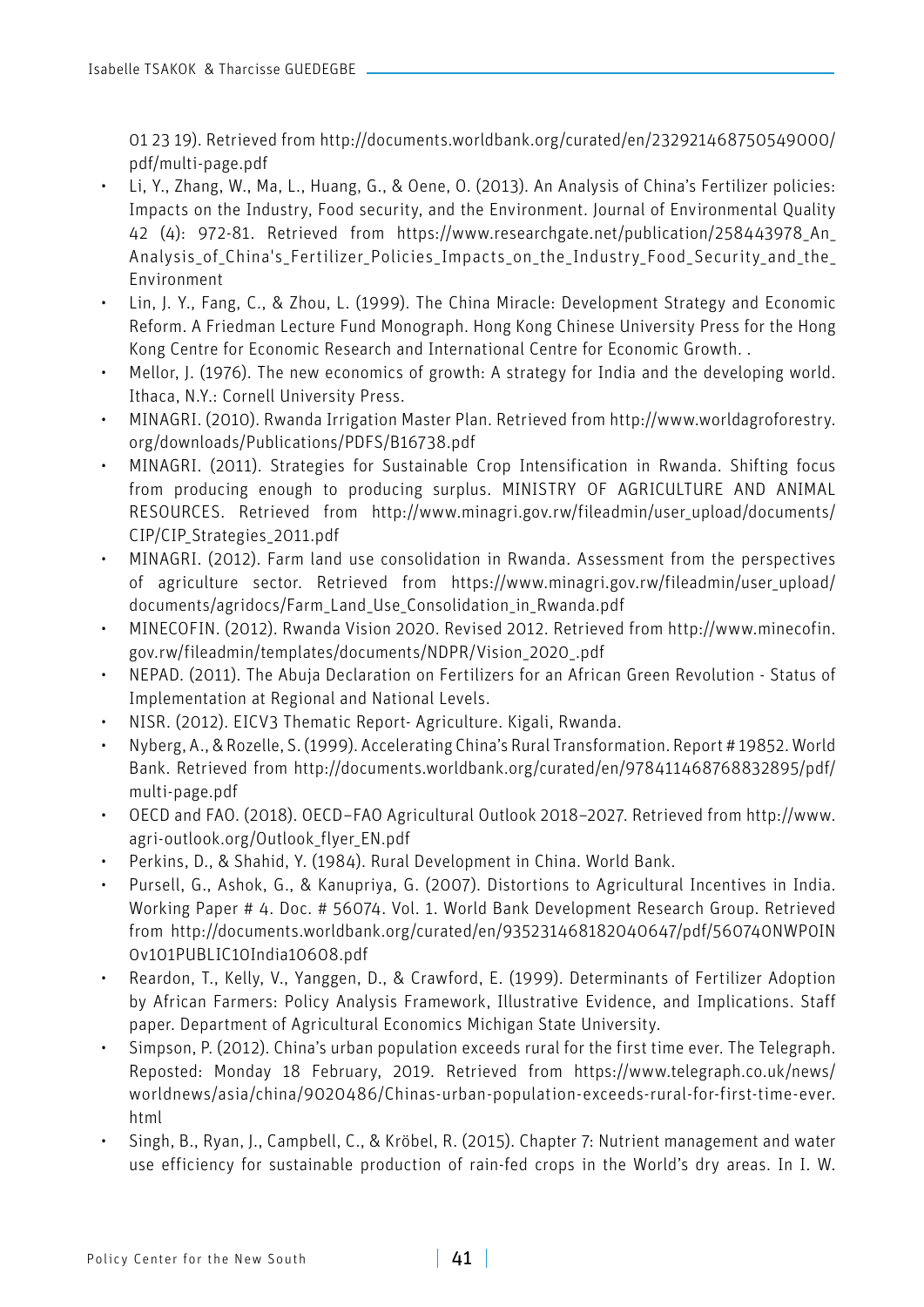International Fertilizer Industry Association (IFA), P. Drechsel, P. Heffer, H. Magen, R. Mikkelsen, & D. Wichelns (Eds.), Managing water for sustainable agricultural intensification.

- Singh, I. (1979). Small Farmers and the Landless in South Asia. SWP # 320. World Bank. Retrieved from http://documents.worldbank.org/curated/en/865041468752714588/pdf/multi0page.pdf
- Srinivasan, T. (1994). Agriculture and Trade in China and India: Policies and Performance since 1950. International Center for Economic Growth. ICS Press, San Francisco, California.
- UNECA. (2010). The Framework and Guidelines on Land Policy in Africa—Land Policy in Africa: A Framework to Strengthen Land Rights, Enhance Productivity, and Secure Livelihoods. Retrieved from https://www.uneca.org/sites/default/files/PublicationFiles/fg\_on\_land\_policy\_eng.pdf
- USAID. (2012). The Business Case for Investing in the Import and Distribution of Fertilizer in Rwanda. Retrieved from https://www.usaid.gov/sites/default/files/documents/1860/ The%20Business%20Case%20for%20Investing%20in%20the%20Import%20and%20 Distribution%20of%20Fertilizer%20in%20Rwanda.pdf
- Wanzala, M. (2011). Seventh Progress Report January-December 2010. Implementation of the Abuja Declaration on Fertilizer for an African Green Revolution.
- Wanzala, M., Fuentes, P., & Mkumbwa, S. (2013). Practices and policy otpions for the improved design and implementation of fertilizer subsidy programs in Sub-Saharan Africa (NEPAD Planning and Coordination Agency Policy Study). NEPAD-IFDC-FAO-AGRA.
- World Bank. (1972). Proposed Credit to the Government of India for the Bihar Agricultural Markets Project. Report # P-1028. Retrieved from http://documents.worldbank.org/curated/ en/690701468257963577/pdf/multi0page.pdf
- World Bank. (1977). Toward greater food security for India: An overview of issues and prospects. Discussion draft. AGP 10. Agriculture and Rural Development Dept. Economics and Policy Division (AGREP). Retrieved from http://documents.worldbank.org/curated/en/387831468750548014/ pdf/multi0page.pdf
- World Bank. (1988). China: Northern Irrigation Project. Staff Appraisal Report. Report # 7059- CHA.
- World Bank. (1989). India: Poverty, Employment, and Social Services. Retrieved from http:// documents.worldbank.org/curated/en/299371468751144111/pdf/multi-page.pdf
- World Bank. (1990). India: National Agricultural Research Project. Project Completion Report. Report # 8753. Retrieved from http://documents.worldbank.org/curated/ en/710131468035980319/pdf/multi-page.pdf
- World Bank. (1991). China: Irrigated agriculture intensification project. Staff Appraisal Report. Report # 9290-CHA. Retrieved from http://documents.worldbank.org/curated/ en/891371468261908884/pdf/multi-page.pdf
- World Bank. (1991). China: Managing an Agricultural Transformation Grain Sector Review. Report # 8652-CHA. Retrieved from http://documents.worldbank.org/curated/ en/326921468221380034/pdf/multi-page.pdf
- World Bank. (1991). India: Irrigation Sector Review (in 2 vol). Vol 1- Main Report. Report # 9518- IN. http://documents.worldbank.org/curated/en/655181468040739988/pdf/multi-page.pdf.
- World Bank. (1994). China: Internal Market Development and Regulation. Report # 13664. A World Bank Country Study. Retrieved from http://documents.worldbank.org/curated/ en/102031468744002447/pdf/multi0page.pdf
- World Bank. (1999). India: Foodgrain Marketing Policies: Reforming to meet food security needs. (2 Vol) Vol 1 – Main Report. Report # 18329-IN. Retrieved from http://documents.worldbank.org/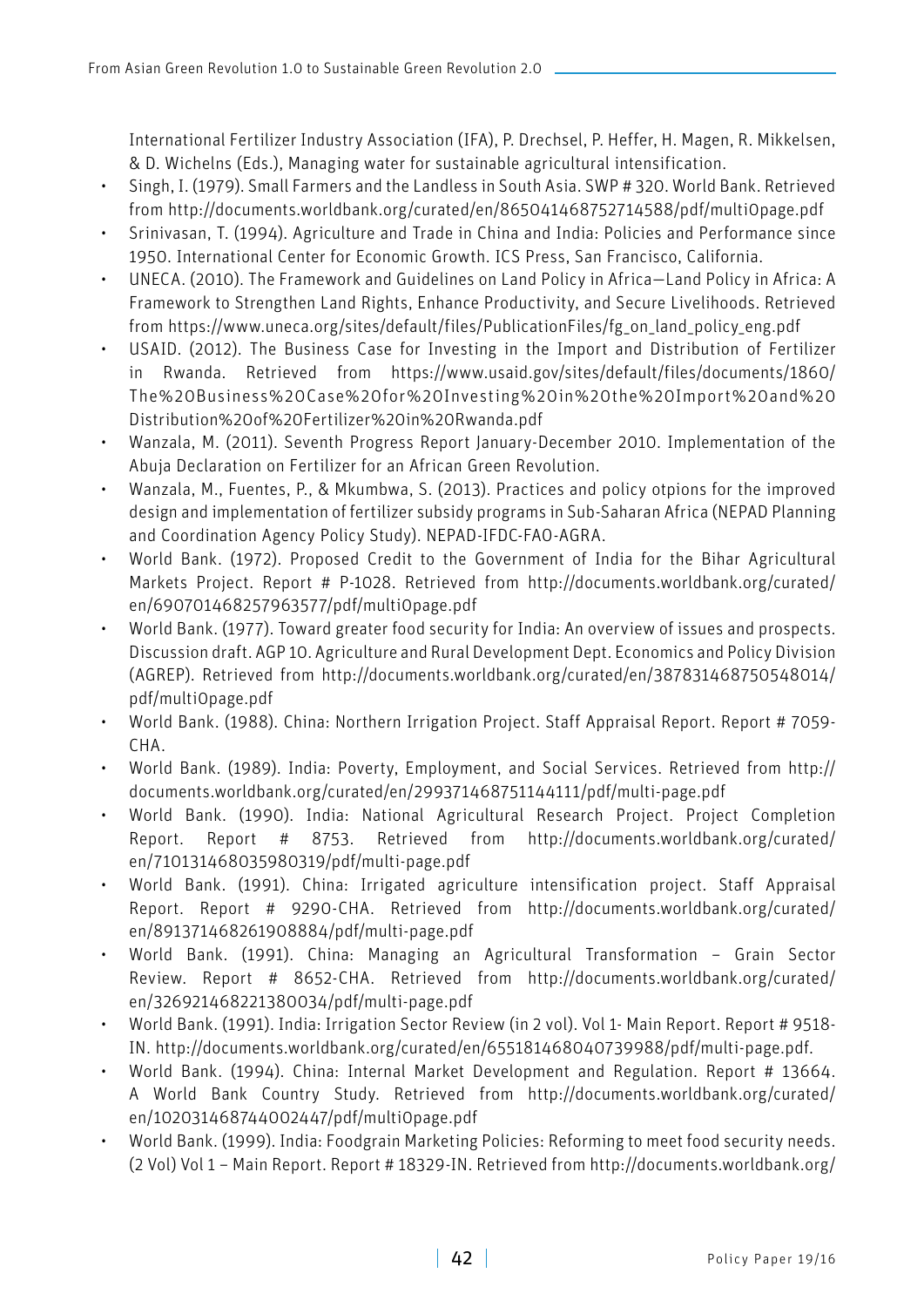curated/en/575711468750268959/pdf/multi-page.pdf

- World Bank. (2003). India: Revitalizing Punjab's Agriculture. Report # 37069. Retrieved from http://documents.worldbank.org/curated/en/363871468050066952/pdf/370690IN0Revit1wh ite0cover01PUBLIC1.pdf
- World Bank. (2003). India: Sustaining Reform, Reducing Poverty. Report # 25797-IN. Retrieved from http://documents.worldbank.org/curated/en/902491468772509485/pdf/257970IN.pdf
- World Bank. (2004). Scaling up poverty reduction: Report on the Shanghai conference. Report # 26390. Retrieved from http://documents.worldbank.org/curated/en/308651468216967934/pd f/263900NEWS0REP1o0A2005100101PUBLIC1.pdf
- World Bank. (2004). Stabilization and Fiscal Empowerment: The Twin Challenges Facing Indian States. (Vol II. Detailed Report). Report # 82686-IN. Retrieved from http://documents. worldbank.org/curated/en/602061468040592599/pdf/826860ESW0v20I00Box379870B00P UBLIC0.pdf
- World Bank. (2007). Agricultural Extension Services in Indonesia: New Approaches and Emerging Issues. Report # 38468.
- World Bank. (2007). India: Land Policies for Growth and Poverty Reduction. Report # 38298- IN. Retrieved from http://documents.worldbank.org/curated/en/531431468035337578/ pdf/382980INoptmzd.pdf
- World Bank. (2009). Africa's Development in a Changing Climate: Key Policy advice from World Development Report 2010, and Making Development Climate Resilient—A World Bank strategy for Sub-Saharan Africa. Act Now, Act Together, and Act Differently. Retrieved from http:// siteresources.worldbank.org/INTWDR2010/Resources/5287678-1252586925350/Africa-WDR-2010-booklet.pdf
- World Bank. (2009). From Poor Areas to Poor People: China's evolving poverty reduction agenda. An assessment of poverty and inequality in China. Report no. 48058 V 2. Retrieved from http:// documents.worldbank.org/curated/en/834691468022742791/pdf/480580v20REPLA10Box34 9497B01PUBLIC1.pdf
- World Bank. (2012). The Role of Agriculture in a Modernizing Society: Food, Farms, and Fields in China 2030. By Luc Christiaensen. Discussion Paper # 77367. This was a background paper to: World Bank and the Development Research of the State Council of China. China 2030: Building a Modern, Harmonious and Creative Society. Retrieved from http://documents.worldbank.org/ curated/en/799991468220149896/pdf/773670WP0EASER00Box377296B00PUBLIC0.pdf
- World Bank. (2014). Republic of India: Accelerating Agricultural Productivity Growth: Overview. Retrieved from http://documents.worldbank.org/curated/en/758881501648957904/ pdf/88093-V2-Overview-PUBLIC-RepublicofIndiaAcceleratingAgriculturalProductivityGrowthO verview.pdf
- World Bank. (2014). The South Asia Economic Focus: The Export Opportunity. Report # 91205. Retrieved from http://documents.worldbank.org/curated/en/960621468180251622/pdf/91205 0WP0south00Box385329B00PUBLIC0.pdf
- World Bank. (2015). Achieving Agricultural Transformation: Rwanda Leads the Way. Retrieved from http://www.worldbank.org/en/news/feature/2015/06/09/achieving-agriculturaltransformation-rwanda-leads-the-way
- World Bank. (2017). Project Appraisal Document: India Tamil Nadu Irrigated Agriculture Modernization Project, Report # PAD 1947. Retrieved from http://documents.worldbank.org/ curated/en/708761512356434690/pdf/India-TN-IAMP-PAD-November-8-2017-rev-11102017.pdf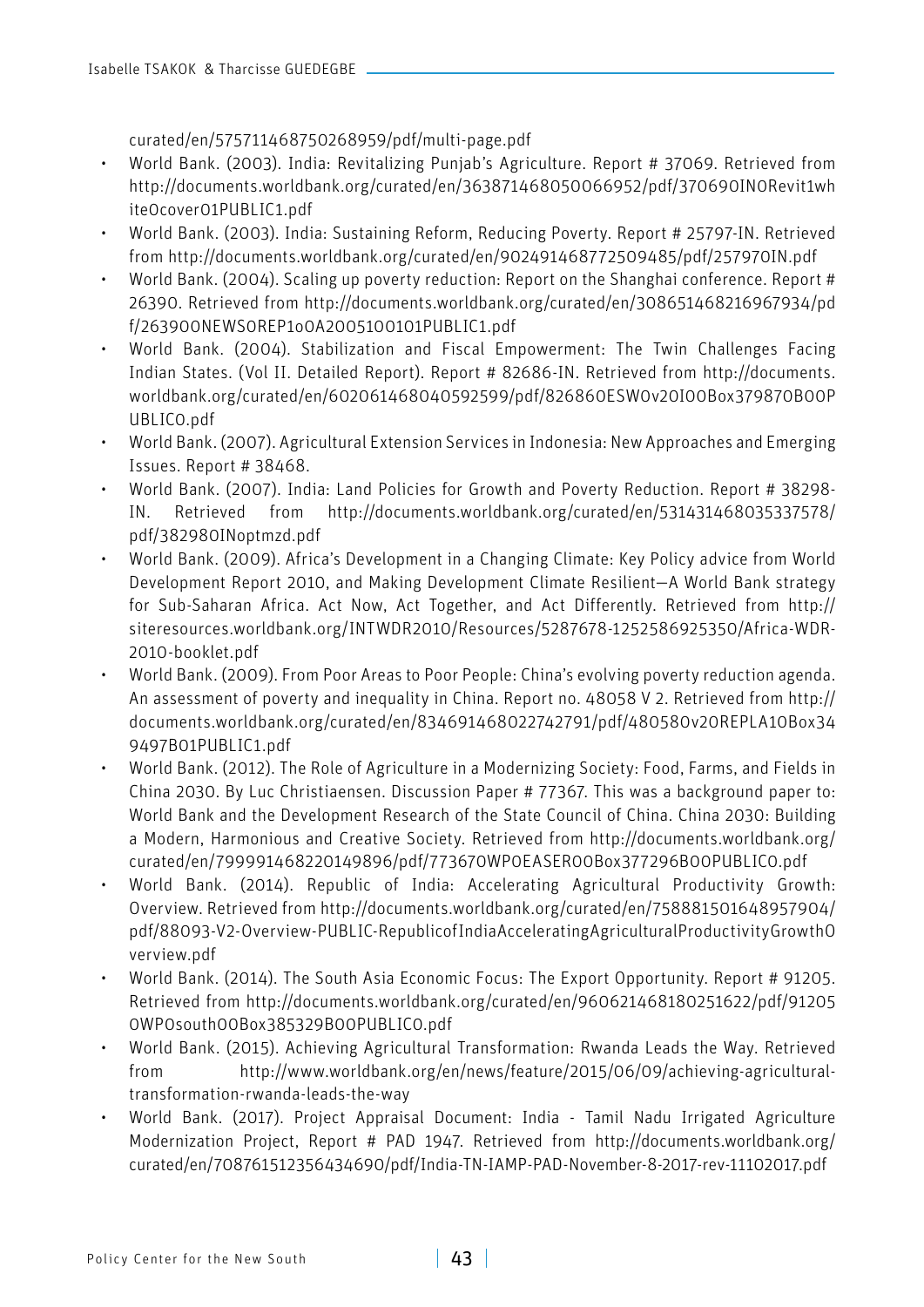- World Bank. (2018). Country Partnership Framework for India for the Period FY 18-22. Report # 126667-IN.
- World Bank. (2018). India: Systematic Country Diagnostic Realizing the promise of prosperity. Report # 126284-IN. Retrieved from http://documents.worldbank.org/curated/ en/629571528745663168/pdf/Volumes-1-AND-2-India-SCD-Realising-the-promise-ofprosperity-31MAY-06062018.pdf
- World Bank, Development Research Council of the People's Republic of China. (2013). China 2030: Building a Modern, Harmonious, and Creative Society. Retrieved from http://documents. worldbank.org/curated/en/781101468239669951/pdf/China-2030-building-a-modernharmonious-and-creative-society.pdf
- Yilma, T., & Berger, T. (2006). Complementarity between Irrigation and Fertilizer Technologies – A justification for increased Irrigation Investment in the Less-Favored Areas of SSA. Stuttgart: University of Hohenheim, Department of Agricultural Economics and Social.
- Zhu, X., Yizhan, L., Muyi, L., Yaozhong, P., & Peijun, S. (2013). Agricultural Irrigation in China. Journal of Water and Soil Conservation Nov/Dec . Vol. 68. # 6. Retrieved from http://www.espre. cn/teacher/pro-shi/papers/articals/Agricultural%20irrigation%20in%20China.pdf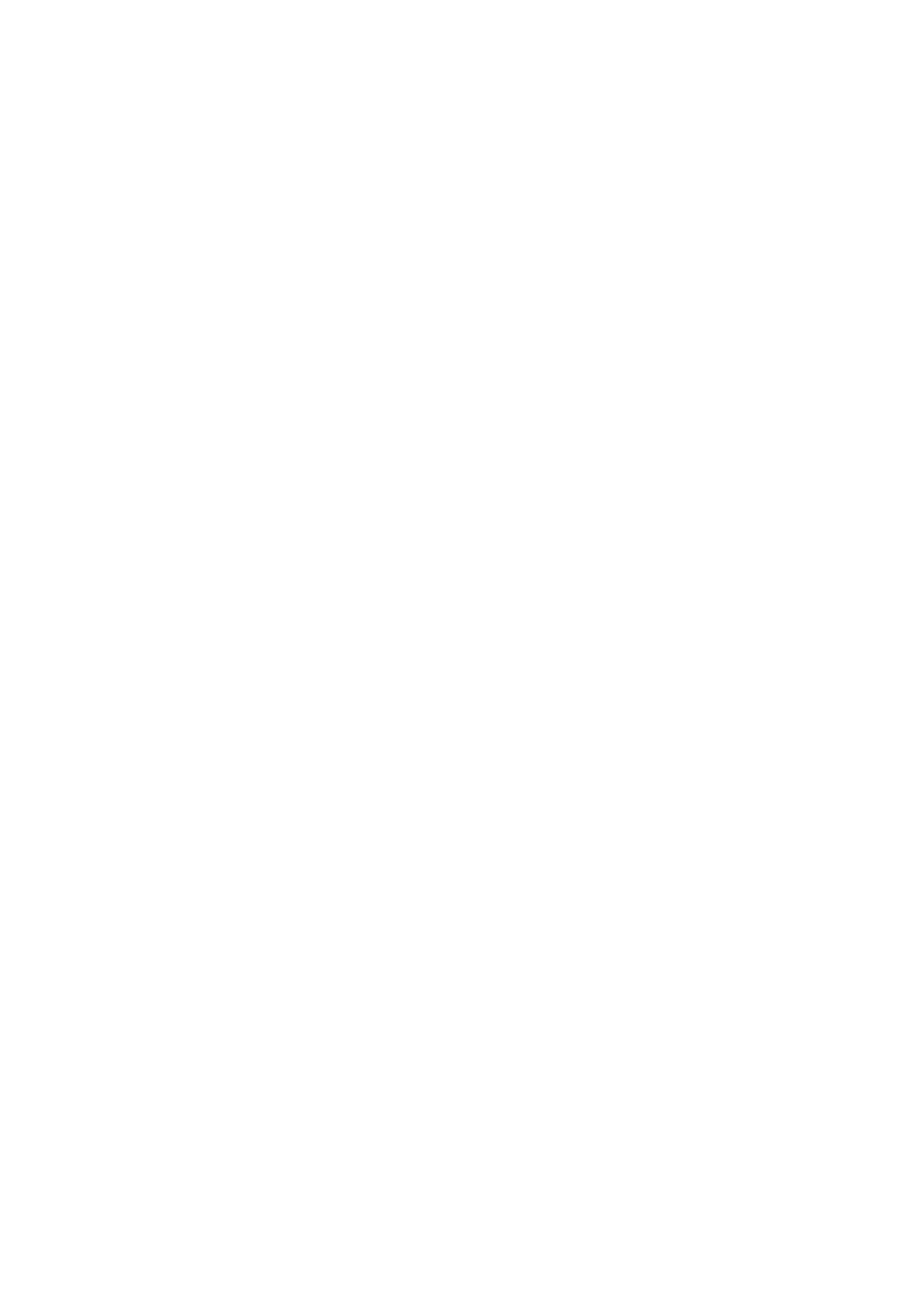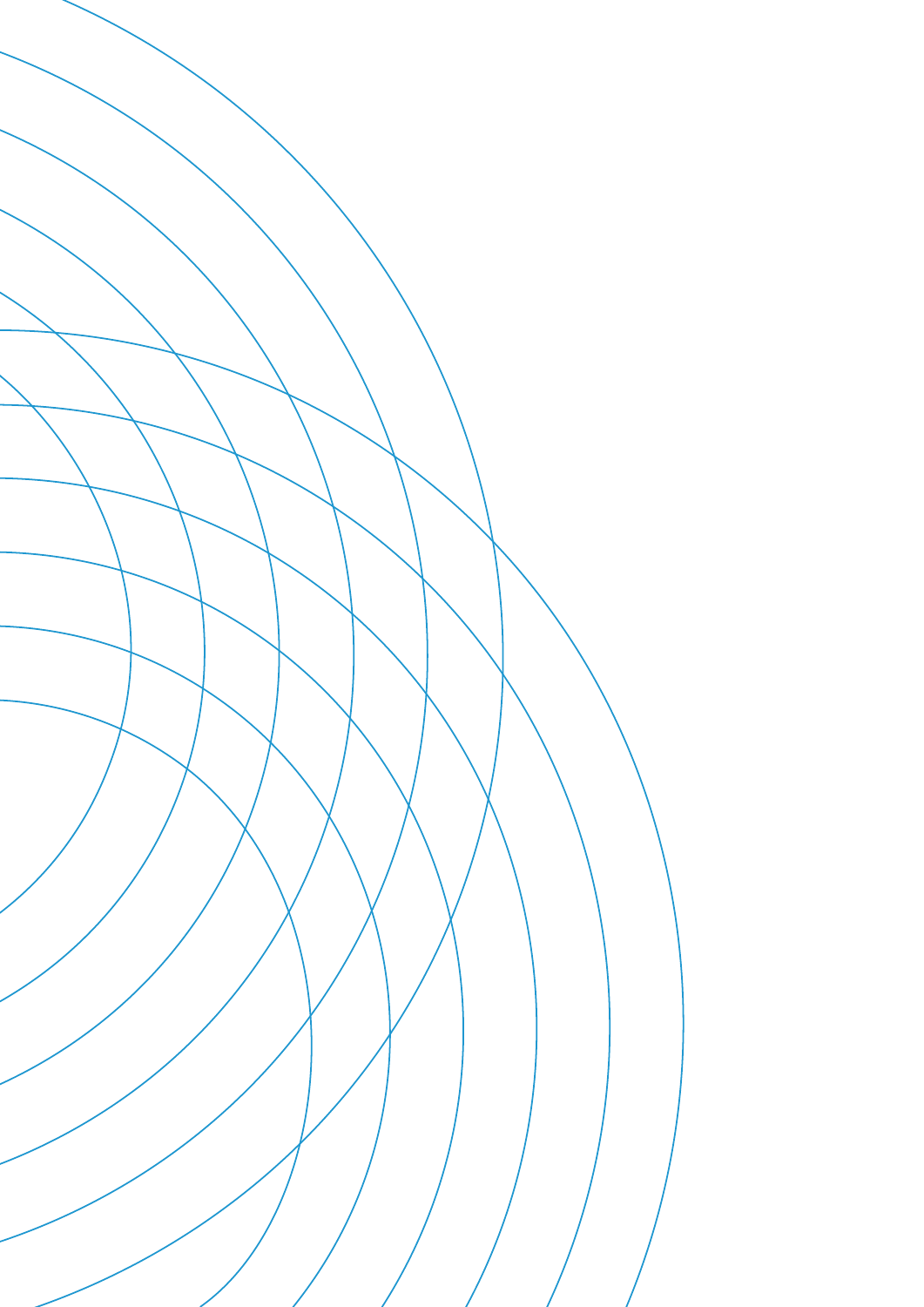